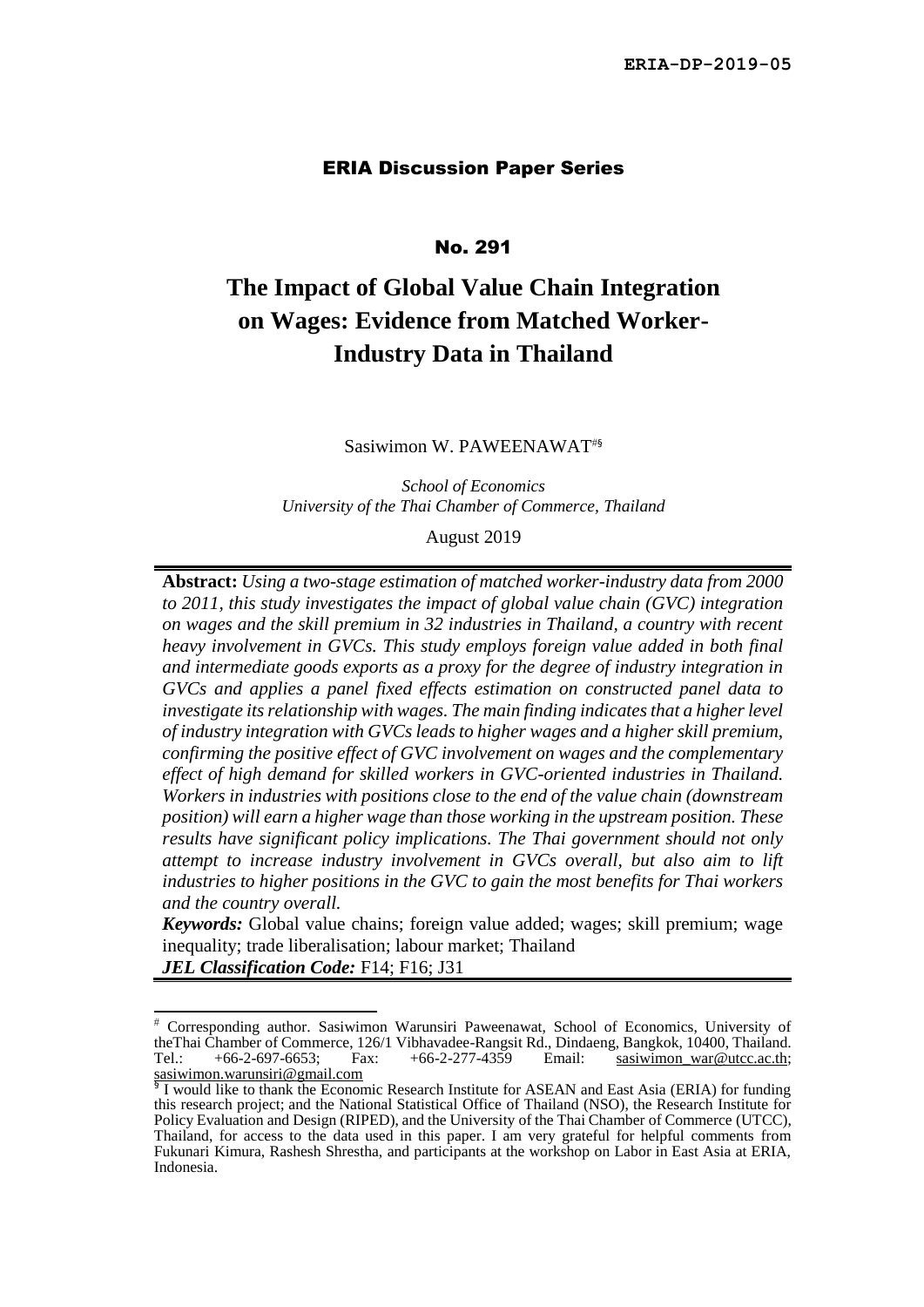# **1. Introduction**

Global value chains (GVCs) have become a main driver in international trade and investment in the global economy. The United Nations Conference on Trade and Development (UNCTAD, 2013) provides cross-country evidence showing a positive relationship between a country's involvement in GVCs and economic growth rates, indicating the high contribution of GVCs to developing countries' growth (around 30% of gross domestic product). However, the recent study by Kummritz, Taglioni, and Winkler (2017) stated that even though many countries encourage GVCs as a new track to achieve high economic growth and industrialisation, the evidence shows that not all countries benefit from GVCs – country-specific characteristics such as national policy play a significant role in effective economic enhancement through GVCs.

Most existing studies focus mainly on developed countries such as the United States (US) (Ebenstein et al., 2014); the United Kingdom (Geishecker and Görg, 2013); and Germany (Baumgarten, Geishecker, and Görg, 2013); and show clear evidence of the effect of GVC integration on the labour market. However, empirical studies in developing countries are just starting to appear (Farole, 2016). Haskel (2000) insisted that, in theory, involvement in GVCs improves employment and wages in developing countries. However, few studies investigate the effect of GVCs on employment and wages in developing countries such as India (Banga, 2016); Viet Nam (Kabeer and Mahmud, 2004); and Kenya (McCulloch and Ota, 2002). These studies find that these countries benefited more from integration with GVCs. Shepherd (2013) asserted that although the effect of GVCs on the labour market in developing countries is predominantly positive, much of the effect is country-specific. The country's position in the GVC also affects the magnitude, composition, and wages of labour engaged in GVC activities (UNCTAD, 2013).

This study investigates the impact of GVC integration on wages and the skill premium in 32 industries in Thailand, using a unique data set that matches workerand industry-level data for 2000, 2005, 2009, 2010, and 2011. It focuses on the wage response (in both average wages and the wage differential between skilled and unskilled workers) to an increase in an industry's dependency on foreign value added (FVA), which serves as the proxy for the degree of industry involvement in GVCs. To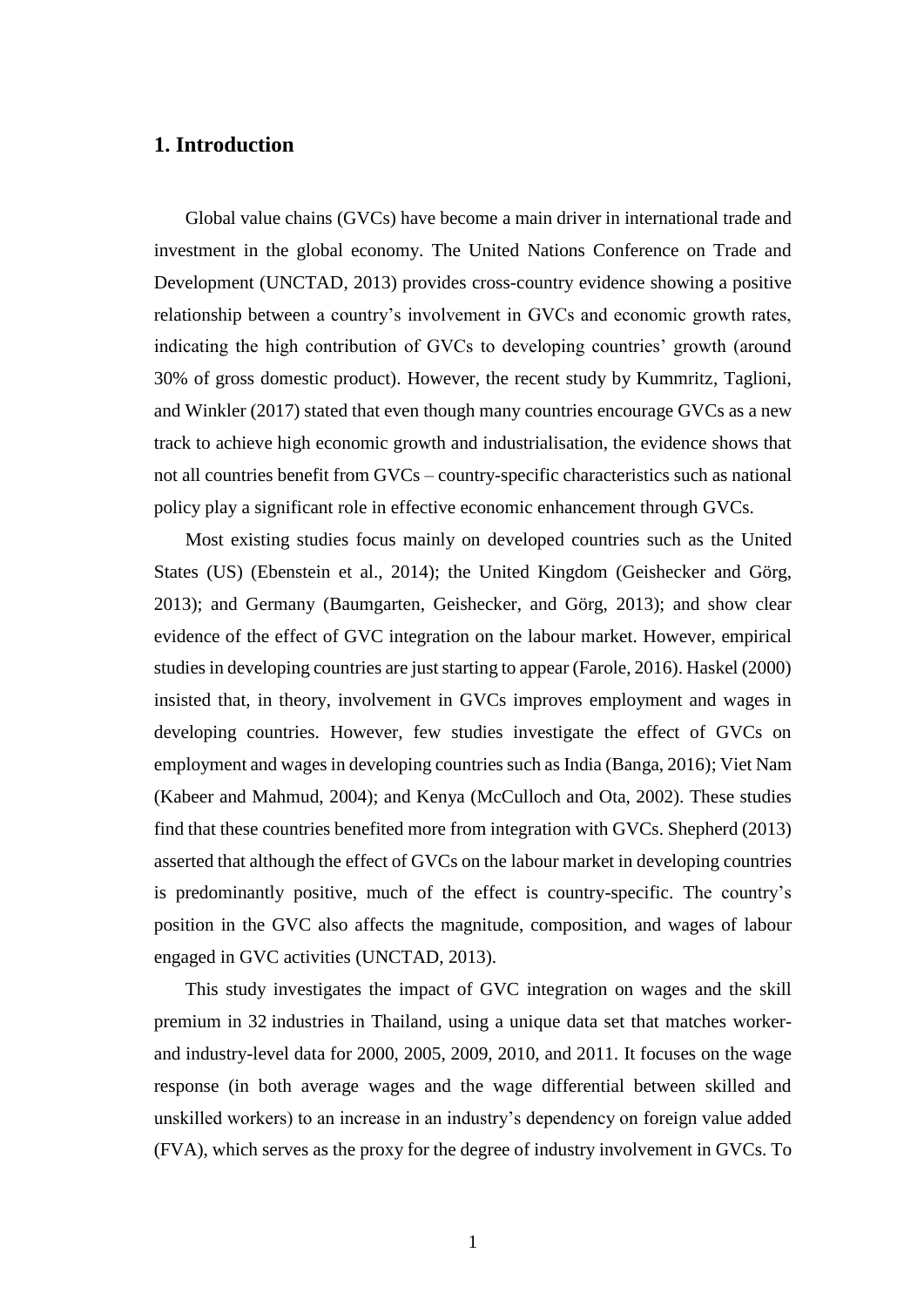the best of the author's knowledge, there are no empirical studies on the impact of GVC involvement on the labour market in Thailand, despite its importance to the domestic labour market.

This study contributes to the existing literature as it is the first to use an individuallevel data set from the Thai Labor Force Survey (LFS) to quantify the impact of GVC integration on wages and the skill premium during the 2000s, a recent period of industrial development in Thailand. In addition to investigating the impact of overall GVC involvement, this study examines industry positions in the value chain by applying an indicator called international backward and forward multipliers to determine the position of each industry in the value chain.

The main result shows that a higher level of integration leads to higher wages and a higher skill premium, confirming the positive effect of GVC involvement on wages and the complementary effect on skilled workers. Moreover, workers in industries with positions close to the end of the value chain (downstream position) will earn a higher wage than those working in the upstream position. The robustness check uses the time lag of FVA and the vertical specialisation index (VSI) as the dependent variable; and the estimates are robust across different specifications, confirming the positive impact of GVC integration on wages and the skill premium. Thus, this study's main findings have several potential policy implications, mainly that the government should not only attempt to increase industry involvement in GVCs overall, but should also aim to upgrade industries to higher positions in the value chain to gain the most benefit for Thai workers.

The paper proceeds as follows. Section 2 provides the background and section 3 reviews the literature on the impact of GVC integration on wages and the skill premium. Section 4 describes the data and methodology for the estimation. Section 5 provides the results and section 6 concludes.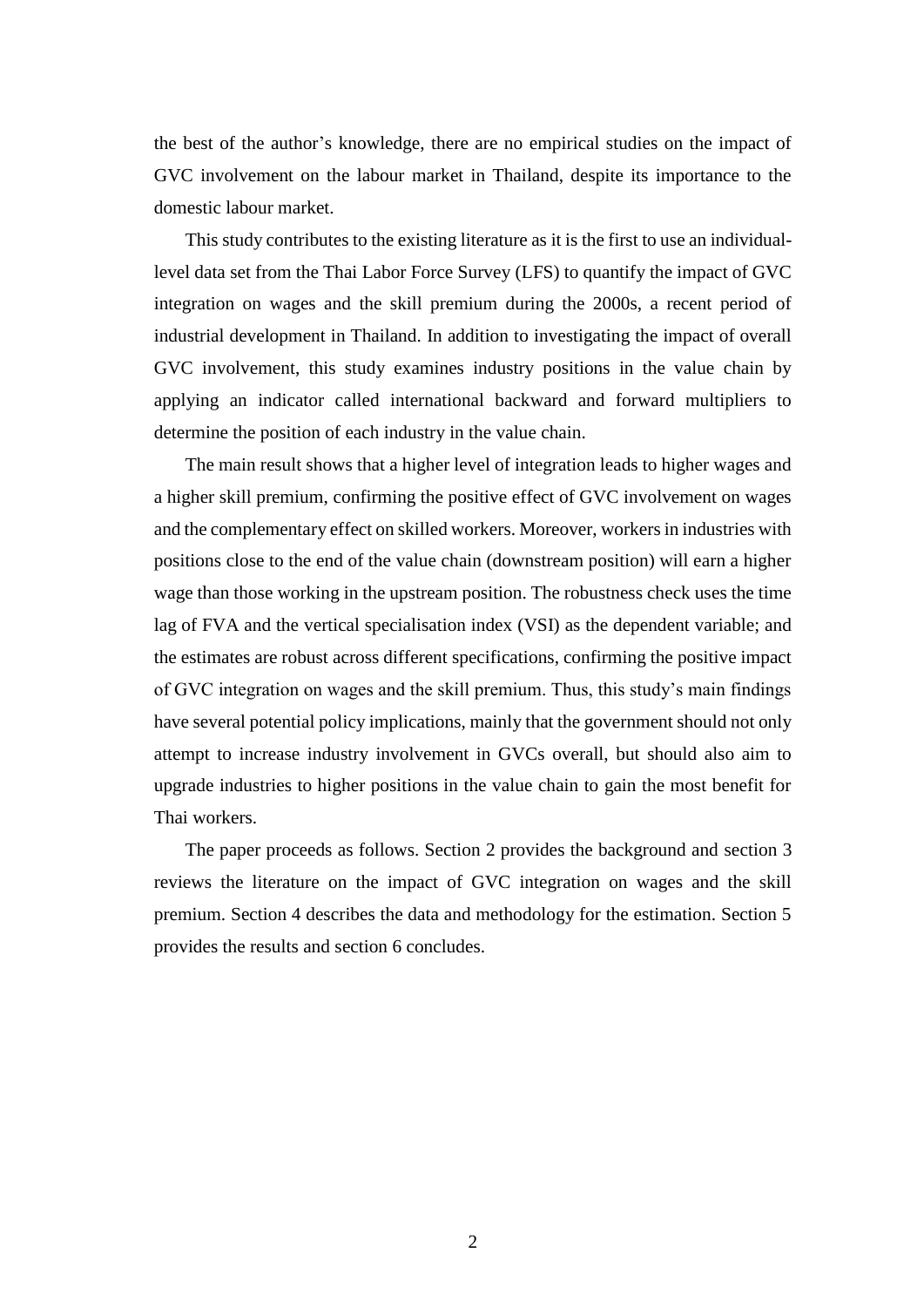# **2. Background**

Thailand is a developing country in Southeast Asia with high engagement in the international economy since its trade liberalisation policy in the 1990s. The government's aim is not only to integrate Thailand's economy into global economy, but also to have the country serve as the regional trade and investment hub of Southeast Asia. Thus, the country signed several free trade agreements, both bilateral and multilateral, which led to a significant reduction in tariffs and altered the patterns of exports and imports. This trade liberalisation allows for a freer flow of intermediate goods and capital, leading to a high degree of involvement in GVCs that in turn increases wage inequality between high and low skilled workers – both across and within industries (Goldberg and Pavcnik, 2007).

Thailand is one of the top 10 countries in the Asia and Pacific region in terms of international trade flow, particularly global GVC intermediate import flows (UNESCAP, 2015). Baldwin (2011) suggested that Thailand's development in the late 1980s taught the country how to industrialise its economy through GVCs. The Organisation for Economic Co-operation and Development (OECD, 2016a) highlighted the characteristics of countries in the Southeast Asian region participating in GVCs, specifically that they activate overall economic activity by depending on high-value FVA – one of the most significant factors driving growth in Thailand's domestic value added in exports across all production activities in the agriculture, manufacturing, and services sectors. Thus, imported inputs from abroad complement domestic value added in exports instead of substituting them. This clearly describes the country and its strong involvement in GVCs.

The factsheet on trade in value added (TiVA) and GVCs by the World Trade Organization (WTO, 2015) declared that the annual percentage change in Thailand's total GVC participation during 1995–2011 was 11.3%; and the GVC participation index in 2011 (measured by the percentage share in total gross exports) is 54.3, which is higher than in other developing economies (48.6) and developed economies (48.0). Furthermore, Thailand on average has more backward GVC participation (39.0 measured by the percentage share in the total foreign content of exports) at the higher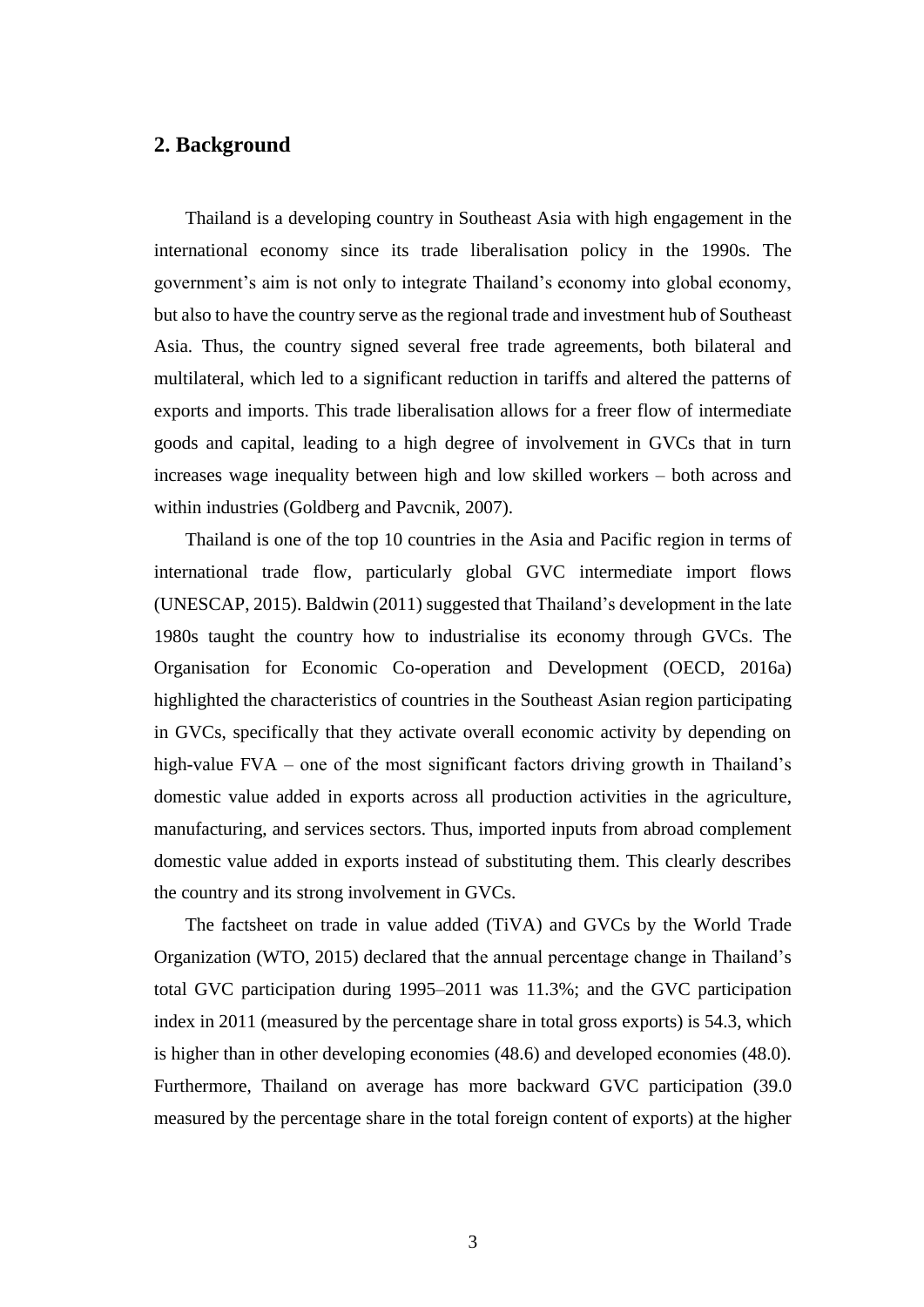level than forward GVC participation (15.4 measured by the percentage share in total exports of domestic inputs sent to third countries).

The top three industries engaged in backward GVC participation are computers and electronics, motor vehicles, and machinery and equipment; while Japan, China, and the US are the top foreign input providers. The top three industries engaged in forward GVC participation are wholesale and retail trade, agriculture, and chemical products; while China, Malaysia, and Japan are the top exporters of inputs via GVCs to Thailand. This implies that during 1995–2011, Thailand gradually and continuously developed to engage in GVCs.

This significant level of Thailand's involvement in GVC activities affects the Thai labour market. GVC activities affect not only the overall wages of workers in the relevant industries, but also the relative wages of skilled and unskilled workers, the socalled 'skill premium'. Goldberg and Pavcnik (2007) affirmed that GVCs complement demand for skilled workers, leading to an increase in the skill premium in a country, which is one measurement of wage inequality between skilled and unskilled workers as a result of globalisation.

# **3. Literature Review**

The relationship between GVC integration and the labour market has received recent research attention. Shingal (2015) provided a complete literature review of the impact of GVC integration on labour markets in both developed and developing countries; and showed that GVC integration affects the labour market by leading to higher employment, increasing wages, and improving working conditions. The World Bank (2012) stated that GVCs allow an international reallocation of tasks, which is a shift of labour-intensive work from developed countries to developing countries, particularly in East Asia, while Grossman and Rossi-Hansberg (2008) argued for a domestic reallocation of tasks across different jobs.

The OECD (2013) asserted that GVCs will alter the labour force composition of skilled workers in the country, while Jiang and Milberg (2013) argued that this compositional change will put pressure on both the wages and bargaining power of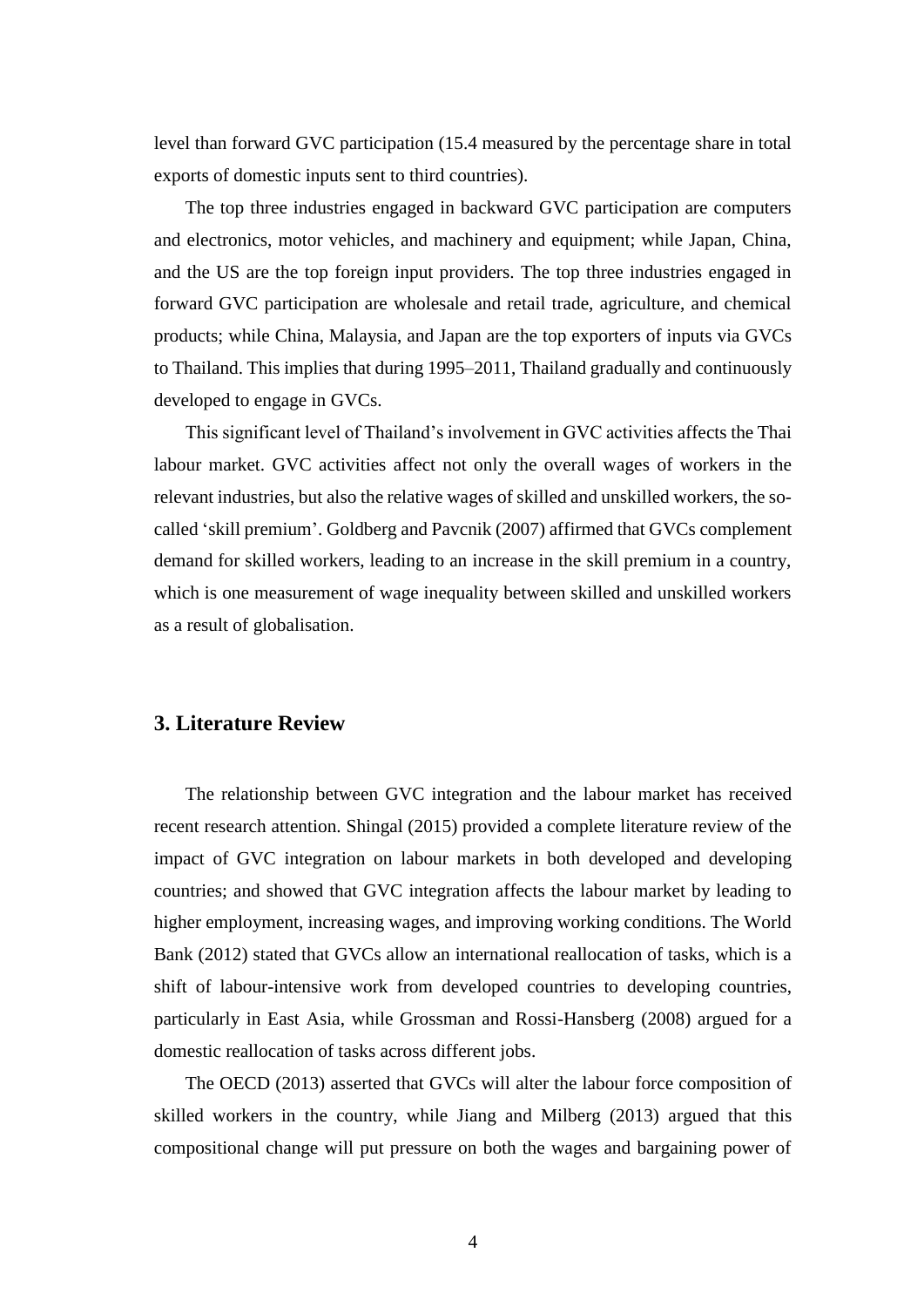workers. Javorcik (2004) found that one benefit of participation in a value chain is technology transfer from multinational enterprises to domestic suppliers. Gereffi (2006) confirms that when a developing country engages in GVC activities, it increases employment, improves specialisation, increases production scale, creates an efficient allocation of activities, and increases the diversification of intermediate goods.

Several empirical studies show that workers in GVC-oriented industries benefit from higher wages compared with those working in other industries. Baldwin and Yan (2014) used propensity-score matching and difference-in-difference to estimate the GVC integration of a firm in Canada's manufacturing sector from 2002 to 2006, and found that workers in these firms earn higher wages. Shepherd (2013) argued that for GVC-oriented firms involved with high technology that requires highly skilled workers, GVC integration will lead to higher wages for skilled workers compared with unskilled workers, which widens the wage inequality between these two types of workers.

Farole (2016) clearly classified the different effects of GVCs in developed and developing economies. Developed countries focus on the impact of offshoring and outsourcing on labour market adjustments, particularly related to skills-biased technical change, while developing economies experience a jobs and wage effect from the flow of foreign direct investment (FDI). Dean (2013) observed that despite the abundant evidence on some developing countries' involvement in GVCs, such as China and East Asian countries, few studies investigate GVC involvement in other developing countries.

Recent studies have investigated the relationship between GVC integration and wages using country-specific case studies with both industry- and worker-level data (Shingal, 2015). Existing studies on developed countries examine the impact of offshoring and outsourcing on wages overall, as well as the effect on high/low skilled wages, such as in the US (Ebenstein et al., 2014; Autor, 2014); Denmark (Hummels et al., 2014); the United Kingdom (Geishecker and Görg, 2013); Germany (Geishecker, 2008; Baumgarten, Geishecker, and Görg, 2013); and the European Union (Polgár and Wörz, 2010; Parteka and Wolszczak-Derlacz, 2015). Goldberg and Pavcnik (2007) concluded that most empirical evidence comes from studies focusing on developed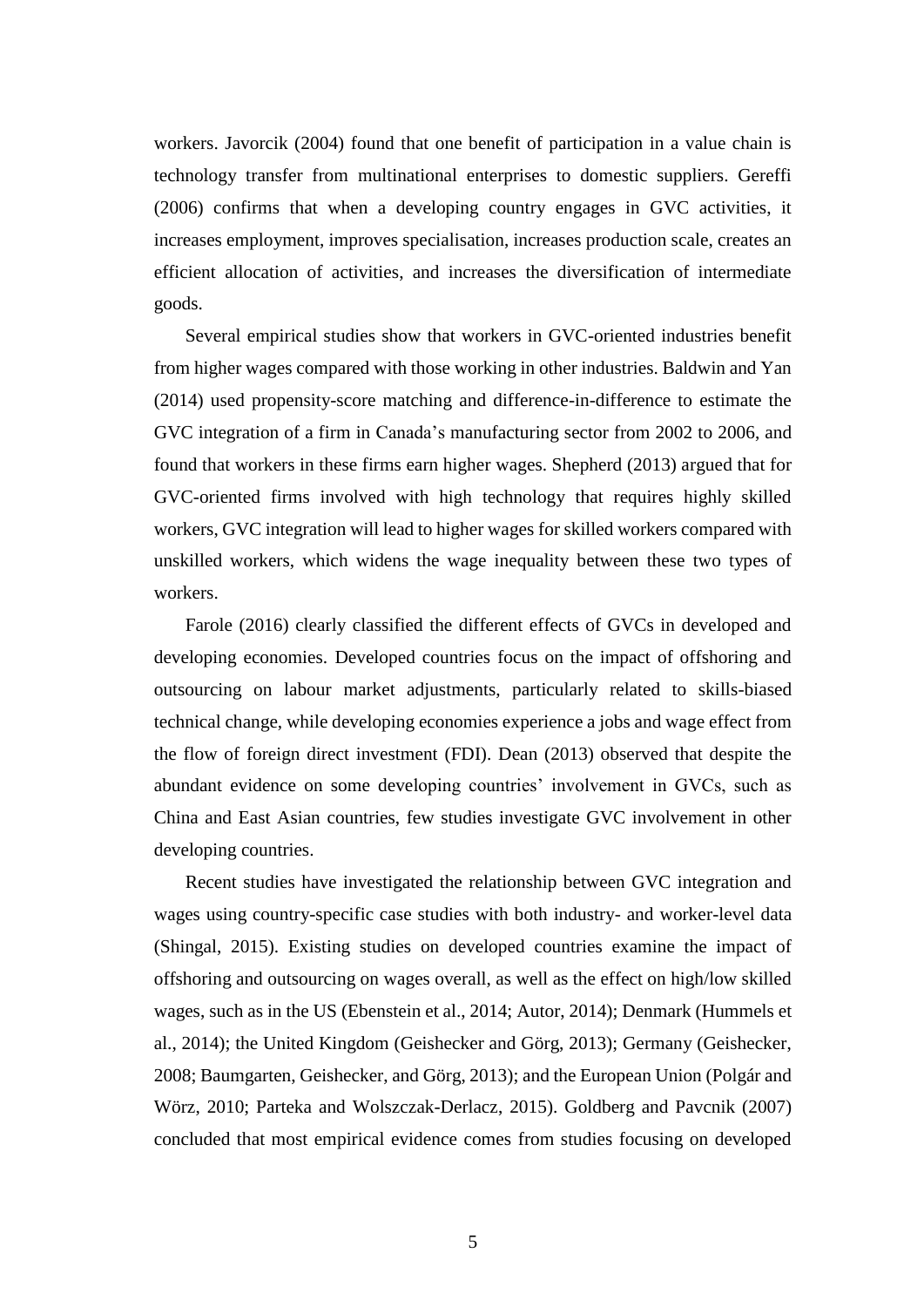countries in their roles in offshoring and outsourcing rather than focusing on developing economies.

Existing studies of developing countries find that workers employed in traded sectors tend to receive higher wages than those working in non-traded sectors, such as in Bangladesh (Kabeer and Mahmud, 2004); Viet Nam (Kabeer and Tran, 2003); Kenya (McCulloch and Ota, 2002); South Africa (Roberts and Thoburn, 2004); and India (Banga, 2016). These studies also interestingly specify that the position of the firm in the value chain leads to different outcomes. Muradov (2017) contended that the relative position of an industry in a GVC can shift over time; that is, it could move up or down. However, using the 2015 edition of the OECD Inter-Country Input-Output (ICIO) tables, he finds that the positions in 34 industries for 2000–2011 were quite stable over time. Shingal (2015: 10) concluded that workers at 'higher ends of the value-chain' benefit more than those at the 'lower-end of export chain'. For example, McCulloch and Ota (2002) studied the horticulture export industry in Kenya and found that workers closer to the end of the chain, such as in packaging, have higher wages than those who work on farms. However, these works focus on specific industry case studies, especially GVC-oriented industries, which may only partially represent the overall impact.

Prior studies measure the degree of GVC involvement using variables related to offshoring and outsourcing as the main proxy. However, Shingal (2015) stated that databases such as the OECD's Measuring Trade in Value Added (TiVA; OECD, 2011) and the World Input-Output Database (WIOD; Timmer, 2012) allow for empirical work on the impact of GVC integration on employment and wages. Several studies have applied a variable to measure vertical specialisation to represent the level of GVC integration in each industry.

Hummels et al. (2001) first defined the vertical specialisation chain as the specialisation of a country that uses an imported intermediate input from other countries in the value chain to produce its exporting goods. Thus, the vertical specialisation index could be an indicator to measure the degree of an industry's involvement in the GVCs. Koopman, Wang, and Wei (2014) developed this vertical specialisation chain further by decomposing the vertical specialisation value in a country's exports into three main categories: (i) FVA in final goods exports, (ii) FVA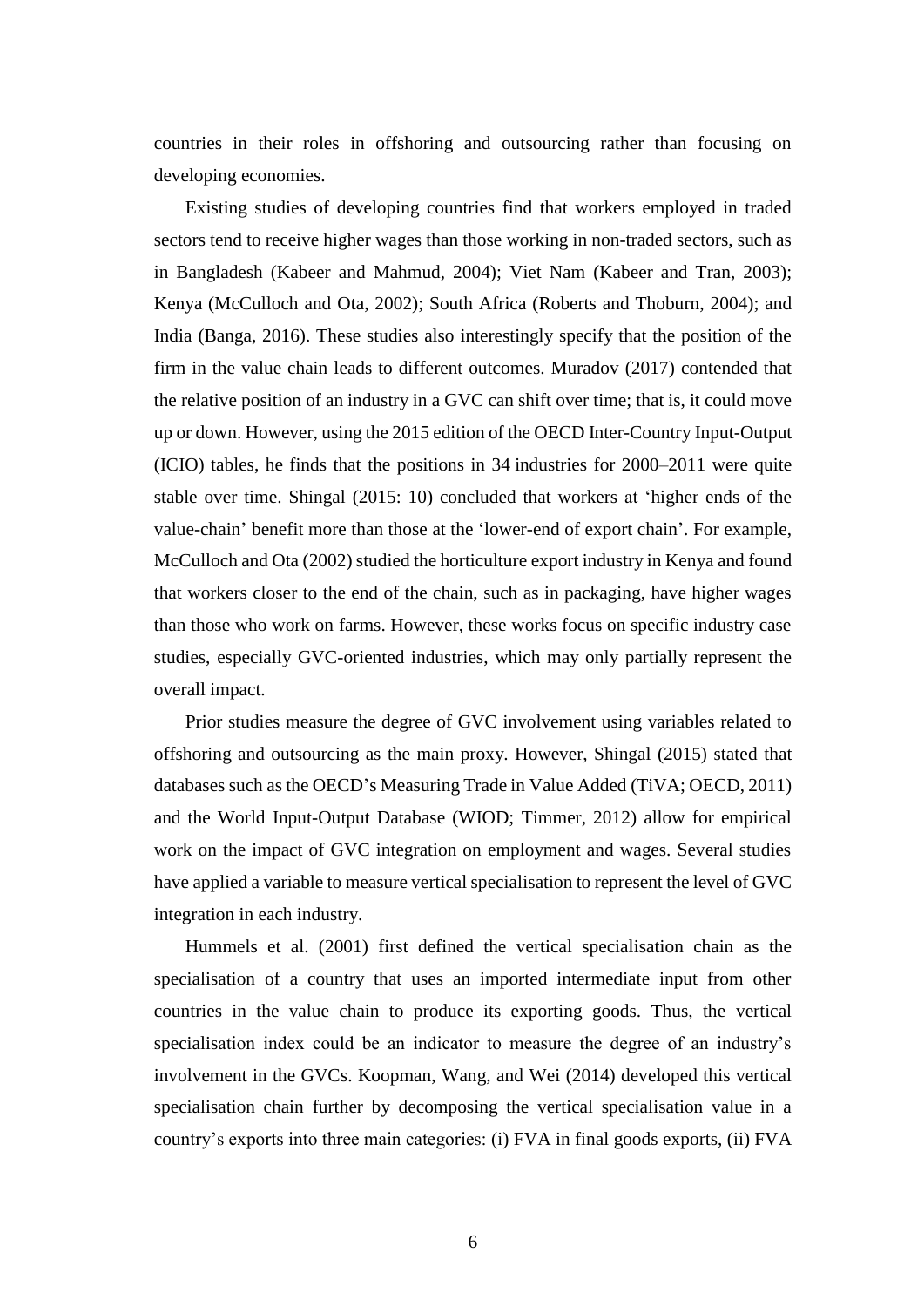in intermediate goods exports, and (iii) double-counted intermediate exports produced abroad. Mattoo, Wang, and Wei (2013) suggested that FVA could be a proxy for the level of industry involvement in GVCs.

Kuroiwa (2017: 1) further suggested that the overall level of GVC integration alone is insufficient to analyse a country's welfare, and therefore states that 'industrial deepening' such as backward links that show the position of a local supplier to foreign firms, requires further investigation. Farole (2016: 8) interestingly raised the question, 'Is it the level of participation that matters or the nature (e.g. position in the value chain)'?

Several studies have discussed how to 'move up' the value chain, such as by improving property rights (Antràs, 2005); research and development intensity (Dean and Fung, 2009); and increasing productivity through a concreate spillover effect from engaging in the chain via learning by doing (Dean, 2013). Lamy (2010) finds that to benefit most from a GVC, each participating country in the chain should specialise in the area in which it has a comparative advantage.

While many studies of GVCs exist, studies of the GVC in Thailand are very rare. Rarer still are studies of the impact of GVCs on wages, despite prior works citing Thailand as a case that the 'traditional model of GVCs' explains (Farole, 2016). In this model, a country succeeds by gradually engaging in a GVC by first focusing on lowskilled activities and later moving on to high-skilled activities.

Sessomboon (2015) seems to provide the only study which computes the level of GVC integration for 32 industries from 2000 to 2011 in Thailand and uses the VSI to rank industries in Thailand with high engagement in GVCs. Furthermore, to determine the position of an industry in a GVC of 32 industries in Thailand, Sessomboon (2015) also computes the international forward multiplier (IFM) and international backward multiplier (IBM).

No studies have examined the impact of GVC integration on wages and the skill premium in Thailand directly. The closest study is that by Jayanthakumaran, Sangkaew, and O'Brien (2013), who investigated the impact of trade liberalisation on wages in Thailand. The remaining works studied the impact of FDI on wages. Velde and Morrissey (2004) studied the impact of FDI on wage inequality between skilled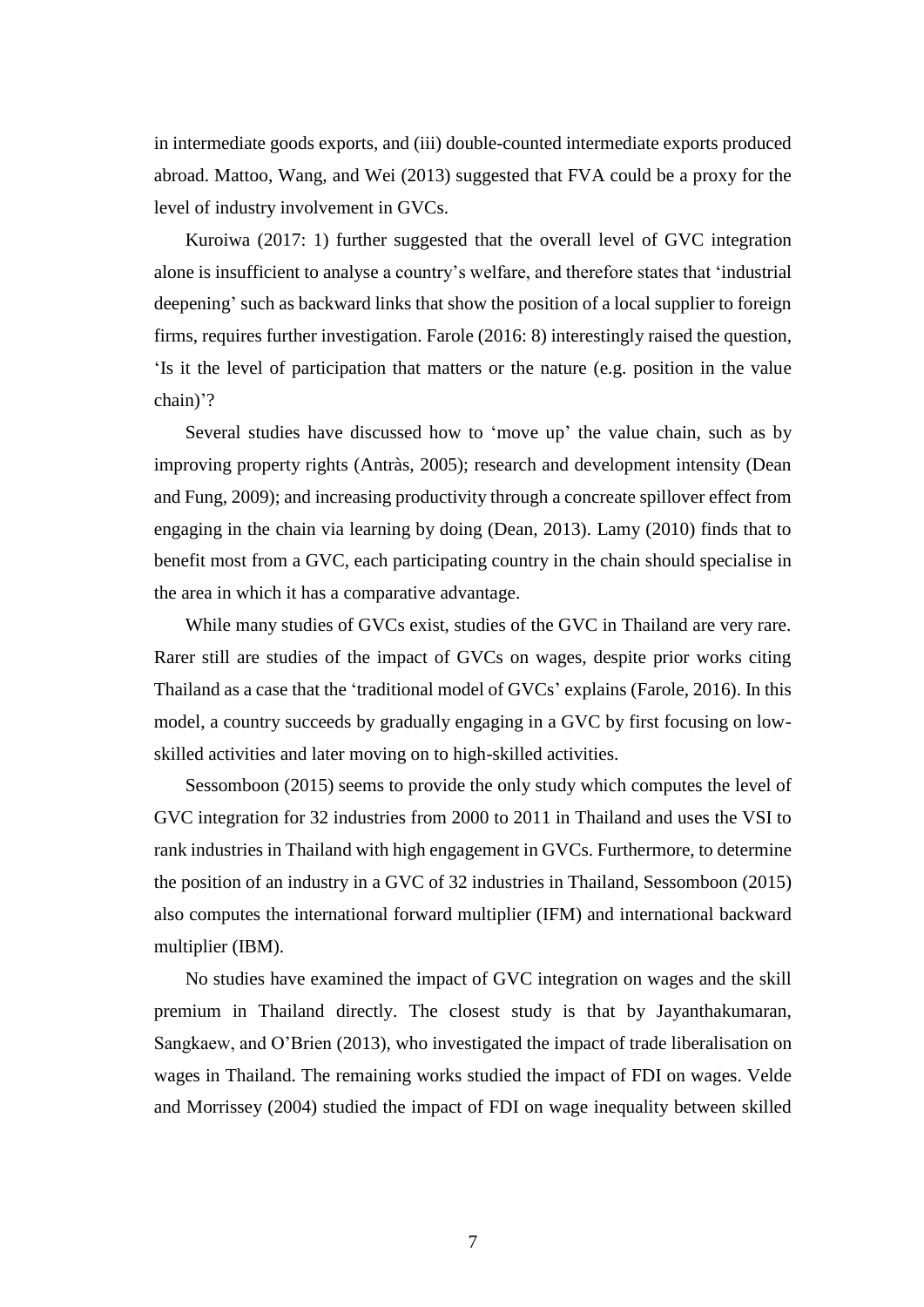and unskilled workers, while Paweenawat (2017) studied wage spillover from the existence of multinational enterprises in the industry to local firms, for example.

As there is no prior work in this area, a study of the impact of GVC integration on wages and the skill premium in Thailand is intriguing because it can not only provide another case study of its impact on a developing and middle-income country with recent high engagement in GVCs, but also provide the first empirical evidence of whether participating in a GVC has a positive or negative impact on wages and the skill premium.

## **4. Data and Methodology**

## **4.1. Data**

This study first uses worker-level data sets from the Labor Force Surveys (LFS) conducted by the National Statistical Office of Thailand (NSO); and constructs comparable measures of GVC integration using industry-level data sets from the OECD's ICIO released in 2005. Then, this study uses a unique data set created by matching worker-level with industry-level data for 2000, 2005, 2009, 2010, and 2011.

More specifically, this study combines worker-level data on wages and individual characteristics with industry-level data on the degree of GVC integration. For the worker-level data, the sample consists of full-time workers (working more than 30 hours/week) aged 19–60 years in 32 industries based on 2-digit International Standard Industrial Classification (ISIC) codes. This study examines 32 manufacturing and service industries in Thailand listed in the ICIO. It follows the matching method in Baumgarten, Geishecker, and Görg (2013), who matched worker-level data on wages with industry-specific measures of GVC involvement.

The main dependent variable in the estimation is the real hourly wages drawn from the LFS. Note that wages are deflated by the Thailand Consumer Price Index (2002 as a base year) from the Bureau of Trade and Economic Indices, Ministry of Commerce, Thailand. The LFS also provides individual characteristics, including age, gender, educational attainment, marital status, and region, which serve as control variables in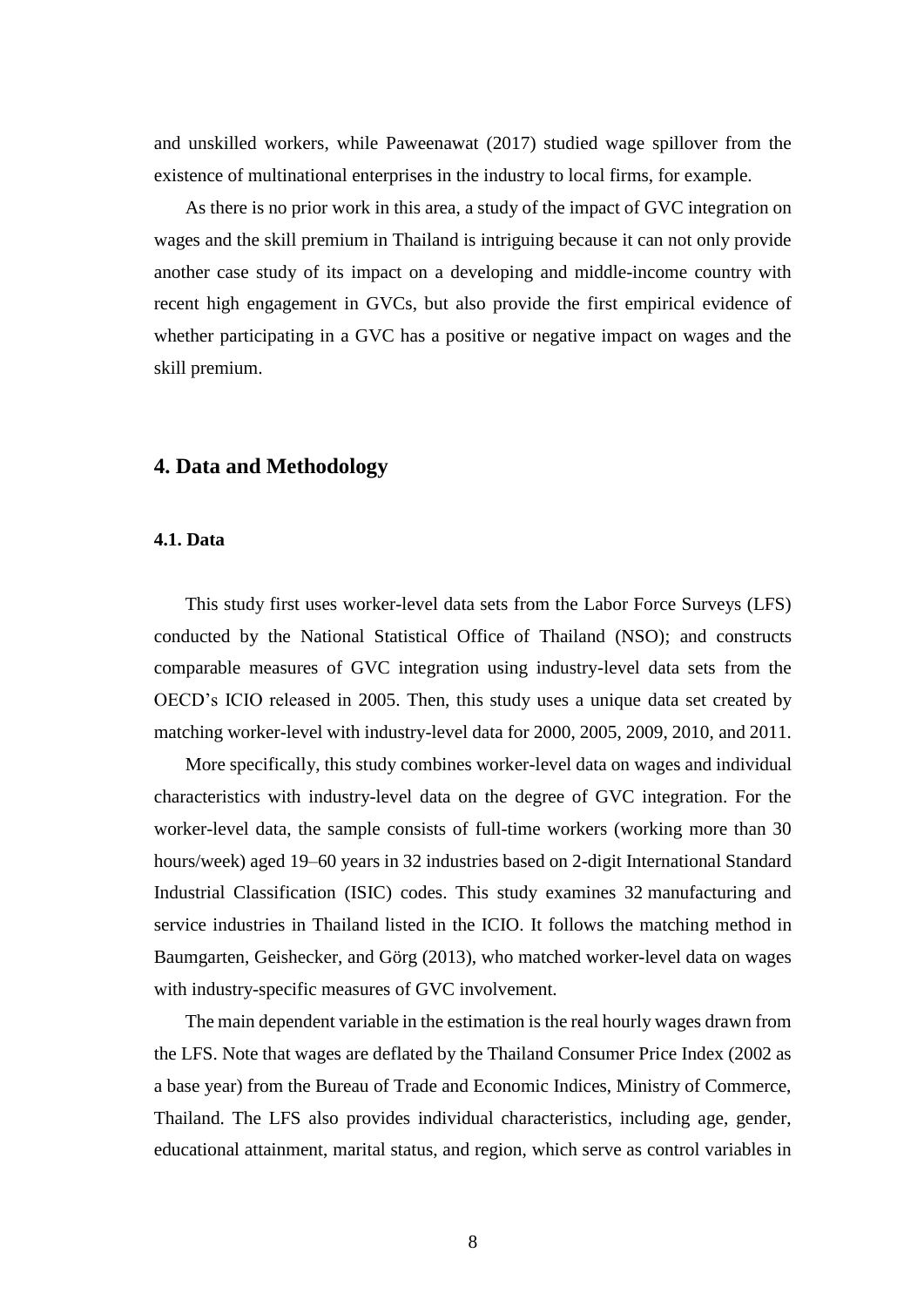the standard Mincerian wage equation. Furthermore, this study controls for the share of skilled to total workers, share of employment in each industry to total employment, exports per worker, and intermediate input imports per worker. While the employment ratio and share of skilled workers are constructed from the LFS, import and export data are extracted from the basic statistics of the OECD.

Next, to quantify the impact of GVC integration on the skill premium, the authors construct a dummy variable for skilled workers using education level as the main criteria. Skilled workers include those graduating with post-secondary, vocational, and university degrees, while the other educational levels make up the population of unskilled workers. Given the availability of educational attainment data, this study measures the skill premium directly using the relative wages of skilled and unskilled workers.

The main independent variable used as a proxy for the level of GVC integration for each industry is the FVA of gross exports, following Mattoo, Wang, and Wei (2013). FVA is the share of 'the part of the value of final output of an industry that is contributed by industries in other countries' (Amador and di Mauro 2015: 37). FVA here includes the FVA for both final and intermediate goods exports, expressed as percentage of gross exports. A higher FVA means a higher dependency on foreign content and a higher degree of GVC integration.

This study adopts the FVA variables representing the degree of GVC involvement from Sessomboon (2015: 7) defined as 'the value-added of foreign country which embodied in exported product, such as, returns from foreign labor and capital'. Using the 2015 OECD ICIO tables with Koopman, Wang, and Wei's (2014) method, Sessomboon (2015) decomposed the value of Thailand's gross exports into three parts: domestic value added, FVA, and purely double counted.

In addition to FVA, the study will also use the IBM and IFM in the analysis to indicate the impact of the position of each industry in the supply chain. Sessomboon (2015) computed these two indicators by applying the matrix algebra steps in the 2015 OECD ICIO tables and found that a high IBM indicates that the industry has a position near the end of the chain, while a high IFM indicates that the industry has a position near the beginning of the chain.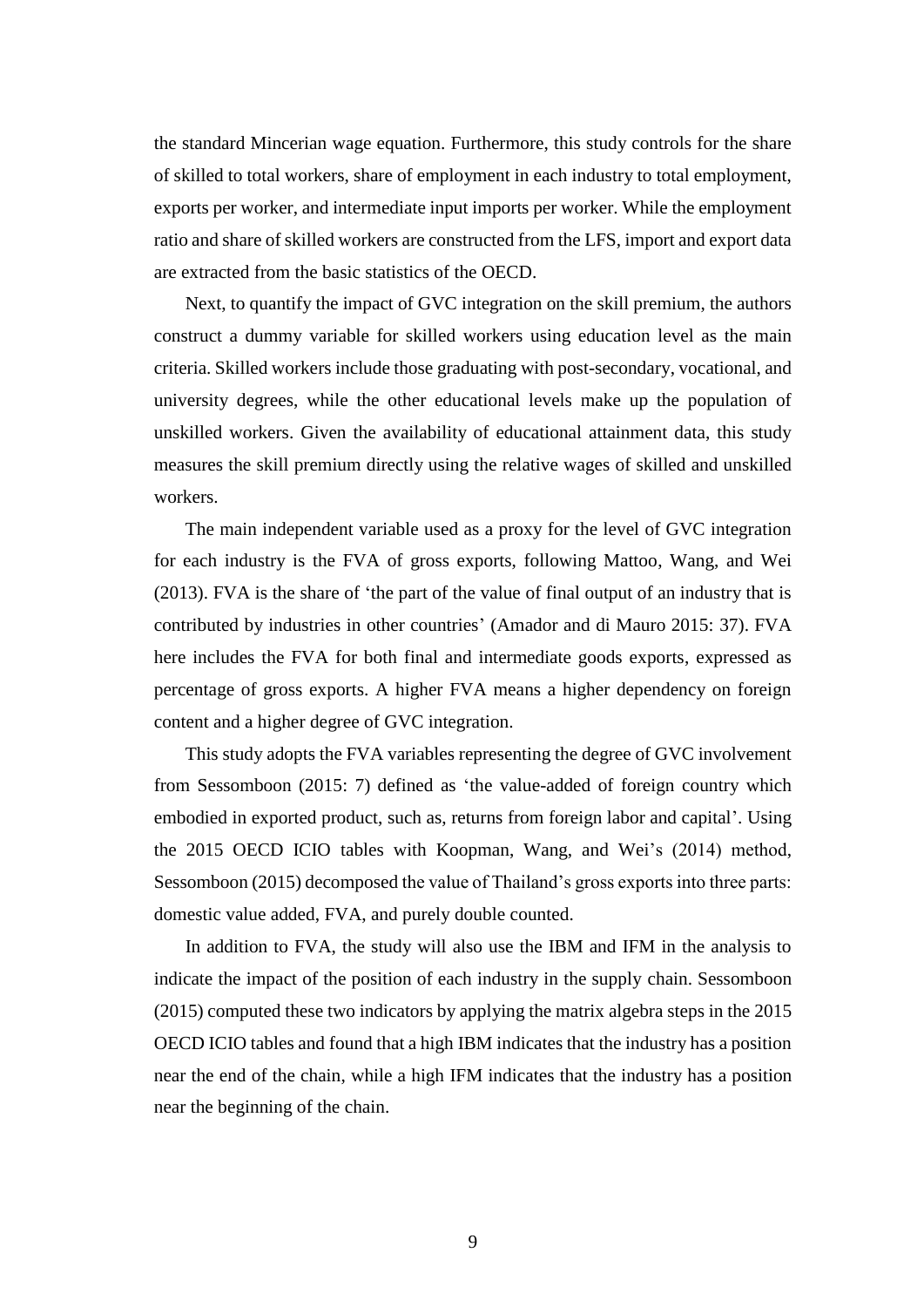Table 1 provides the basic summary statistics for the sample. There are 195,281 individual observations for 32 industries (Appendix 1 provides the industry list). The average working hours are 47 per week, while the average education is 10 years. The share of women is around 48%, while the share of skilled workers is quite small, at only 27%.

|                         | $-1$        | $-2$     | $-3$   | $-4$           | $-5$       |
|-------------------------|-------------|----------|--------|----------------|------------|
| <b>Variables</b>        | $\mathbb N$ | mean     | sd     | min            | max        |
| Working hours           | 195,281     | 47.59    | 10.69  | 30             | 97         |
| Industry                | 195,281     | 13.1     | 7.724  | $\mathbf{1}$   | 32         |
| Domestic value added    | 195,281     | 76.26    | 13.23  | 32             | 98         |
| Foreign value added     | 195,281     | 20.93    | 11.32  | $\overline{2}$ | 48         |
| Vertical specialisation | 195,281     | 23.66    | 13.24  | $\overline{2}$ | 68         |
| International forward   | 195,281     | 3.961    | 9.664  | 0.0001         | 64         |
| International backward  | 195,281     | 0.538    | 0.326  | 0.0473         | 1.829      |
| Relative employment     | 195,281     | 0.0903   | 0.0889 | 0.000204       | 0.329      |
| Exports per worker      | 195,281     | 0.562    | 2.896  | $\overline{0}$ | 92.25      |
| Imports per worker      | 195,281     | $-0.575$ | 2.656  | $-58.22$       | $-0.00104$ |
| Relative skilled worker | 195,281     | 0.274    | 0.239  | 0.00813        | 0.864      |
| Ln wage                 | 195,281     | 2.047    | 0.343  | 1.31           | 2.86       |
| Years of education      | 195,281     | 10.04    | 4.993  | $\theta$       | 23         |
|                         |             |          |        |                |            |
| Female                  | 195,281     | 0.475    | 0.499  | $\theta$       | 1          |
|                         |             |          |        |                |            |
| Year                    | 195,281     | 2007     | 3.818  | 2000           | 2011       |
| Number of industries    | 32          | 32       | 32     | 32             | 32         |

#### **Table 1: Summary Statistics of Sample (Individual Level)**

Note: 'Relative skilled worker' refers to the ratio of skilled workers to total workers in each establishment.

Ln = natural logarithm, max = maximum, min = minimum,  $N =$  number, sd = standard deviation Source: Author's calculation.

### **4.2 Methodology**

This study first determines the impact of GVC integration on wages, and then its impact on the skill premium. Both stages of the estimation will be applied in both parts.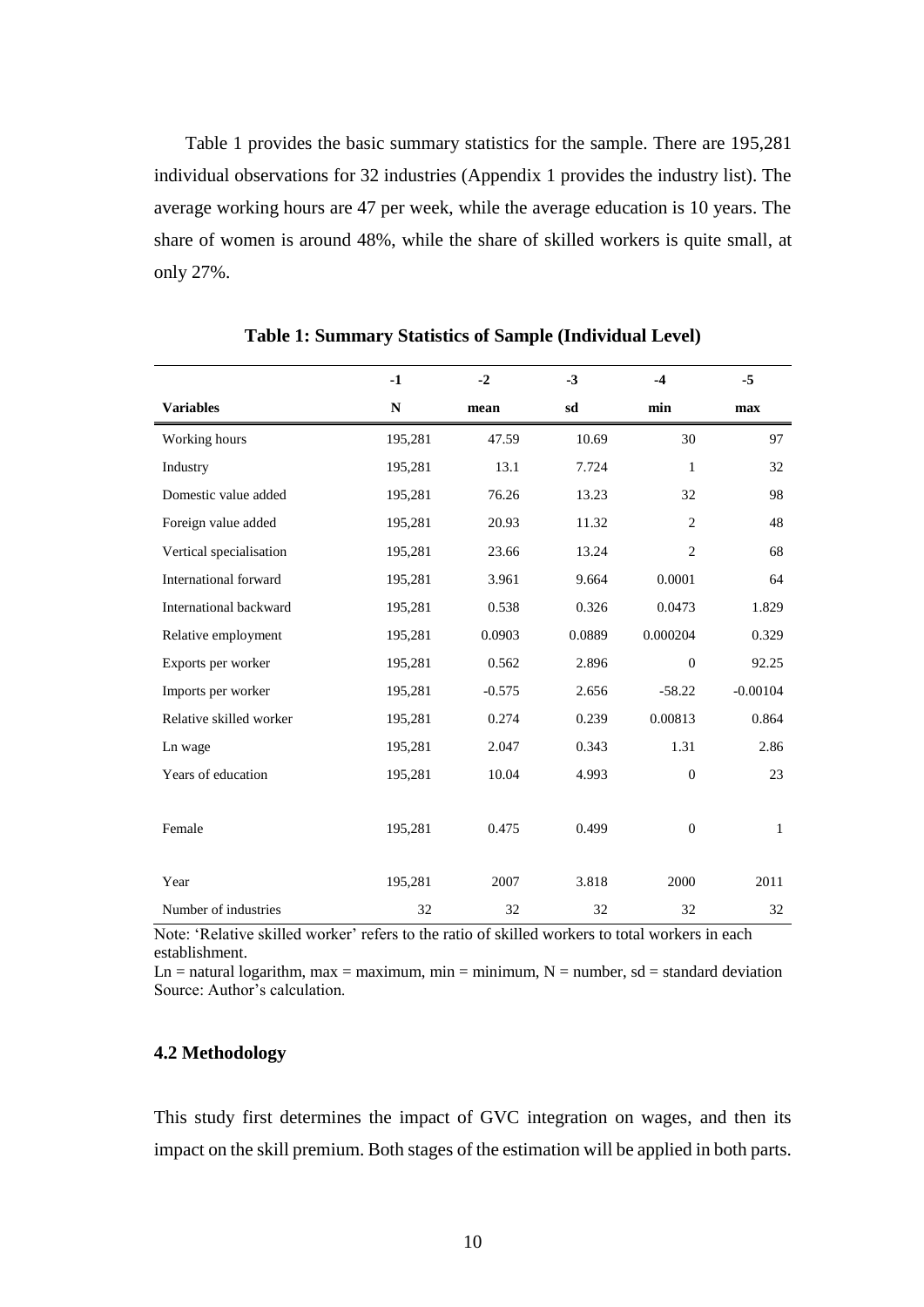#### *4.2.1 Wages*

This study adopts the augmented Mincerian regression (Mincer, 1974) for individual worker data to find the natural logarithm (ln) of wages of workers for each industry in each year, after controlling for the different individual characteristics, with the following specification:

$$
\ln W_{ijt} = \sum_{i=1}^{N} \beta_i X_{ijt} + \sum_{j=1}^{N} \delta_{jt} D_j + \varepsilon_{ijt} , \qquad (1)
$$

where  $W_{ijt}$  is the hourly wage of worker *i* in industry *j* at time *t*;  $X_{ijt}$  is a vector of individual characteristics including age, age squared, gender, marital status, years of schooling, and region;  $D_j$  is the industry dummy variable; and  $\varepsilon_{ijt}$  is the error term.

The coefficient of the industry dummy variable ( or  $\delta_{it}$ ) indicates the average ln of the wages of workers who share the same characteristics but work in different industries in different periods. This coefficient of the industry dummy variable from equation (1) will then become the dependent variable in equation (2) to determine the relationship between the industry's degree of GVC involvement and wages. Intuitively, this study adopts this approach to determine whether workers with the same characteristics but in industries with differing degrees of GVC involvement could explain the wage difference amongst workers.

The following specification is adapted from Geishecker and Görg (2010), who determined the impact of outsourcing on wages using matched worker-industry data sets, and Jayanthakumaran, Sangkaew, and O'Brien (2013), who studied the effect of trade liberalisation on workers' wage premiums in Thailand. Furthermore, an additional control variable related to industry characteristics will be imposed in the estimation, as Goldberg and Pavcnik (2005) suggested.

$$
\delta_{jt} = \beta_1 lnFVA_{jt} + \beta_2 Skill_{jt} + \beta_3 Emplov_{jt} + \beta_4 Export_{jt} + \beta_5 Import_{jt} + \sum_{j=1}^{N} \tau_j D_j + \varepsilon_{jt},
$$
\n(2)

where  $\delta_{it}$  is the average of ln wage of industry *j* at time *t*; and  $FVA_{it}$  is the FVA for both final and intermediate goods exports. The estimated coefficients of FVA  $(\beta_1)$ present the relationship between the degree of GVC involvement and the average wage overall.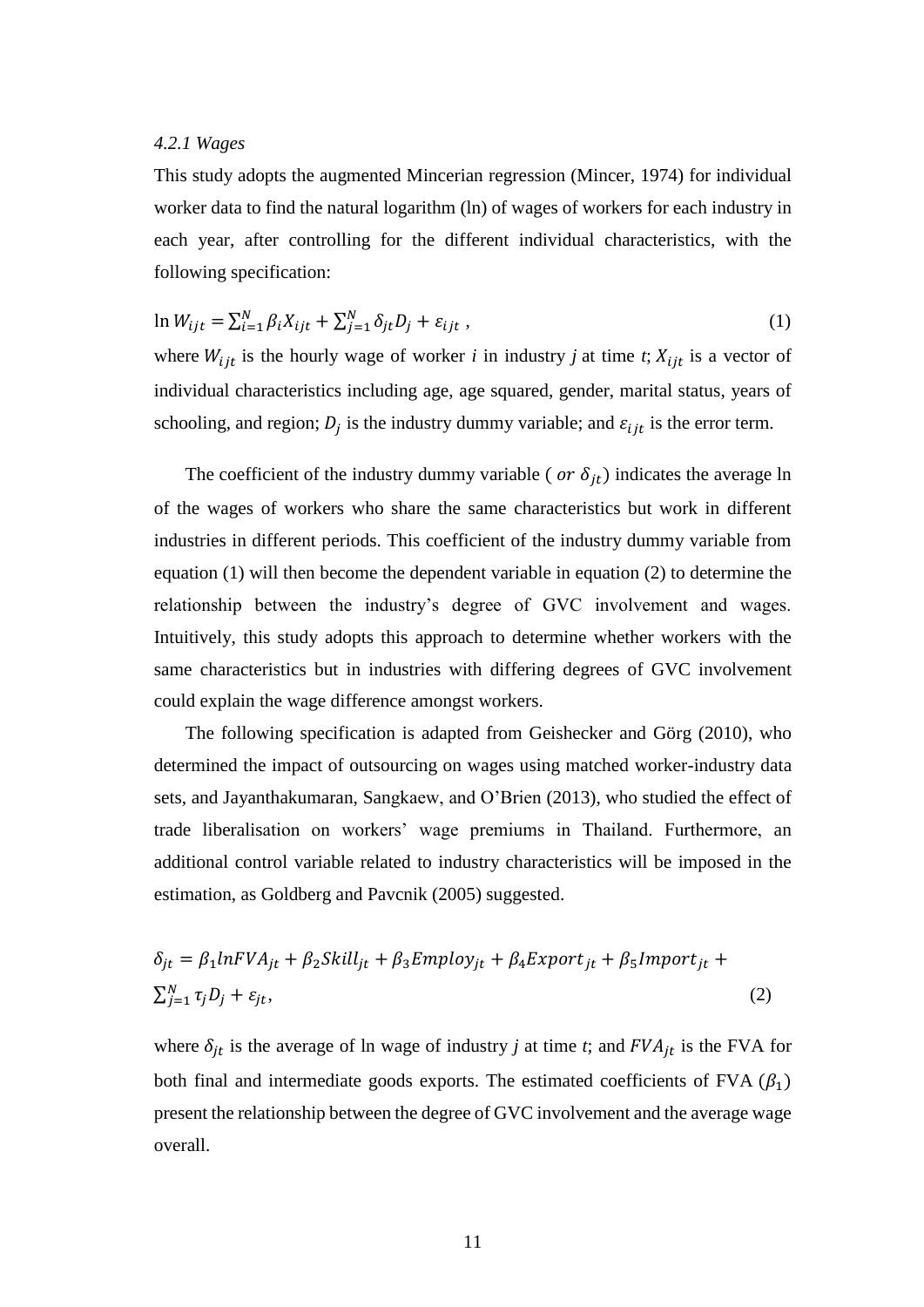For the other control variables related to industry characteristics,  $Skill_{it}$  is the share of skilled workers to total workers;  $Employ_{it}$  is the share of employment in each industry to total employment;  $Export_{it}$  denotes the exports per worker; Import<sub>it</sub> denotes the intermediate-input imports per worker; and  $\varepsilon_{it}$  denotes the error terms.

These variables control for different industry characteristics for several reasons. First, the share of employment controls for the size of the industry, so a high number of workers in the industry will not lead to higher wages. Second, the share of skilled workers is included in the estimation because in most of developing countries the wage of skilled workers was affected by skills-biased technological change resulting from globalisation, e.g. situations in Argentina and Brazil (Goldberg and Pavcnik, 2007).

Finally, the export and import variables follow Jayanthakumaran, Sangkaew, and O'Brien (2013), who explained why these variables should be included in equation (1). Exporting firms, which tend to be GVC-oriented industry, tend to produce highquality products and have high margins. This type of firm needs highly skilled workers in the production process and tends to pay higher wages and show a higher skill premium than other industries (Jonsson and Subramanian, 2001); and a firm in an industry with high engagement in GVC activities has a larger amount of intermediateinput imports and pays higher wages (Martin, 2009).

Equation (2) also includes the industry fixed effect to control for the unobservable heterogeneity across industries as well as to reduce the endogeneity arising from measurement errors and omitted variables bias. The Hausman Test specifies that the fixed-effect model is the suitable method for the estimation.

However, another interesting question is whether the wage response to the degree of GVC involvement varies according to the position of the industry in the GVC. To investigate whether the industry position in the supply chain affects wages, this study adds the IBM and IFM to equations (3) and (4). The estimated coefficients of FVA  $(\beta_1)$  indicate the impact of industry position in the supply chain on wages.

$$
\delta_{jt} = \beta_1 lnFVA_{jt} + \beta_2 IBM_{jt} + \beta_3 Skill_{jt} + \beta_4 Employ_{jt} + \beta_5 Export_{jt} + \beta_6 Import_{jt} + \sum_{j=1}^{N} \tau_j D_j + \varepsilon_{jt}
$$
\n(3)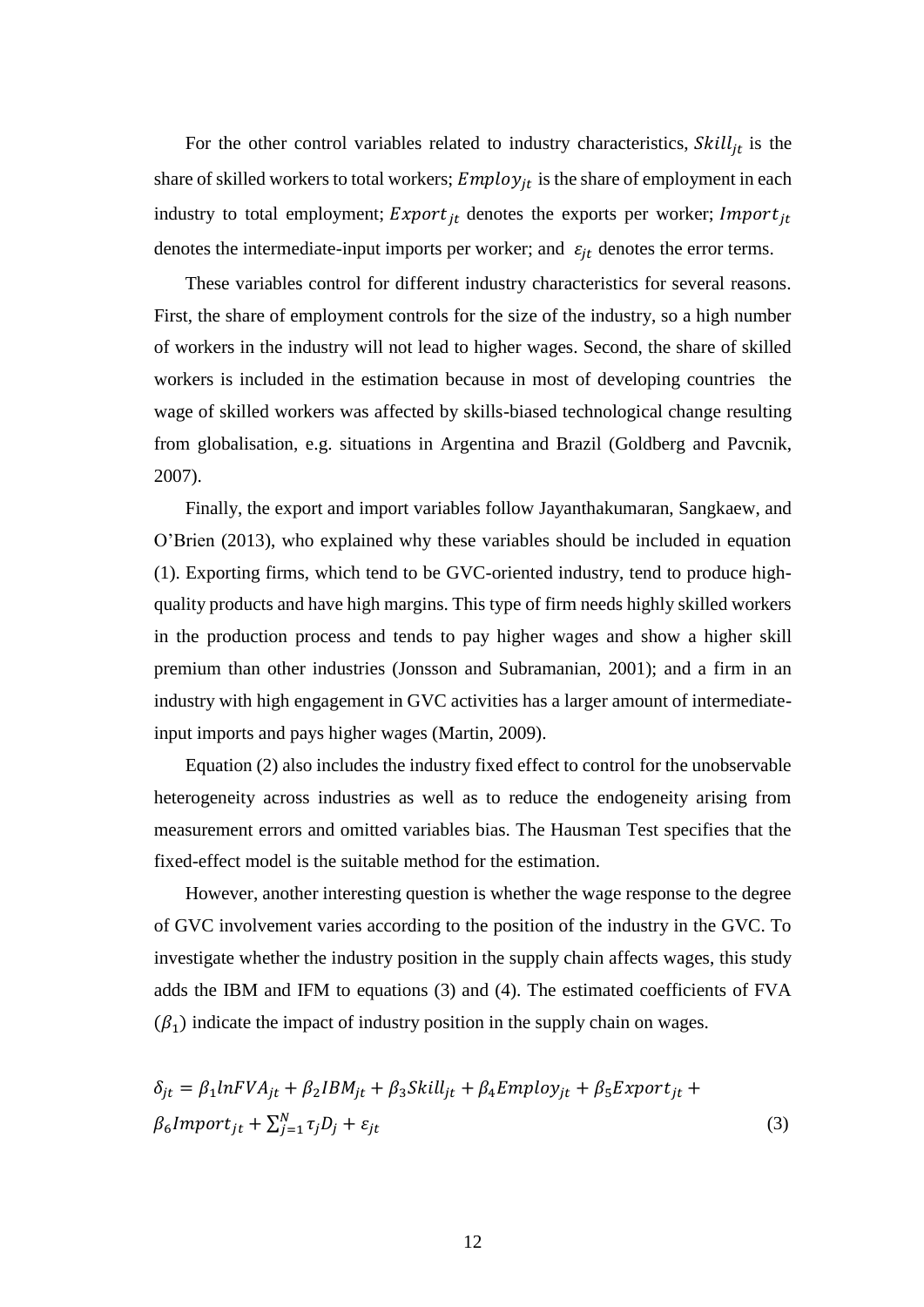$$
\delta_{jt} = \beta_1 lnFVA_{jt} + \beta_2 IFM_{jt} + \beta_3 Skill_{jt} + \beta_4 Employ_{jt} + \beta_5 Export_{jt} + \beta_6 Import_{jt} + \sum_{j=1}^{N} \tau_j D_j + \varepsilon_{jt}
$$
\n(4)

#### *4.2.2 Skill Premium*

In addition to exploring the wages according to the degree of GVC involvement, this section examines the skill premium reflecting the wage inequality between skilled and unskilled workers. The first stage is the worker-level regression to determine the ln of the relative wages of skilled workers to unskilled workers (or the skill premium) after controlling for different individual characteristics. Equation (5) is a version of equation (1) which includes the interaction term between the dummy of skilled workers  $(D_k)$  and the dummy of industry  $(D_i)$ .

$$
\ln W_{ij} = \sum_{i=1}^{N} \beta_i X_{it} + \sum_{j=1}^{N} \delta_j D_j + \sum_{j=1}^{N} \gamma_j (D_j * D_k) + \varepsilon_{ij}
$$
(5)

The estimated coefficient  $(\gamma_i)$  on the interaction term between the dummy variable of skilled workers  $(D_k)$  and the dummy variable of industry  $(D_i)$  represents the skill premium, which will become the dependent variable in the second stage estimation – the industry-level regression. Equation (6) includes the industry fixed effect and the estimated coefficients of FVA  $(\beta_1)$ , which represents the relationship between the degree of GVC involvement and the skill premium.

$$
\gamma_{jt} = \beta_1 lnFVA_{jt} + \beta_2 Skill_{jt} + \beta_3 Employ_{jt} + \beta_4 Export_{jt} + \beta_5 Import_{jt} + \sum_{j=1}^{N} \theta_j D_j + \varepsilon_{jt}
$$
\n
$$
(6)
$$

As before, equations (7) and (8) will then include the IBM and the IFM. The estimated coefficients of FVA  $(\beta_1)$  represent the impact of the industry's position in the supply chain on the skill premium. Note that the estimated coefficients of Skill  $(\beta_2)$  present the relationship between the relative employment of skilled workers and the relative wages of skilled workers to unskilled workers, for which Katz and Murphy (1992) suggested a negative sign.

$$
\gamma_{jt} = \beta_1 lnFVA_{jt} + \beta_2 IBM_{jt} + \beta_3 Skill_{jt} + \beta_4 Employ_{jt} + \beta_5 Export_{jt} + \beta_6 Import_{jt} + \sum_{j=1}^{N} \theta_j D_j + \varepsilon_{jt}
$$
\n(7)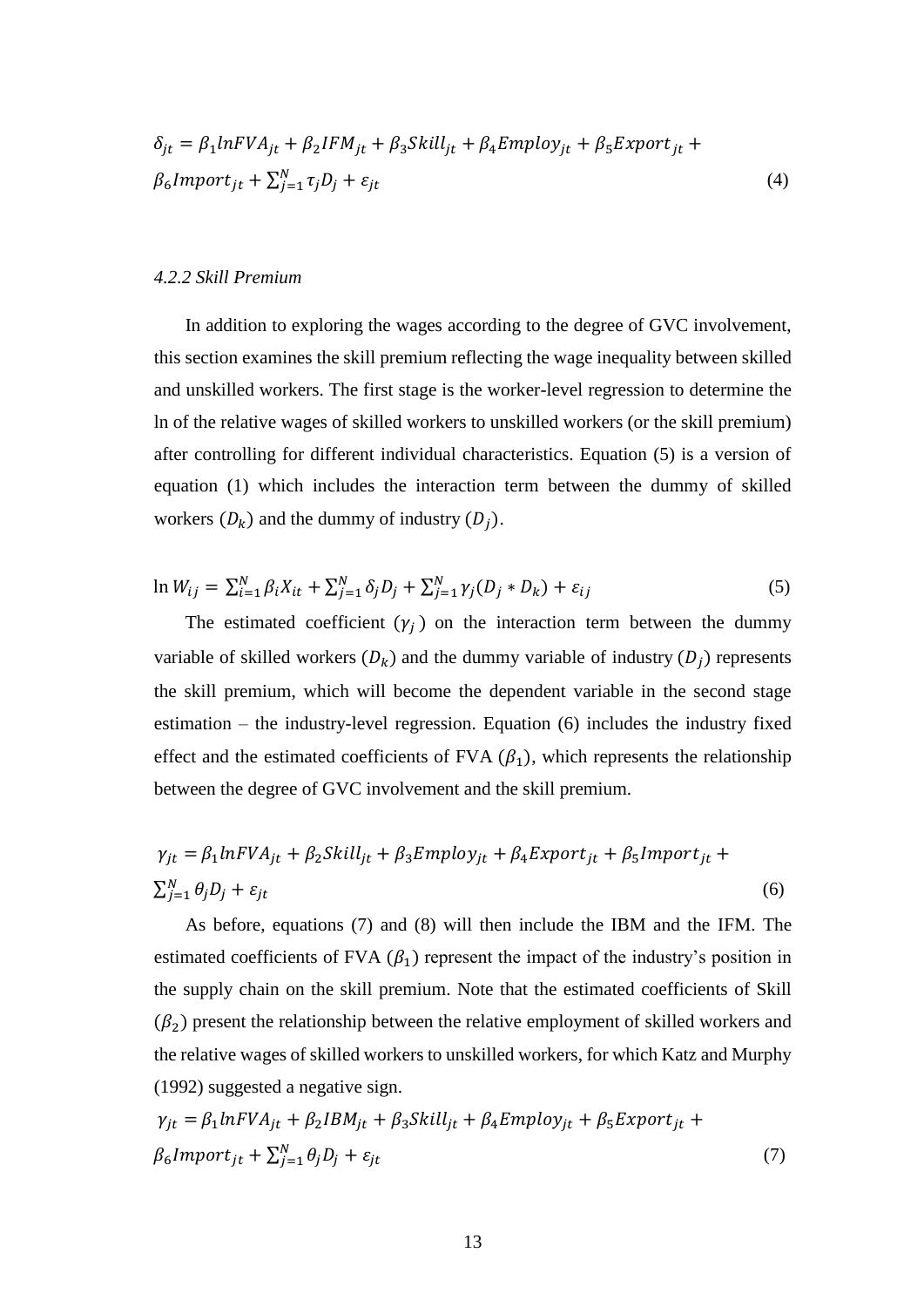$$
\gamma_{jt} = \beta_1 lnFVA_{jt} + \beta_2 IFM_{jt} + \beta_3 Skill_{jt} + \beta_4 Employ_{jt} + \beta_5 Export_{jt} + \beta_6 Import_{jt} + \sum_{j=1}^{N} \theta_j D_j + \varepsilon_{jt}
$$
\n(8)

Note that in the estimation of the impact of GVC integration on wages and the skill premium, this study employs a two-stage regression in the estimation. The dependent variable in the second stage regression (the industry-level regression) is generated by the first stage regression (the worker-level regression), which means they are subject to error (or have some measurement error). This study therefore also uses the bootstrap method as the resampling technique to approximate standard errors for the estimated parameters. Thus, the bootstrapped standard errors with constructed panel data are reported in the estimated results.

# **5. Results**

#### **5.1. Wages**

The first stage estimation provides the estimates from the augmented Mincerian regression (equation (1)) on individual workers in each year (2000, 2005, 2009, 2010, and 2011), controlling for individual characteristics. The estimate coefficients from the ordinary least squares regression on worker-level data have the signs and magnitudes expected from the standard wage equation. The estimates are all statistically significant and have positive coefficients on the years of education. This indicates that an increase in years of education will lead to an increase in wages.

Next, there is a positive coefficient on age, but a negative coefficient on age squared. This means that wages increase with age, but increase at a diminishing rate. These results are consistent with Warunsiri and McNown (2010), who estimated the rate of returns to education in Thailand. For the other variables, male workers have higher wages than female workers, while married workers have higher wages than unmarried workers.

Thus, this first stage mainly aims to find the average wage of each industry in each year when controlling for other individual characteristics that could affect wages. This average wage for each industry can be obtained from the coefficients on the industry dummy variable. The results show high average wages in the following industries: chemicals and chemical products (ISIC24); post and telecommunication (ISIC64);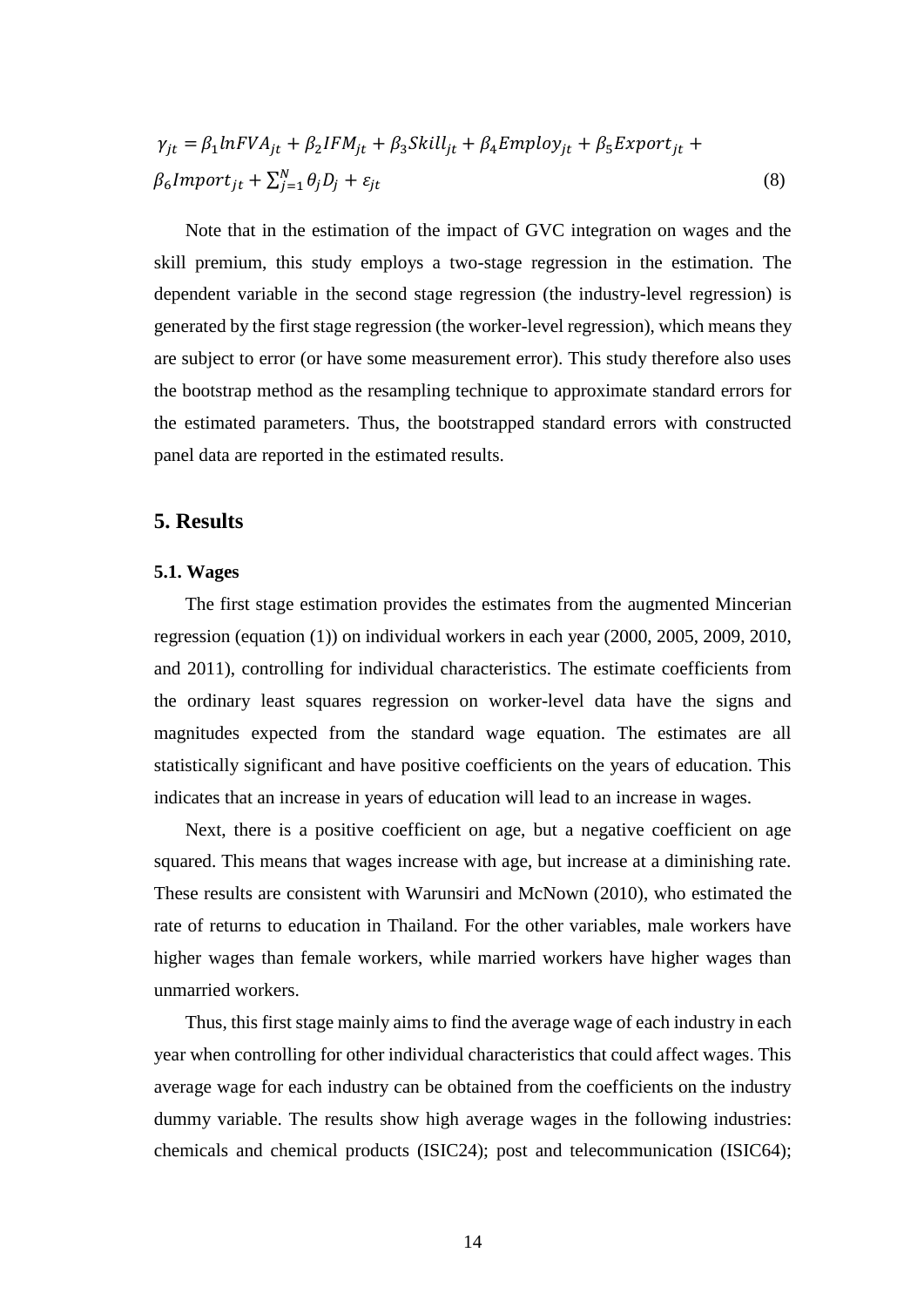computers, electronics, and optical equipment (ISIC33); transport and storage (ISIC 60-64); and wood and products of wood and cork (ISIC20). The results show low average wages in the food products, beverages and tobacco (ISIC15-16); fabricated metal products (ISIC28); education (ISIC-80); and hotels and restaurants (ISIC-55) industries.

Note that the average wage results show that higher wages are concentrated in industries in the manufacturing sectors, and these industries tend to be in the trading sector and potentially highly engaged in GVC activities, while the lower wages are in service sector industries that potentially have a lower degree of GVC integration. For example, Sessomboon (2015) reported that the computers, electronics, and optical equipment industry showed a high level of GVC involvement, and the basic computed average wage herein shows that these industries have higher wages compared with others. Thus, the expected relationship between the degree of industry involvement and wages should be positive in Thailand.

Next, this study employs panel data constructed using the industry-year dimension, which consists of 155 observations. The panel fixed-effect regression is applied in the second stage to control for the differences across industries (equation (2)). The estimates in Table 2 indicate a positive effect of FVA on average wages, or more specifically, workers in industries with higher GVC engagement tend to have higher wages. The coefficients on FVA are statistically significant and range from 0.799 to 0.964 (columns (1) and (2)). These results are consistent with most existing studies, showing that high engagement in GVCs will drive wages higher in many countries (Farole, 2016).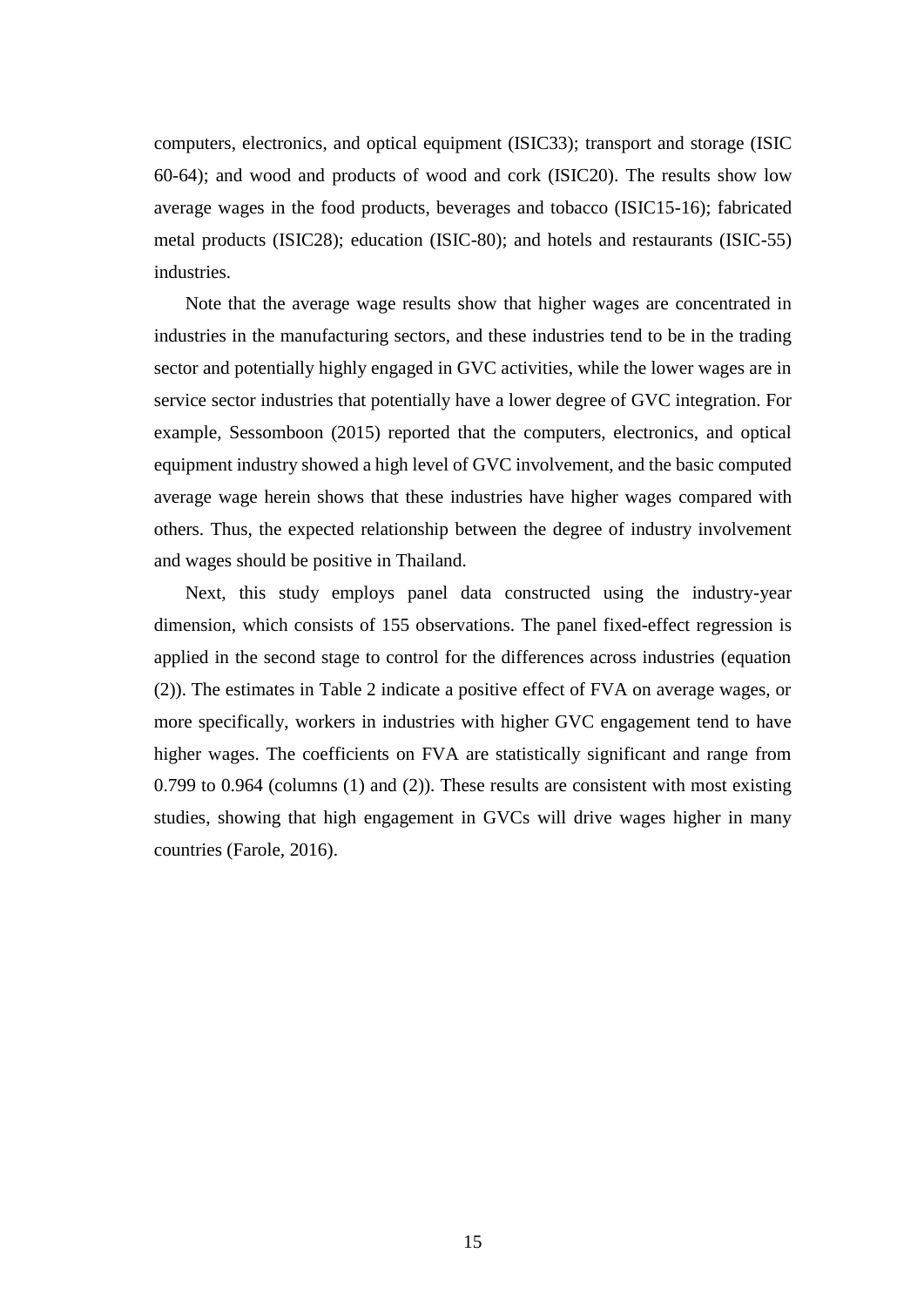|                            | $-1$                 | $-2$                | $-3$                | $-4$                |
|----------------------------|----------------------|---------------------|---------------------|---------------------|
|                            | <b>Fixed effect</b>  | <b>Fixed effect</b> | <b>Fixed effect</b> | <b>Fixed effect</b> |
| <b>Variables</b>           | (without<br>control) | (with control)      | (with control)      | (with control)      |
|                            |                      |                     |                     |                     |
| Ln FVA                     | $0.964***$           | $0.799***$          | $0.495**$           | $0.799***$          |
|                            | $-0.243$             | $-0.178$            | $-0.2$              | $-0.178$            |
| International<br>backward  |                      |                     | $0.765**$           |                     |
|                            |                      |                     | $-0.32$             |                     |
| International<br>forward   |                      |                     |                     | $0.00353***$        |
|                            |                      |                     |                     | $-0.00061$          |
| Relative<br>employment     |                      | $-0.363$            | $-0.494$            | $-0.407$            |
|                            |                      | $-1.344$            | $-1.153$            | $-1.25$             |
| Relative skilled<br>worker |                      | $0.968***$          | $0.893***$          | $0.929***$          |
|                            |                      | $-0.182$            | $-0.167$            | $-0.188$            |
| Export per worker          |                      | 0.00176             | 0.00242             | 0.000166            |
|                            |                      | $-0.0135$           | $-0.0158$           | $-0.0153$           |
| Import per worker          |                      | $-0.00187$          | 0.00169             | $-0.000723$         |
|                            |                      | $-0.0116$           | $-0.0116$           | $-0.0127$           |
| Constant                   | $-0.863$             | $-0.619$            | $-0.204$            | $-0.622$            |
|                            | $-0.794$             | $-0.568$            | $-0.485$            | $-0.572$            |
| Observations               | 155                  | 155                 | 155                 | 155                 |
| R-squared                  | 0.186                | 0.369               | 0.399               | 0.394               |
| Number of<br>industries    | 32                   | 32                  | 32                  | 32                  |
| <b>Industry FE</b>         | Yes                  | Yes                 | Yes                 | Yes                 |

| Table 2: The Impact of FVA on Wages |  |  |  |  |
|-------------------------------------|--|--|--|--|
|-------------------------------------|--|--|--|--|

 $FE = Fixed Effect, FVA = Foreign Value added, Ln = natural logarithm$ Notes:

1. Robust standard errors in parentheses.

2. \*\*\* p<0.01, \*\* p<0.05, \* p<0.1

3. 'Relative skilled worker' refers to the ratio of skilled workers to total workers in each establishment.

Source: Author's calculation.

In Thailand's context, industries with high involvement in GVCs are the most productive and focus on exports such as chemicals and chemical products, and computers, electronics, and optical equipment. The Board of Investment of Thailand (BOI) (2015: 2) states that 'The electrical and electronics industry has not merely played an important role in Thailand's economy as a main growth driver, but has also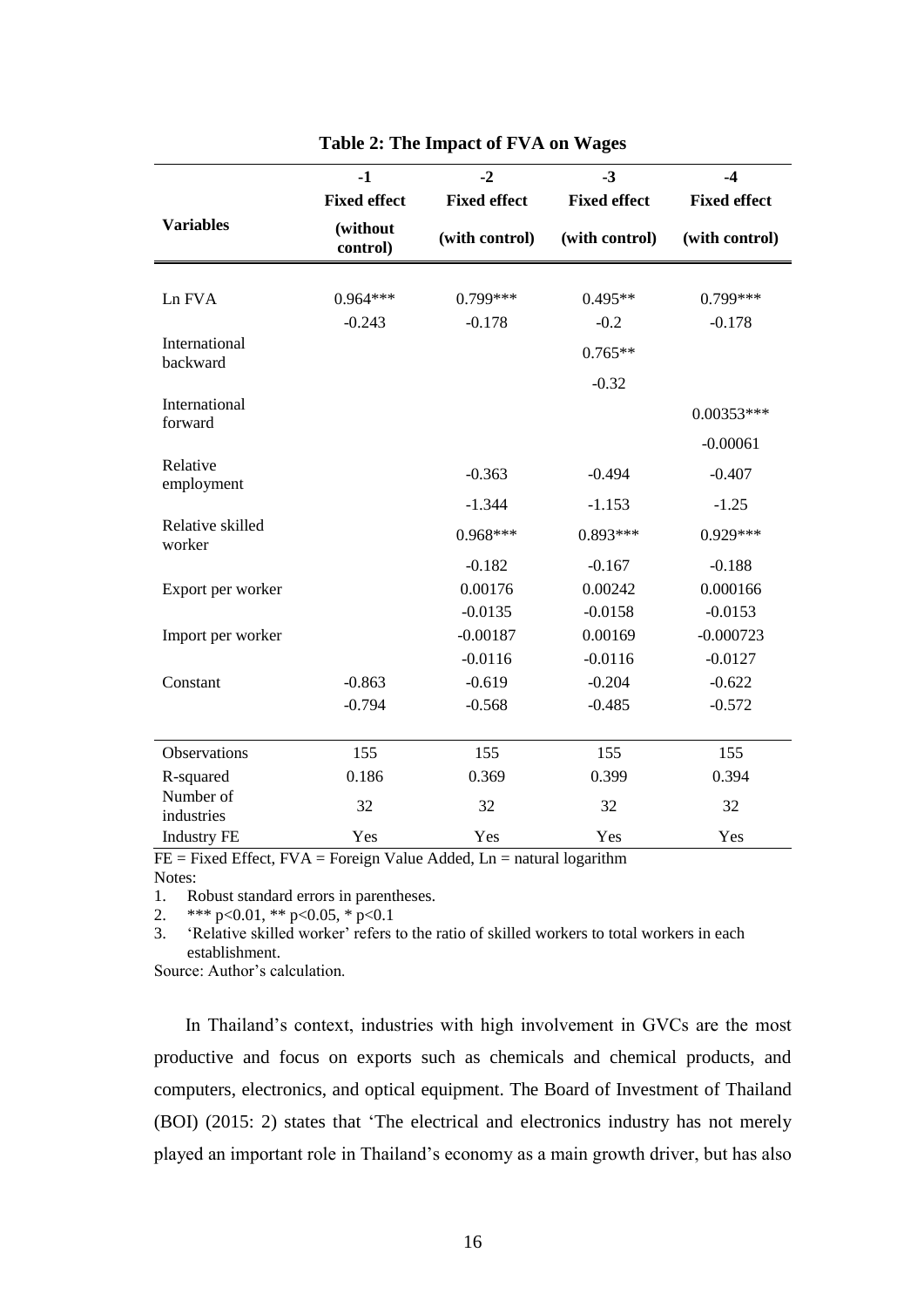made Thailand Southeast Asia's electrical and electronics manufacturing hub'. Thus, these industries require skilled workers, who have high wages.

This reflects evidence found for exporting firms in Chile and India, where exporting firms within a GVC network tend to pay higher wages than domestic firms focusing on the local market (World Bank, 2012). Kowalski et al. (2015) also found that greater GVC participation, which is normally measured using the foreign content of intermediate imports, tends to yield a positive outcome in a country. Furthermore, this finding confirms the existence of an industry wage premium in Thailand due to trade liberalisation, as in Jayanthakumaran, Sangkaew, and O'Brien (2013). However, this finding contradicts Ebenstein et al. (2014), who indicated that industry exposure to globalisation has no critical impact on wage effect, but occupation does.

However, another interesting question is whether there is a wage response to the position of the industry in the value chain. Kowalski et al. (2015) mentioned that the level of industrial development and its structure affect the potential gains from GVC participation. The OECD (2016a) even provided suggestions for developing countries to gain from participating in GVCs. In addition to increasing the share of value added in goods produced, a country should attempt to progress into higher value-added activities.

When including IBM and IFM in equations (3) and (4), the coefficients on FVA are still statistically significant, and range from 0.495 to 0.799. Furthermore, the coefficients on IBM and IFM are also positive and statistically significant, though the magnitude of the coefficient of IBM (column (3), 0.765) is much larger than that of IFM (column (4), 0.00353). This result indicates that IBM has a much larger impact on wages than IFM.

Intuitively, in industries positioned closer to the end of a value chain, workers will tend to have higher wages compared with those in industries near the beginning of the chain. This result supports Shingal's (2015) conclusion from a review of similar evidence in several developing countries, such as Kenya and Viet Nam, and the OECD's (2013) conclusion that the industry gains from GVC involvement vary across different stages of production. It depends on the industry's position in the value chain. An industry engaged in higher value-added activities gains higher benefits, such as higher wages and employment. However, this finding contradicts the OECD's (2016a)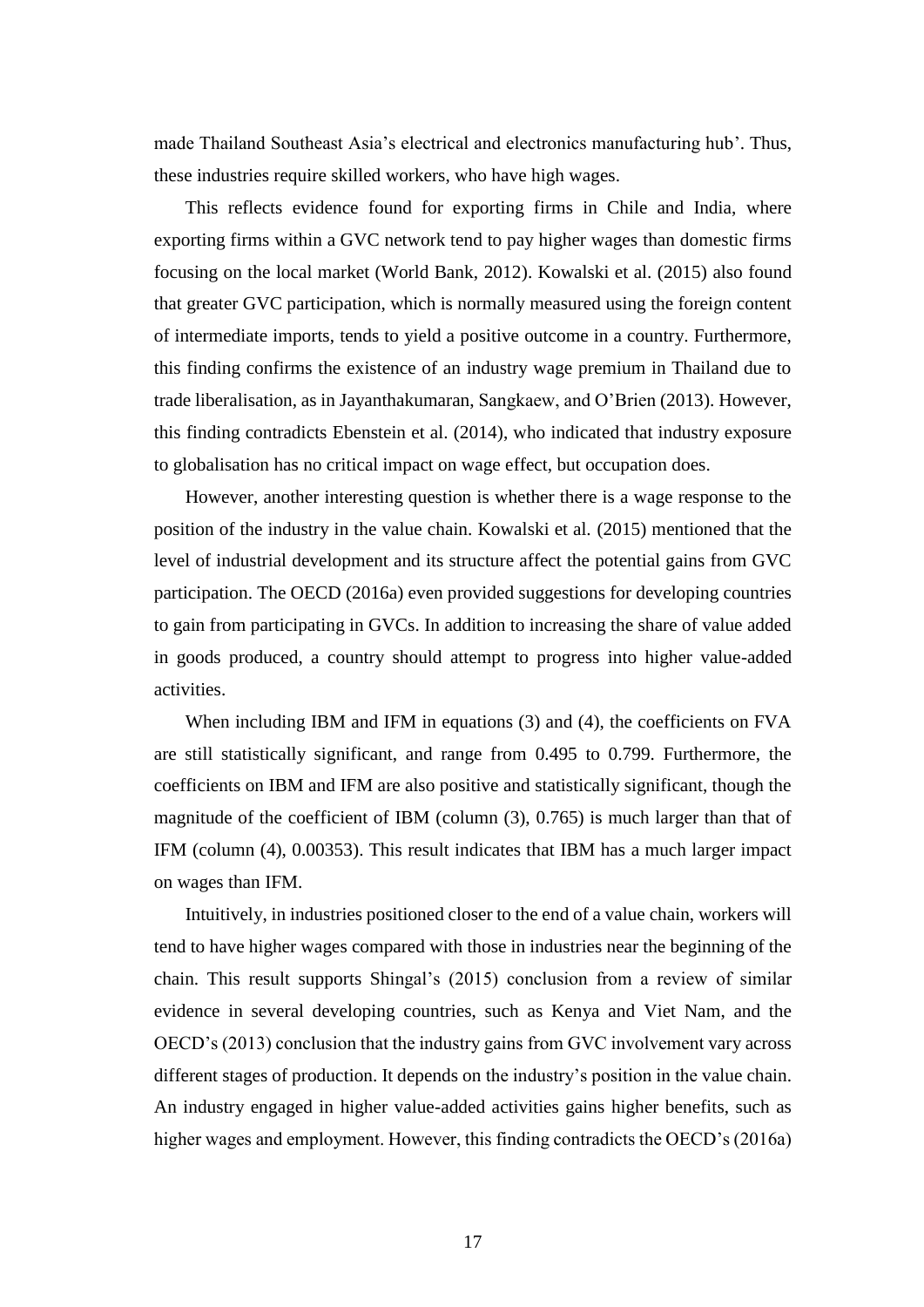conclusion that the advantages of GVC involvement do not depend on the form of activities.

Based on Sessomboon's (2015) computation, the computers, electronics, and optical equipment industry in Thailand has a high IBM, indicating a production process highly engaged in the GVC. Note that Errighi and Bodwell (2017) reported that the electrical and electronics (E&E) industry in Thailand is the largest such industry in the Association of Southeast Asian Nations (ASEAN) countries, which contributes 15% of Thailand's gross domestic product, promotes export revenues, has around 750,000 workers in the country, and is currently the main assembly base of ASEAN.

The remaining control variables related to industry characteristics are not statistically significant, except for skilled workers. This result shows that the share of skilled workers in an industry is a significant factor contributing to higher wages, while relative employment, exports per worker, and imports per worker have no effect on average wages.

#### **5.2 Skill Premium**

This section applies the same two-step estimation as in section 4.1 to determine the different skill premiums across the different degrees of GVC involvement. The first stage reports the estimated results of the ordinary least squares regression on the worker-level data to first find the relative wage of skilled workers of each industry in each year when controlling for different individual characteristics. The relative wages of skilled workers for each industry can be obtained from the coefficients on the interaction term between the dummy variable of skilled workers and the dummy variable of industry.

The results show that computer and related activities (ISIC72), wood and products of wood and cork (ISIC20), and chemicals and chemical products (ISIC24) show high relative wages amongst skilled workers; while food products, beverages, and tobacco (ISIC15-16); construction (ISIC-45); and agriculture, hunting, forestry, and fishing (ISIC 01-03) show low relative wages amongst skilled workers. The high relative wages of skilled workers also imply high wage inequality between skilled and unskilled workers in the industry.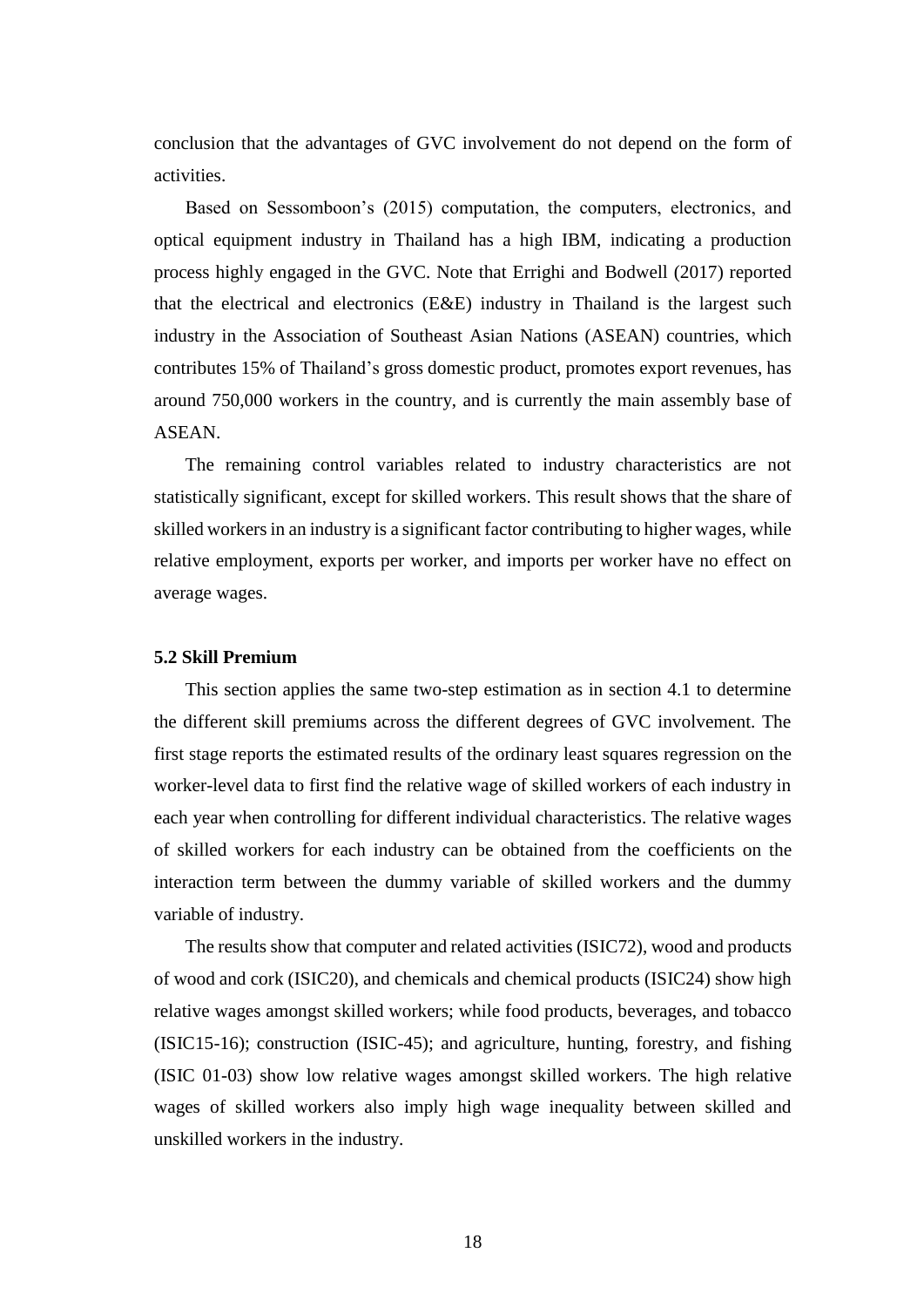These computed relative wages for skilled workers are consistent with the average wage classified by occupation reported by the Bank of Thailand (2018) in the 2<sup>nd</sup> quarter of 2018. Wages for skilled workers in the agricultural and fishery sectors are around  $\sharp$ 5,785 compared with plant and machine operators and assemblers ( $\sharp$ 10,952) and craftspersons and related trade workers  $(\text{B10}, 684)$ . This gap clearly indicates that skilled workers will receive higher pay in industries related to the trading sector, as the high demand for skilled workers in these industries leads to high wage inequality.

The estimated results for the constructed panel data to analyse the effect of GVC integration on the skill premium from equation (6) are reported in Table 3, and indicate a positive effect of FVA on the skill premium. The coefficients on FVA are statistically significant and range from 0.382 to 0.450 (columns (1) and (2)). This result is consistent with Goldberg and Pavcnik (2007), who found that during the 1980s and the 1990s, most developing countries experienced increasing wage inequality between skilled and unskilled workers as a result of globalisation. More specifically, Taglioni and Winkler (2014) report that high GVC involvement will increase demand for skilled workers and that workers with this skill will have higher wages (or the demand effects).

In other words, high engagement in GVCs amongst industries in Thailand during the study period led to a higher skill premium; activities in a GVC-oriented industry could boost productivity in Thailand, leading to higher wages for skilled workers and an increase in the wage inequality between skilled and unskilled workers. Errighi and Bodwell (2017: 19) affirmed that in Thailand 'skills shortages translate into a high turnover amongst skilled professionals, who face a substantial salary premium in the Thai labour market: hourly wages of graduates with a master's degree are four times those of upper secondary graduates'.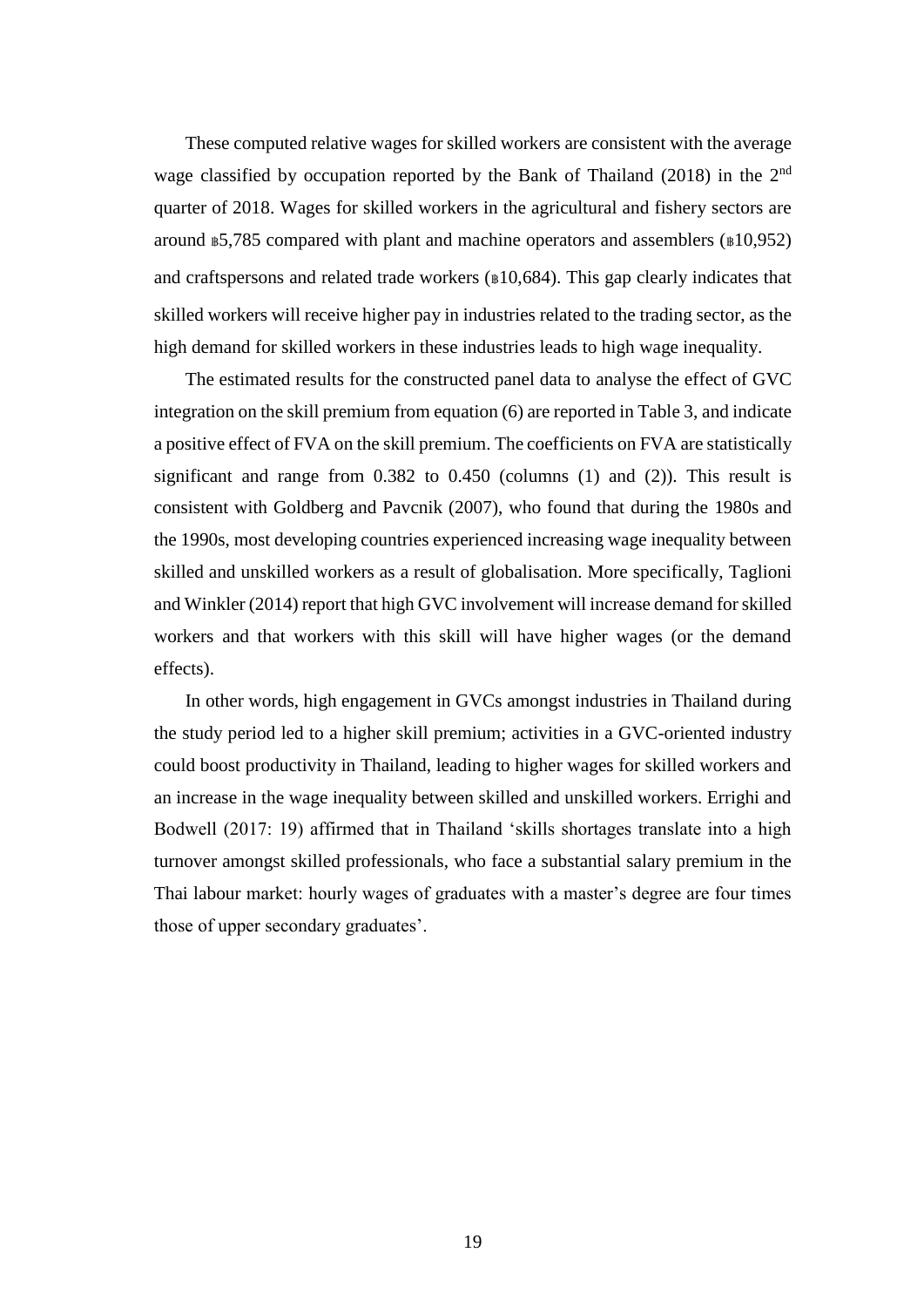|                            | $-1$                 | $-2$                 | $-3$                | $-4$                |
|----------------------------|----------------------|----------------------|---------------------|---------------------|
|                            | <b>Fixed effect</b>  | <b>Fixed effect</b>  | <b>Fixed effect</b> | <b>Fixed effect</b> |
| <b>Variables</b>           | (without<br>control) | (without<br>control) | (with<br>control)   | (with<br>control)   |
|                            |                      |                      |                     |                     |
| Ln FVA                     | $0.450***$           | $0.382***$           | $0.353*$            | $0.382***$          |
|                            | $-0.107$             | $-0.142$             | $-0.202$            | $-0.14$             |
| International<br>backward  |                      |                      | 0.0741              |                     |
|                            |                      |                      | $-0.19$             |                     |
| International forward      |                      |                      |                     | 0.00074             |
|                            |                      |                      |                     | $-0.000541$         |
| Relative employment        |                      | $-0.900**$           | $-0.912**$          | $-0.903**$          |
|                            |                      | $-0.413$             | $-0.464$            | $-0.46$             |
| Relative skilled<br>worker |                      | $0.287*$             | $0.281*$            | $0.281*$            |
|                            |                      | $-0.162$             | $-0.148$            | $-0.16$             |
| Export per worker          |                      | 0.00127              | 0.00129             | 0.00072             |
|                            |                      | $-0.00492$           | $-0.00529$          | $-0.00489$          |
| Import per worker          |                      | $0.00352**$          | $0.00384***$        | $0.00362***$        |
|                            |                      | $-0.00496$           | $-0.0047$           | $-0.00466$          |
| Constant                   | $-1.139***$          | $-0.972**$           | $-0.932*$           | $-0.974**$          |
|                            | $-0.327$             | $-0.407$             | $-0.486$            | $-0.403$            |
| Observations               | 154                  | 154                  | 154                 | 154                 |
| R-squared                  | 0.189                | 0.296                | 0.298               | 0.301               |
| Number of industries       | 32                   | 32                   | 32                  | 32                  |
| <b>Industry FE</b>         | Yes                  | Yes                  | Yes                 | Yes                 |

|  |  |  |  |  | Table 3: The Impact of FVA on Skill Premium |
|--|--|--|--|--|---------------------------------------------|
|--|--|--|--|--|---------------------------------------------|

 $FE = Fixed Effect, FVA = Foreign Value added, Ln = Natural Logarithm.$ Notes:

1. Robust standard errors in parentheses.

2. \*\*\* p<0.01, \*\* p<0.05, \* p<0.1

3. 'Relative skilled worker' refers to the ratio of skilled workers to total workers in each establishment.

Source: Author's calculation.

The OECD (2013) stated that GVC participation alters the composition of the labour force, with low-skilled workers suffering the most negative effect. Goldberg and Pavcnik (2007) provided several reasons why globalisation could lead to an increase in demand for skilled workers, and document several case studies of developing countries experiencing wage inequality. Shingal (2015) concluded that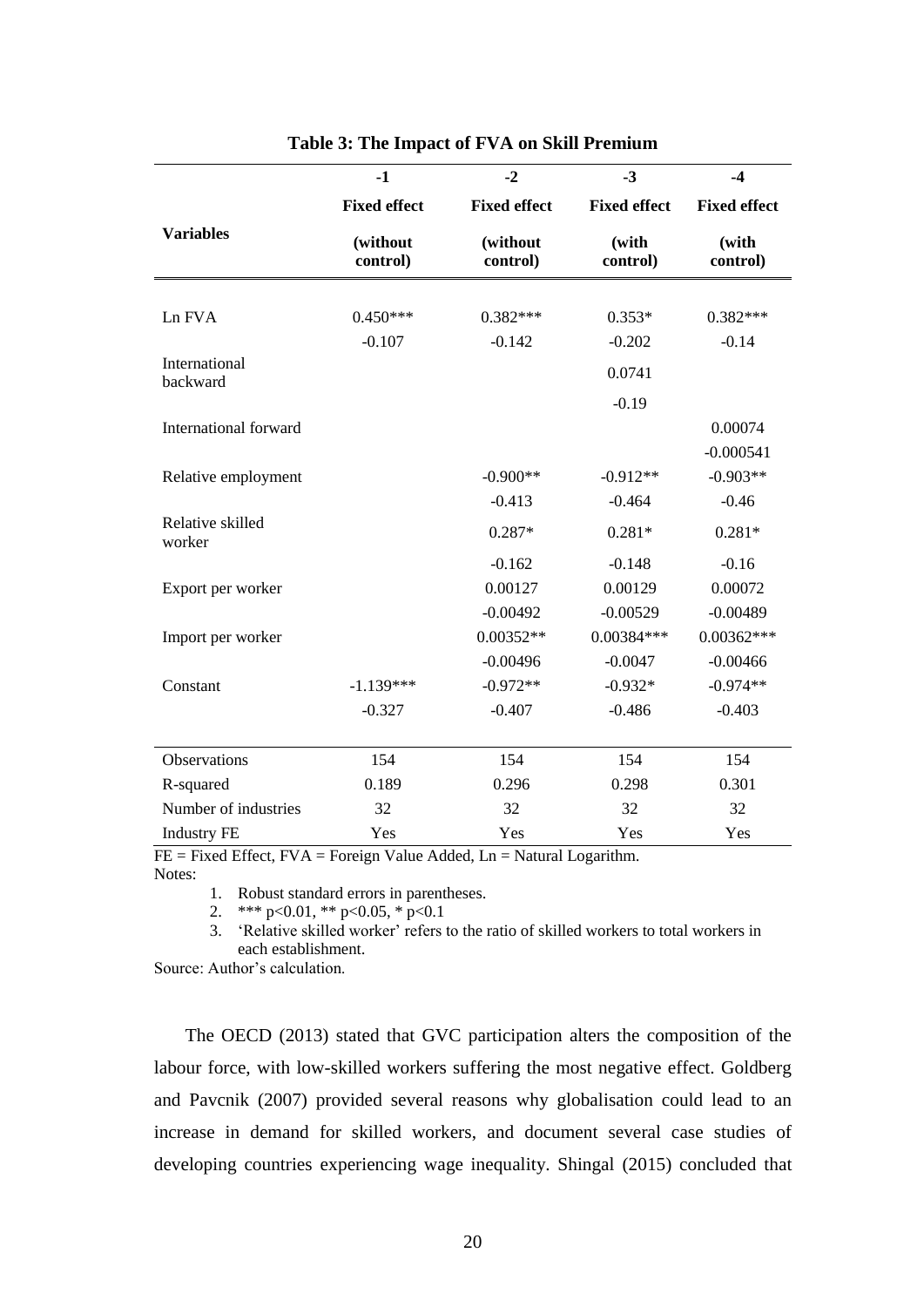several studies in both developing and developed countries find that participating in a GVC significantly affects wage inequality, leading to a discussion of the long-term impact.

This finding is consistent with that of Jayanthakumaran, Sangkaew, and O'Brien (2013), who found that a tariff reduction increases the relative wages of skilled to unskilled workers. Increasing trade liberalisation favours skilled workers. In the GVC context, a GVC-oriented industry tends to use high technology that requires skilled workers, thus supporting Velde and Morrissey's (2004) finding that higher FDI leads to higher wage inequality in Thailand. In other words, since the 1990s, the relative demand for highly skilled workers in Thailand increased and widened the wage gap between skilled and unskilled workers in terms of GVC engagement, which is consistent with the impact of offshoring on wage inequality in Feenstra and Hanson's (1996, 1997, 1999) findings that that low-skilled workers received a lower wage because of offshoring, which decreases the demand for unskilled workers in developed countries, despite different institutional settings amongst countries.

Overall, this study provides empirical evidence in Thailand that an increase in GVC involvement will not only affect wages across industries overall, but also affect wages between skilled and unskilled workers within the industry because of an increase in demand for highly skilled workers in GVC-oriented industries. Thus, more engagement in the GVC induces higher wage inequality in the country.

Errighi and Bodwell (2017) interestingly raised the issue of the skill gap amongst workers in one of the main exporting industries in Thailand. In 2015, the E&E industry, which could reflect the main characteristics of the manufacturing and exporting industries in Thailand, mostly employed low-skilled workers (around 80% of total workers) and most industries faced a shortage of skilled workers. Errighi and Bodwell (2017: 18) also mentioned that 'skills shortages and mismatches limit the ability of E&E manufacturing facilities in Thailand to increase their productivity and are considered an obstacle to gains from spillovers associated with FDI'.

The coefficient on the variable representing the ratio of skilled workers to unskilled workers is positively statistically significant  $(=0.28)$ , which contradicts the overall prediction of Katz and Murphy (1997) and is inconsistent with the finding of Velde and Morrissey (2004), who indicated a negative relation in Thailand during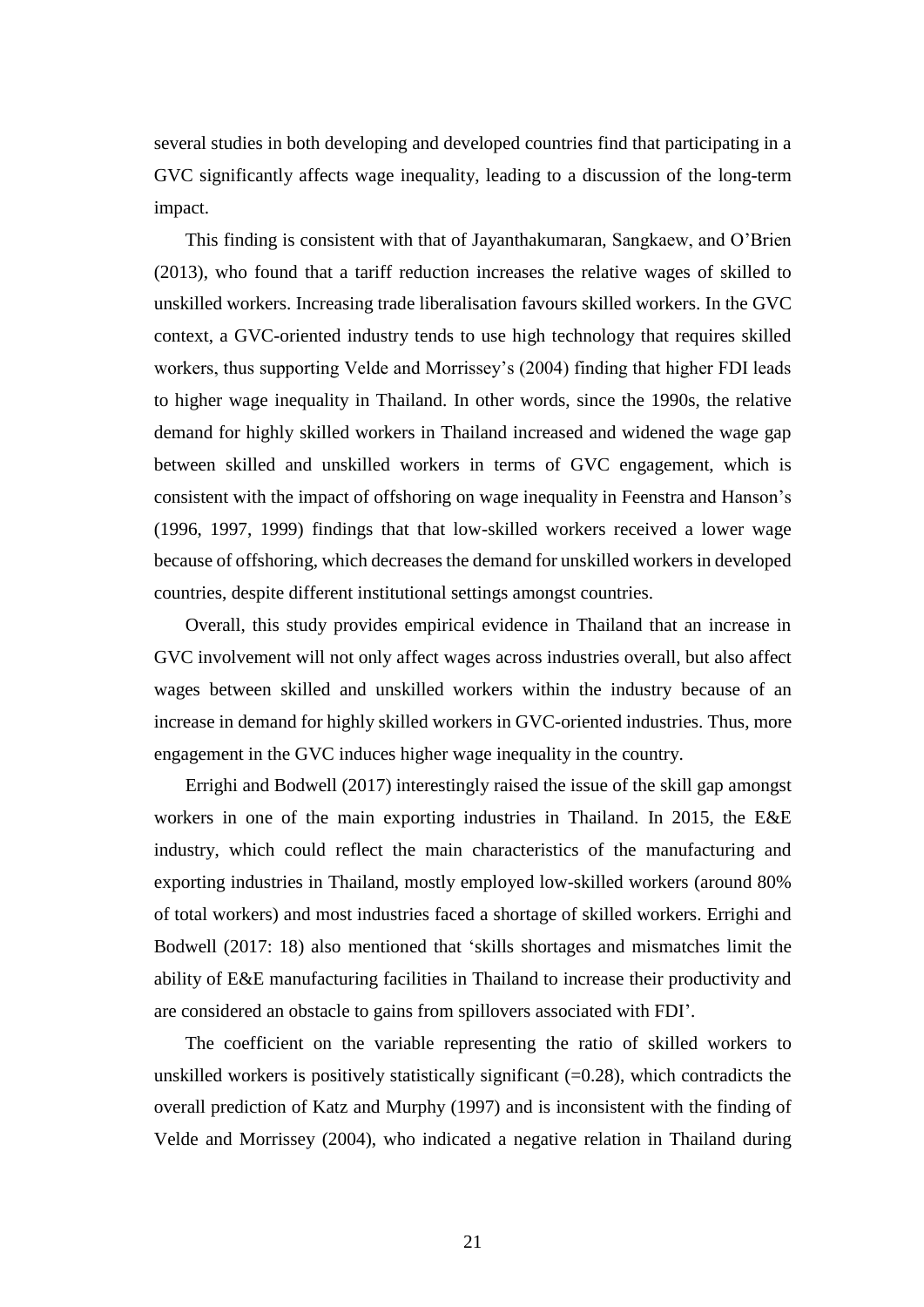1985–1998. The positive relation herein, which uses data for the 2000s, could represent the updated situation of skilled workers in Thailand, the higher number of skilled workers, and the industry adjustment to higher GVC involvement, such as producing high-quality products with higher prices, leading to higher pay. This could show that as the number of skilled workers increases, the relative wages of skilled workers also increase.

As in the first section, the IBM and IFM were added to equations (7) and (8). Unlike the impact on wages, the IBM and IFM do not show statistically significant effects on the skill premium (columns (3) and (4)), indicating that industry's position in the chain does not affect the relative wages of skilled workers.

However, the coefficient on relative employment is negatively statistically significant  $(-0.90)$ , indicating that the higher the relative employment, the lower the skill premium. The share of skilled workers is positively and statistically significant according to the magnitude of the coefficient, of around 0.28 across all specifications (columns (2)–(4)). This confirms the positive relationship between the share of skilled workers and the skill premium. This result clearly confirms that a high level of GVC involvement has a positive impact on the Thai labour market, particularly for skilled workers who earn a skill premium because of the increasing demand for skilled workers in GVC-oriented industries. This indicates that the recent development of GVC integration in Thailand shows that such industries have demand for highly skilled workers.

Finally, the intermediate inputs import per worker is positive and statistically significant, with a magnitude of  $(=0.003)$  across the specifications. Intuitively, an industry with high-value intermediate input imports induces a high skill premium for workers. This is consistent with Tamuua (2007), who found that intermediate input imports positively correlate with productivity and the skill premium.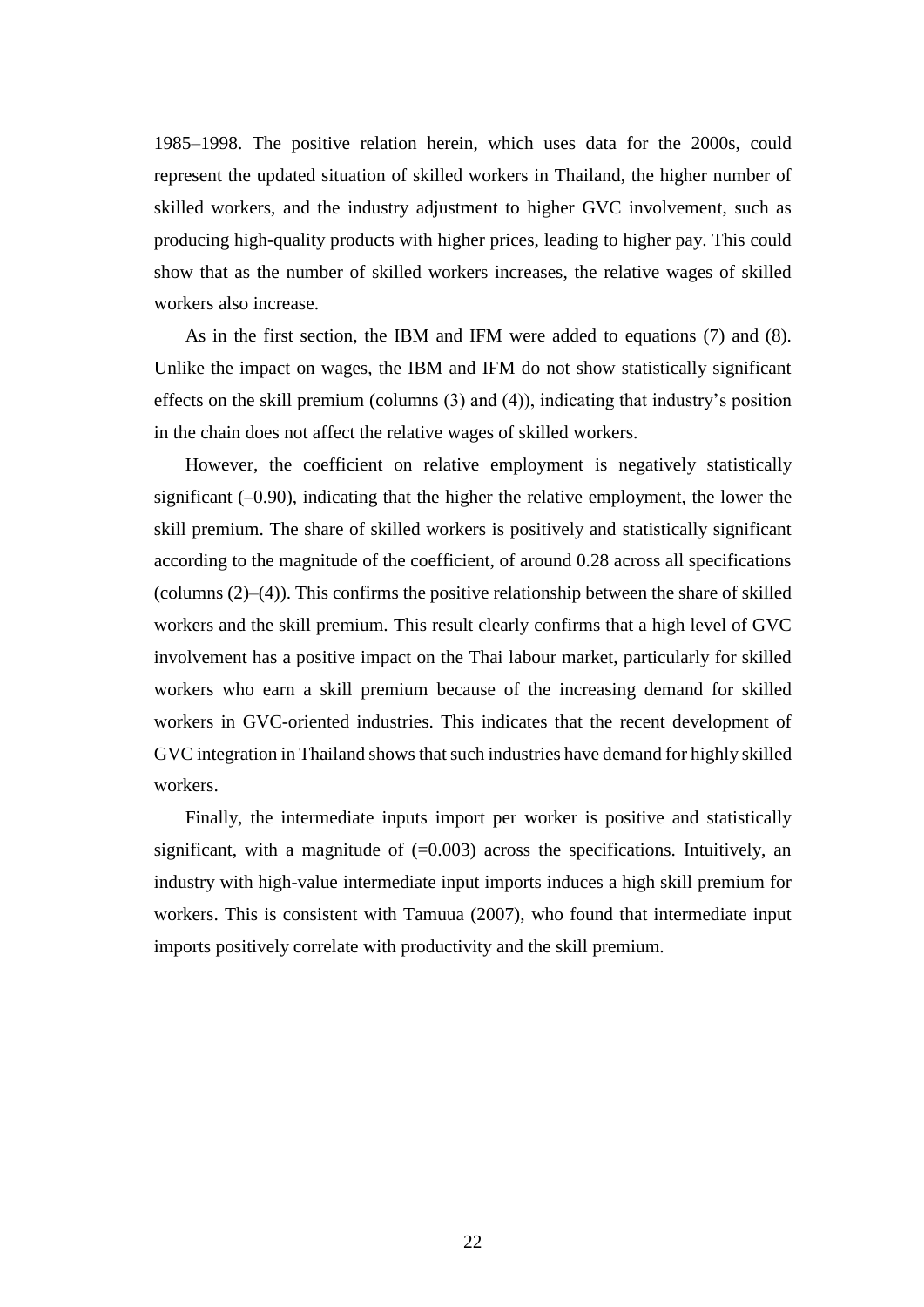#### **5.3 Robustness Check**

According to Mattoo, Wang, and Wei (2013), research on measuring and defining the degree of industrial involvement in GVCs has been quite progressive and changing over time, and involves several definitions and terms. Thus, to prove the robustness of our results, we replace the independent variable to measure the degree of involvement from current FVA with the lag term of FVA and the VSI.

## *5.3.1 Lag Term*

As GVC involvement requires time to affect wages through the wage adjustment process, the equation should include the FVA variable as a lag term. This study adopts this argument from Ebenstein et al. (2014), who analysed the impact of globalisation with a focus on the effect of offshoring on wages and notes that the equation should use lagged measurements for two main reasons: (i) trading activities, such as offshoring, require time to implement and wages do not adjust spontaneously, so offshoring would not affect wages in only a single year; and (ii) if considering only 1 year, the two main variables of offshoring and wage might be influenced by contemporaneous shocks.

To check this argument, this study adds the lag of FVA, lag of IBM, and lag of IFM as new independent variables. The estimates for the lagged variables do not differ much in terms of both the signs and magnitudes of the coefficients (Table 4). This indicates that in terms of the effect of GVCs on wages, the time dimension might not have a considerable impact and/or significantly alter the outcomes.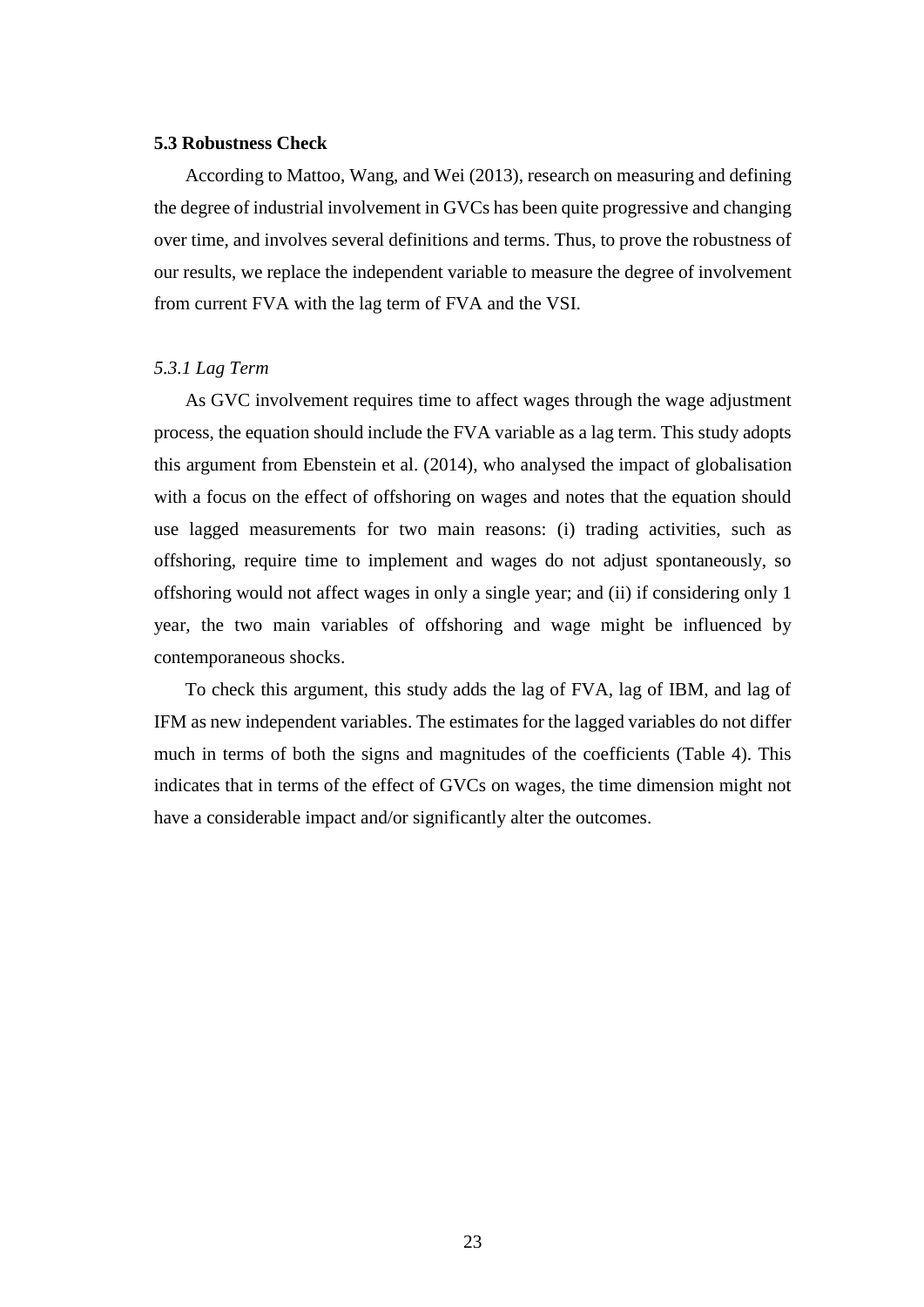|                                  | $-1$                 | $-2$                | $-3$                | $-4$                |
|----------------------------------|----------------------|---------------------|---------------------|---------------------|
|                                  | <b>Fixed effect</b>  | <b>Fixed effect</b> | <b>Fixed effect</b> | <b>Fixed effect</b> |
| <b>Variables</b>                 | (without<br>control) | (with control)      | (with control)      | (with control)      |
|                                  |                      |                     |                     |                     |
| Ln $FVA = L$ ,                   | $0.859***$           | $0.975***$          | $0.517***$          | $0.816***$          |
|                                  | $-0.299$             | $-0.332$            | $-0.635$            | $-0.273$            |
| International backward<br>$=$ L, |                      |                     | $1.265**$           |                     |
|                                  |                      |                     | $-0.568$            |                     |
| International forward<br>$=$ L,  |                      |                     |                     | $0.00825***$        |
|                                  |                      |                     |                     | $-0.00104$          |
| Relative employment              |                      | 0.439               | 0.251               | $-0.159$            |
|                                  |                      | $-1.869$            | $-2.011$            | $-1.55$             |
| Relative skilled<br>worker       |                      | $0.940***$          | $0.936***$          | $0.781***$          |
|                                  |                      | $-0.148$            | $-0.15$             | $-0.104$            |
| Export per worker                |                      | 0.00355             | 0.000661            | $0.0113***$         |
|                                  |                      | $-0.0179$           | $-0.0193$           | $-0.00924$          |
| Import per worker                |                      | 0.00512             | 0.00415             | $0.00735*$          |
|                                  |                      | $-0.0118$           | $-0.015$            | $-0.00867$          |
| Constant                         | $-0.434$             | $-1.045**$          | $-0.52$             | $-0.595**$          |
|                                  | $-0.89$              | $-1.001$            | $-1.556$            | $-0.817$            |
|                                  |                      |                     |                     |                     |
| <b>Observations</b>              | 123                  | 123                 | 123                 | 123                 |
| R-squared                        | 0.178                | 0.366               | 0.466               | 0.584               |
| Number of industries             | 32                   | 32                  | 32                  | 32                  |
| <b>Industry FE</b>               | Yes                  | Yes                 | Yes                 | Yes                 |

**Table 4: The Impact of FVA Lag on Wages**

 $\overline{FVA}$  = Foreign Value Added,  $\overline{FE}$  = Fixed Effect, L = Lag, Ln = natural logarithm Notes:

1. Robust standard errors in parentheses.

2. \*\*\* p<0.01, \*\* p<0.05, \* p<0.1

3. 'Relative skilled worker' refers to the ratio of skilled workers to total workers in each establishment.

Source: Author's calculation.

### *5.3.2 Vertical Specialisation Index*

To check the basic estimation results further, this study uses the VSI as another dimension of GVC involvement in the estimation. This VSI indicates the degree of imported content included in exports and presents the degree of the industrial link to GVCs, as first proposed by Hummels et al. (2001) and later Koopman, Wang, and Wei (2014). In Thailand, Sessomboon (2015) computed VSI, which is composed of FVA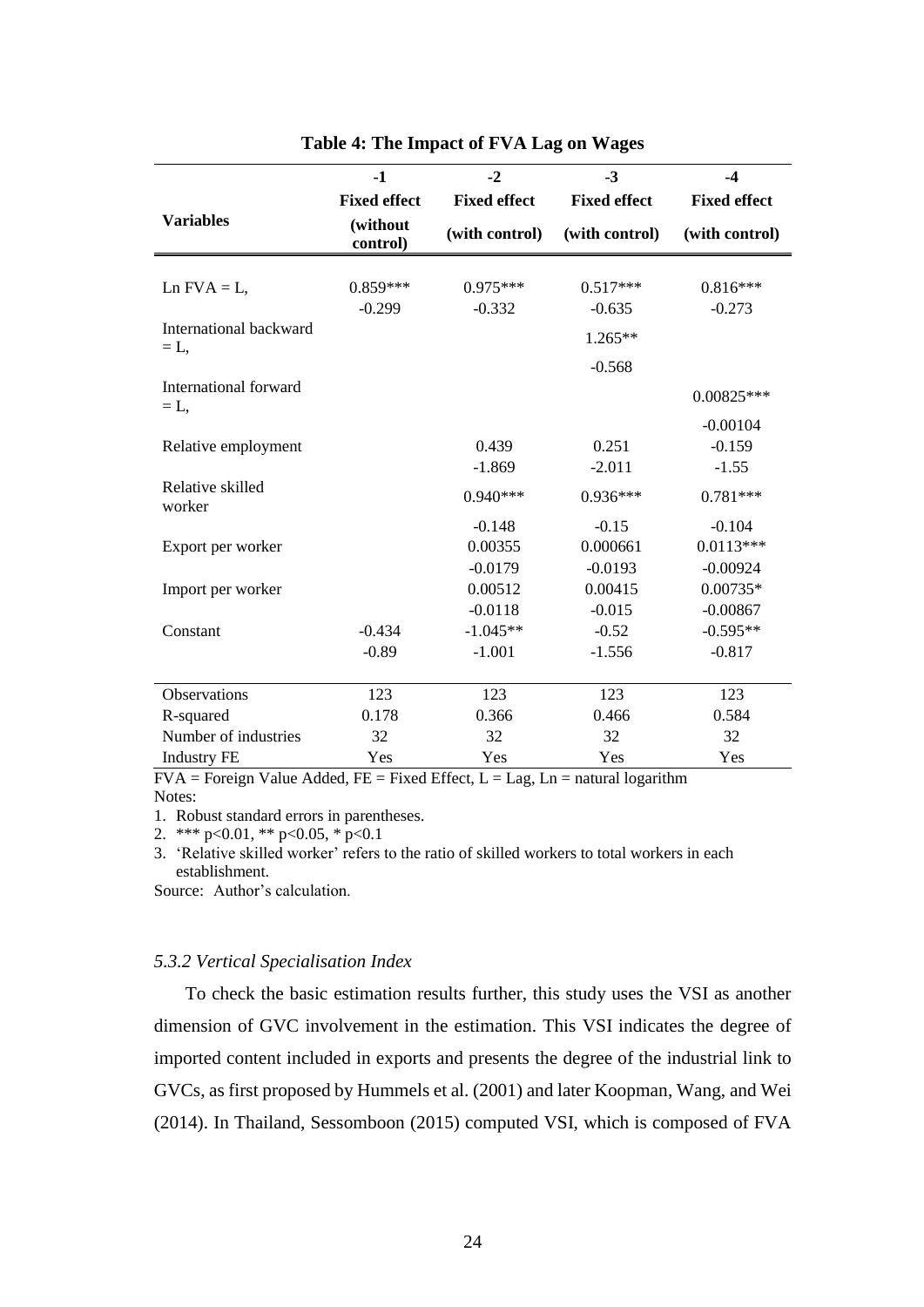| Table 5: The Impact of VSI on Wages |                      |                     |                     |                     |  |
|-------------------------------------|----------------------|---------------------|---------------------|---------------------|--|
|                                     | $-1$                 | $-2$                | $-3$                | $-4$                |  |
|                                     | <b>Fixed effect</b>  | <b>Fixed effect</b> | <b>Fixed effect</b> | <b>Fixed effect</b> |  |
| <b>Variables</b>                    | (without<br>control) | (with control)      | (with control)      | (with control)      |  |
|                                     |                      |                     |                     |                     |  |
| Ln VSI                              | $0.952***$           | $0.793***$          | $0.444*$            | $0.792***$          |  |
|                                     | $-0.256$             | $-0.191$            | $-0.237$            | $-0.192$            |  |
| International<br>backward           |                      |                     | $0.797**$           |                     |  |
|                                     |                      |                     | $-0.335$            |                     |  |
| International<br>forward            |                      |                     |                     | $0.00351***$        |  |
|                                     |                      |                     |                     | $-0.000638$         |  |
| Relative<br>employment              |                      | $-0.445$            | $-0.576$            | $-0.49$             |  |
|                                     |                      | $-1.258$            | $-1.192$            | $-1.248$            |  |
| Relative skilled<br>worker          |                      | $0.984***$          | $0.904***$          | $0.945***$          |  |
|                                     |                      | $-0.185$            | $-0.173$            | $-0.202$            |  |
| Export per worker                   |                      | 0.00228             | 0.0027              | 0.000695            |  |
|                                     |                      | $-0.0158$           | $-0.0153$           | $-0.0153$           |  |
| Import per worker                   |                      | $-0.000678$         | 0.00245             | 0.000458            |  |
|                                     |                      | $-0.0119$           | $-0.0117$           | $-0.00936$          |  |
| Constant                            | $-1.01$              | $-0.753$            | $-0.158$            | $-0.754$            |  |
|                                     | $-0.886$             | $-0.643$            | $-0.619$            | $-0.645$            |  |
|                                     |                      |                     |                     |                     |  |
| Observations                        | 155                  | 155                 | 155                 | 155                 |  |
| R-squared<br>Number of              | 0.171                | 0.36                | 0.39                | 0.385               |  |
| industries                          | 32                   | 32                  | 32                  | 32                  |  |
| <b>Industry FE</b>                  | Yes                  | Yes                 | Yes                 | Yes                 |  |

and the value of double-counted intermediate exports produced abroad divided by gross exports.

 $FE = Fixed Effect$ ,  $Ln = Natural Logarithm$ ,  $- VSI = Vertical Specialization Index$ . Notes:

1. Robust standard errors in parentheses.

2. \*\*\*  $p<0.01$ , \*\*  $p<0.05$ , \*  $p<0.1$ 

3. 'Relative skilled worker' refers to the ratio of skilled workers to total workers in each establishment.

Source: Author's calculation.

VSI could provide a rough and simple measurement that indicates the degree of industrial link to the GVC. The weakness of using VSI as the main variable is that it includes the value of double-counted intermediate exports produced abroad; thus, this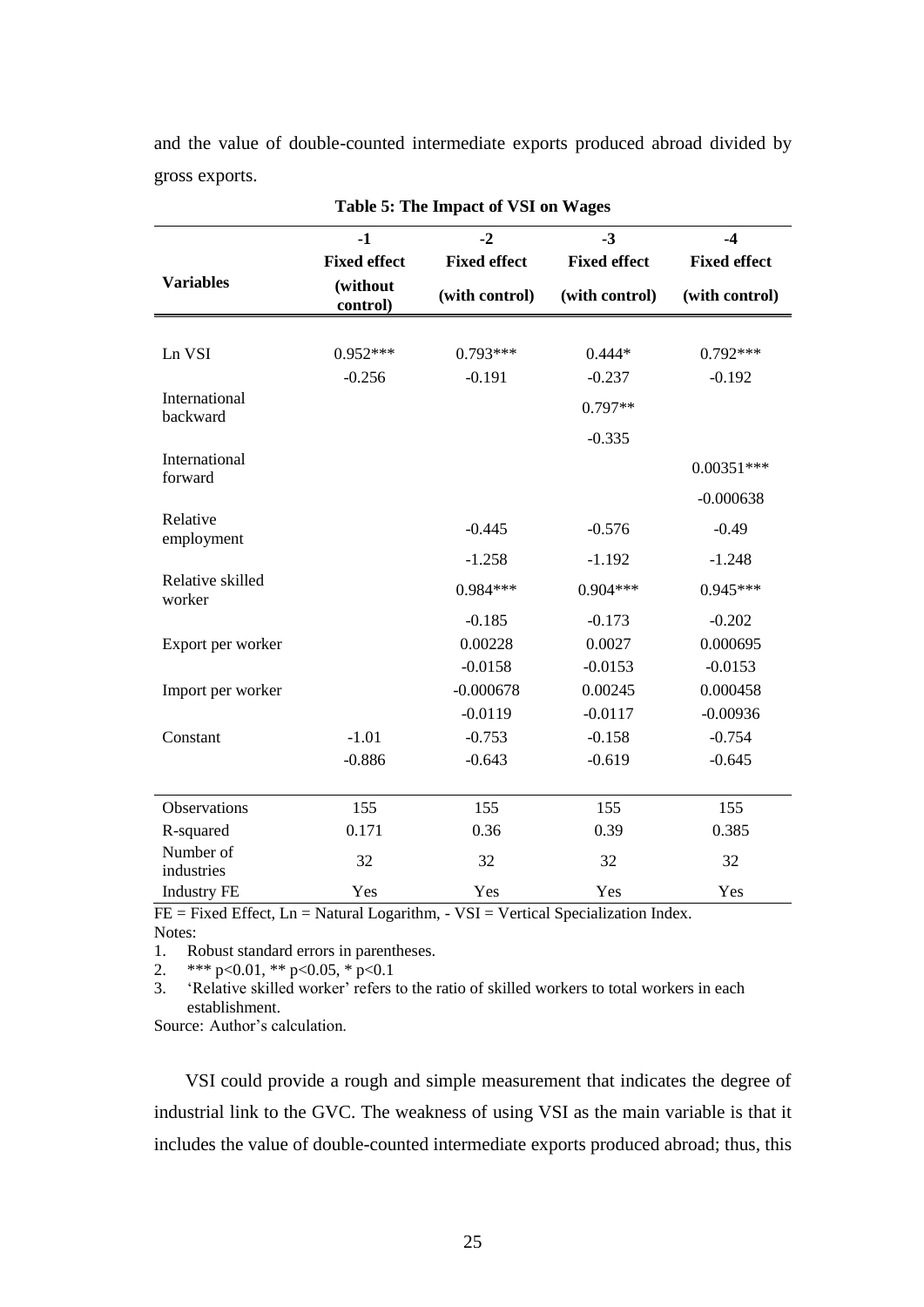index may not be appropriate for use in the estimation or may not represent the actual degree of involvement and distort the estimated impacts. However, given the high correlation between FVA and VSI, the estimated results are robust across all specifications and show no difference in signs and values (Table 5).

#### *5.3.3 Bangkok Metropolitan Region*

This study performs another robustness check by limiting the worker sample to cover only those who work in the regions with a high concentration of GVC-intensive sectors – the Bangkok Metropolitan Region (Bangkok, Nakhon Pathom, Nonthaburi, Pathum Thani, Samut Prakan, and Samut Sakhon). The results (Table 6) do not differ much in terms of the signs, but the magnitudes of the coefficients on FVA and IBM are much larger than in the overall sample. This indicates that GVC-intensive areas have higher demand for skilled workers, leading to a much higher impact on wages compared with the other areas. Furthermore, the magnitude of the coefficients on IBM is double that of the overall sample. However, the coefficient of IFM loses statistical significance, indicating that in these regions, the IFM has no impact on wages.

|                                  | $-1$                   | $-2$                   | $-3$                 | $-4$                   |
|----------------------------------|------------------------|------------------------|----------------------|------------------------|
|                                  | <b>Fixed effect</b>    | <b>Fixed effect</b>    | <b>Fixed effect</b>  | <b>Fixed effect</b>    |
| <b>Variables</b>                 | (without<br>control)   | (with control)         | (with control)       | (with control)         |
| Ln FVA                           | $1.134***$<br>$-0.332$ | $0.993***$<br>$-0.241$ | $0.446*$<br>$-0.224$ | $0.995***$<br>$-0.244$ |
| <b>International</b><br>backward |                        |                        | 1.510***             |                        |
|                                  |                        |                        | $-0.35$              |                        |
| International<br>forward         |                        |                        |                      | 0.001                  |
|                                  |                        |                        |                      | $-0.000813$            |
| Relative<br>employment           |                        | 0.0998                 | $-0.0592$            | 0.098                  |
|                                  |                        | $-1.077$               | $-0.962$             | $-1.076$               |
| Relative skilled<br>worker       |                        | $0.965***$             | $0.816***$           | $0.952***$             |
|                                  |                        | $-0.281$               | $-0.257$             | $-0.283$               |
| Export per worker                |                        | $-0.00982$             | $-0.00985*$          | $-0.00996$             |
|                                  |                        | $-0.00674$             | $-0.00528$           | $-0.00666$             |
| Import per worker                |                        | $-0.00245$             | 0.00235              | $-0.0022$              |
|                                  |                        | $-0.00567$             | $-0.00328$           | $-0.00562$             |

|  |  |  | Table 6: The Impact of FVA on Wages (Only Bangkok Metropolitan Region) |  |  |
|--|--|--|------------------------------------------------------------------------|--|--|
|  |  |  |                                                                        |  |  |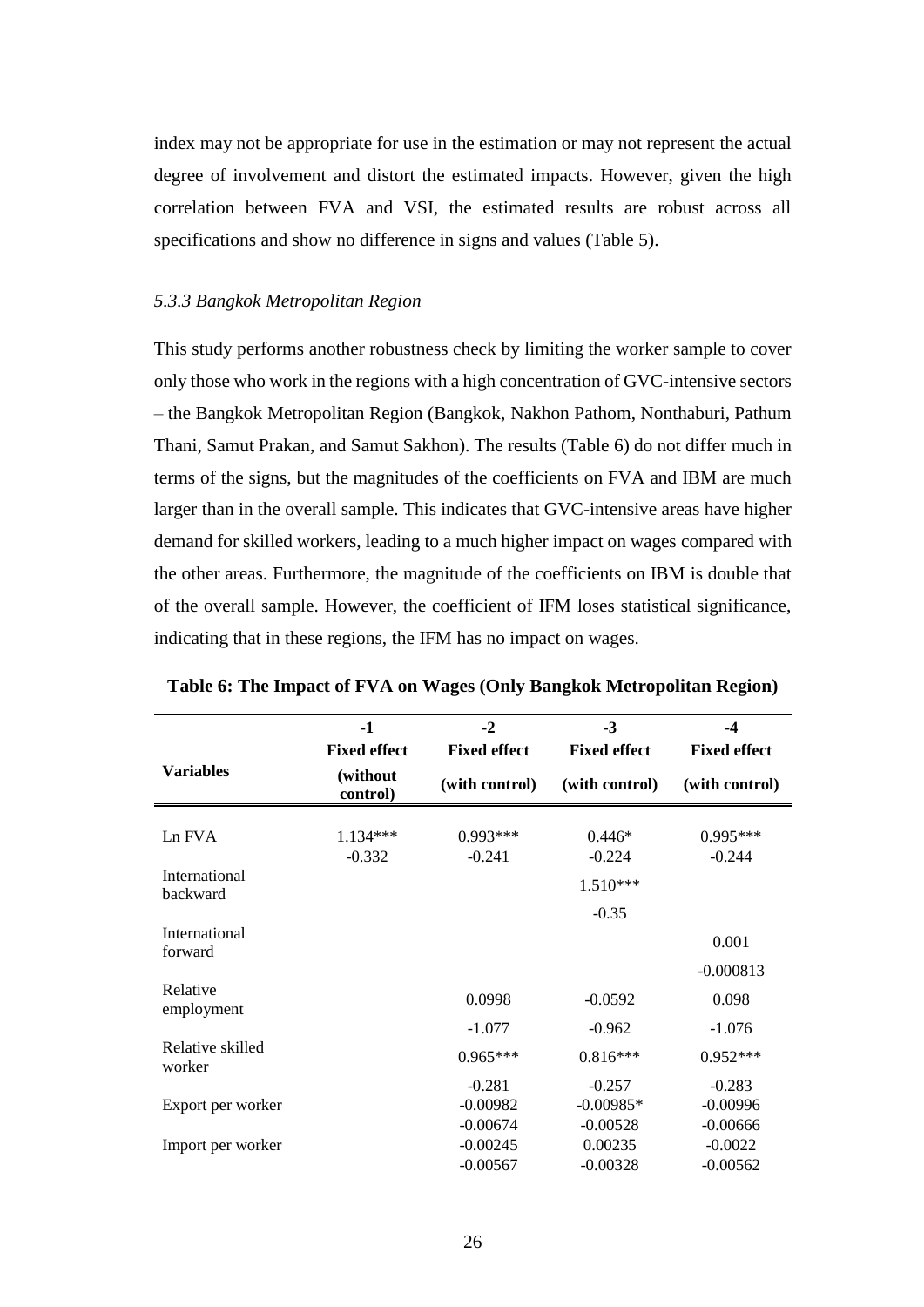| Constant                | $-1.651$<br>$-1.103$ | $-1.460**$<br>$-0.714$ | $-0.801$<br>$-0.538$ | $-1.466*$<br>$-0.721$ |
|-------------------------|----------------------|------------------------|----------------------|-----------------------|
| Observations            | 155                  | 155                    | 155                  | 155                   |
| R-squared               | 0.186                | 0.369                  | 0.399                | 0.394                 |
| Number of<br>industries | 32                   | 32                     | 32                   | 32                    |
| <b>Industry FE</b>      | Yes                  | Yes                    | Yes                  | Yes                   |

 $FE = Fixed Effect, FVA = Foreign Value added, Ln = Natural Logarithm$ . Notes:

1. Robust standard errors in parentheses.<br>2.  $*** n<0.01 ** n<0.05 * n<0.1$ 

\*\*\* p<0.01, \*\* p<0.05, \* p<0.1

3. 'Relative skilled worker' refers to the ratio of skilled workers to total workers in each establishment.

Source: Author's calculation.

# **6. Conclusion**

The Thai economy has gradually integrated into global trade and investment through its trade liberalisation policy since the 1990s, which led some industries, especially in the manufacturing sector, to become active participants in GVCs. This increasing significant and complex international trade network affects the Thai labour market and presents challenges for the Thai government to handle and exploit the benefit from this integration.

This study investigated the impact of GVC integration on wages and the skill premium using matched worker-industry data from 2000 to 2011. It fills a gap in the existing literature by being the first study to provide explicit empirical evidence of this GVC-wage link in Thailand. In the two-stage estimation, the first stage is the workerlevel regression to determine the average wage for each industry in which the workers share similar characteristics, while the second stage industry-level regression presented the wage differences across industries and the skill premium for the different degrees of GVC involvement.

The main finding shows a positive link between the degree of an industry's GVC integration and wages in Thailand. Industries with higher engagement in GVCs have higher wages for workers working in that industry. Furthermore, skilled workers in GVC-oriented industries benefit from high involvement in GVCs, as their skill premium shows. Thus, the different degree of GVC involvement of the industry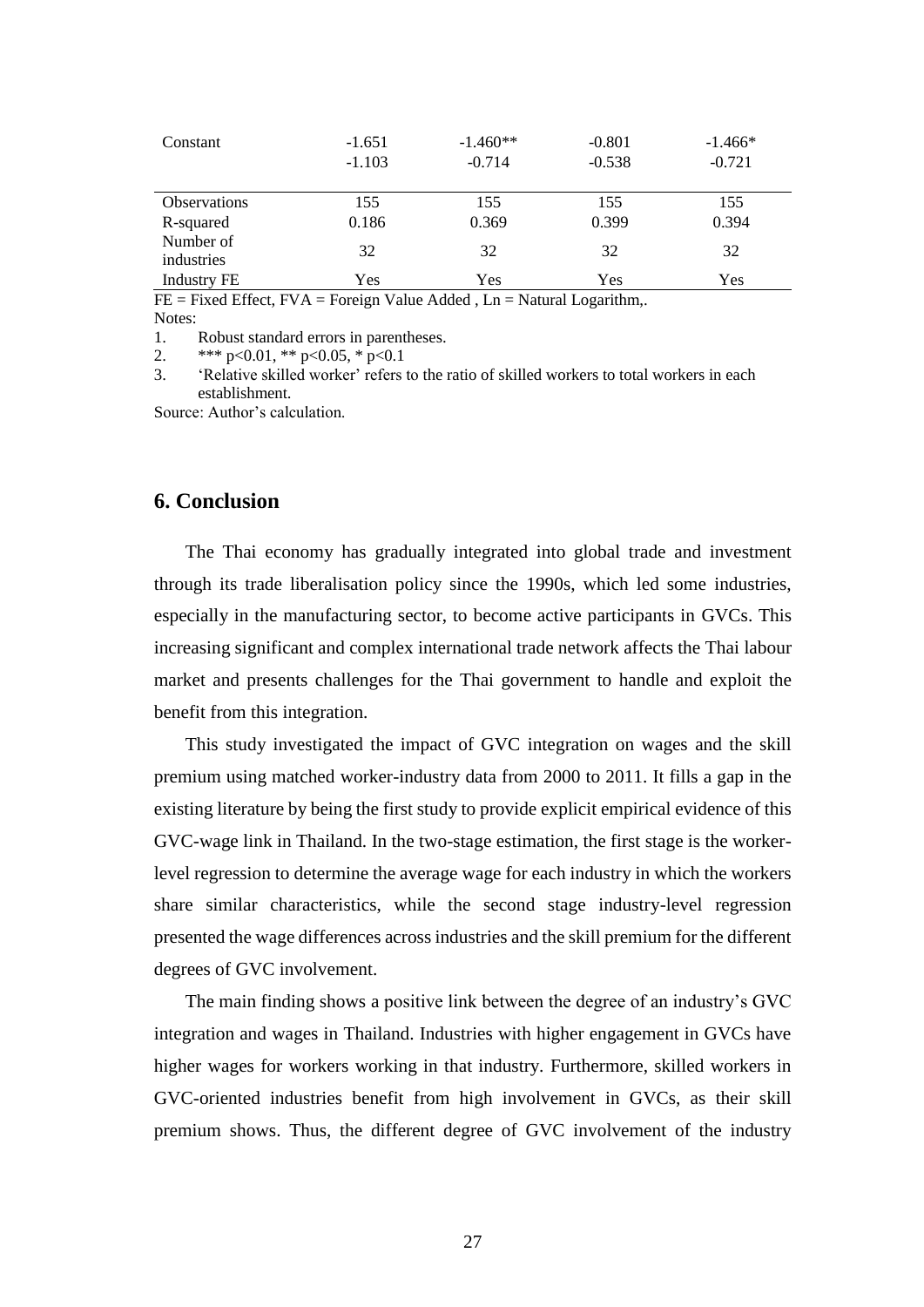increases not only wage inequality across industries, but also wage inequality between skilled and unskilled workers within that industry.

The results are consistent with findings from prior studies in developing economies, which showed that GVC integration significantly contributed to wages and the skill premium in Thailand overall during the 2000s. Furthermore, the evidence is consistent with Goldberg and Pavcnik's (2007) conclusion that in developing countries, more involvement in global production sharing led to more trade liberalisation, allowing for a freer flow of all types of factors of production, both intermediate goods and capital, which eventually induces wage inequality in the country.

This study further showed that the industry's position in the value chain matters for wages. Workers in industries positioned closer to the end of value chain (downstream position) tend to receive higher wages compared with industries in an upstream position. This result has significant policy implications in the context of GVC-led development strategies for the Thai government. Farole (2016) suggested that governments should attempt to lift their industries to higher value-added positions. In other words, the Thai government should try to move industries, especially those involved in GVCs, toward the end of the value chain to benefit more from GVC participation.

Furthermore, one economic mechanism from GVC participation is the enhancement of productivity growth in the country, which could come from the positive spillover effect from new technology, knowledge, and innovation for domestic firms in the industry. In addition to the industry level, the government should also focus on both the firm and worker levels. At the firm level, the government should try to help workers upgrade their skills, facilitate trade, implement international standards, and focus on technology transfer and innovation in addition to adopting a policy encouraging domestic firms to invest in neighbouring countries to enhance GVC participation. This will also enhance exports and construct a global network with foreign firms in the value chain. At the worker level, the Thai government could play a significant role in encouraging workers to benefit from higher involvement in GVCs, not only in terms of wages, but also by improving their skills, facilitating worker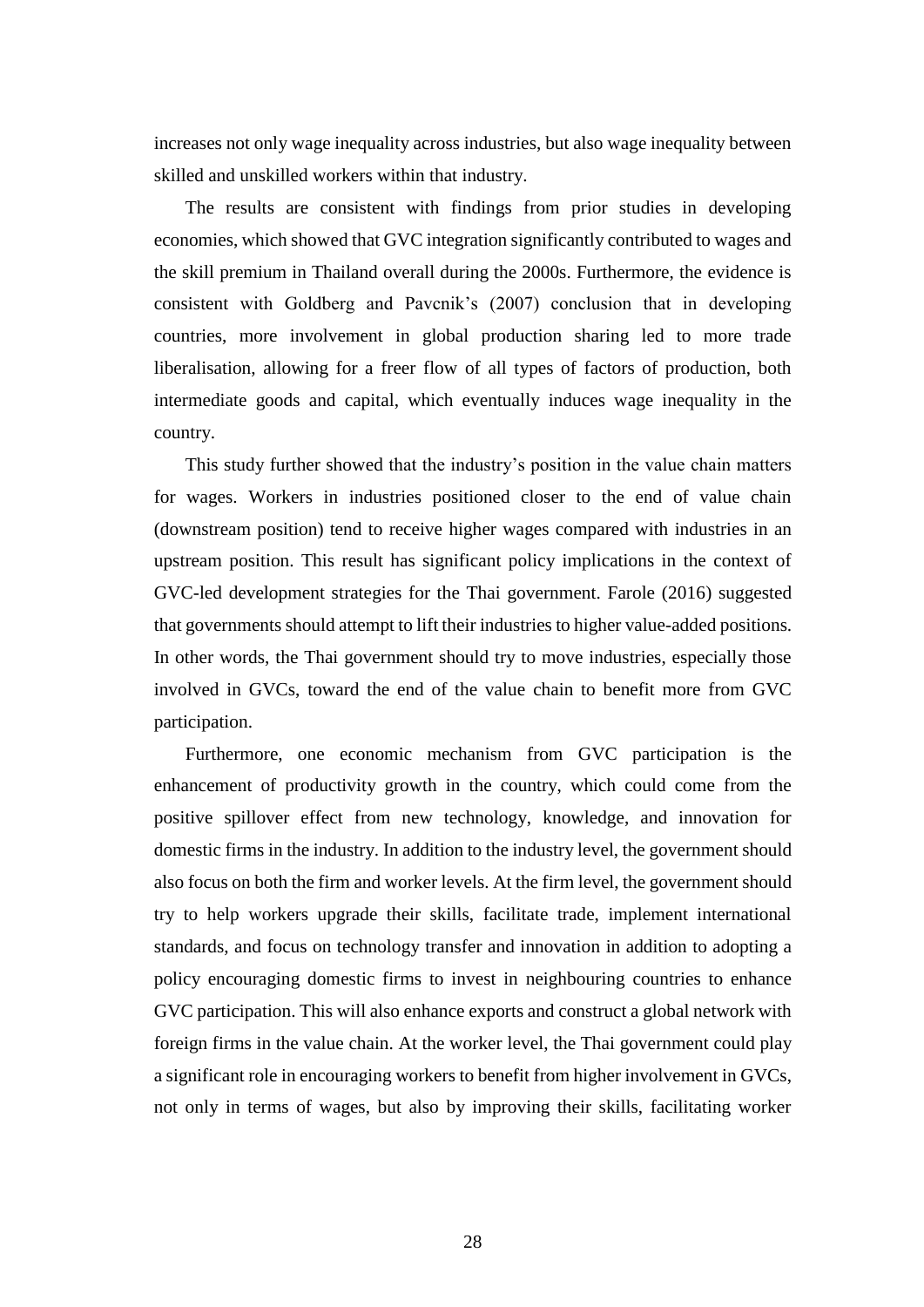mobility across firms and industries, and assisting in the matching process between employees and employers.

Additionally, Thailand has many local small and medium-sized enterprises which might have limited capacity to integrate with a GVC. The Thai government should implement a policy to help reduce such disadvantages by connecting these firms to GVCs as well as enhancing their advantages in the sector or of being part of a GVC. This could be done by aiming to exploit GVCs using technology and knowledge transfers from workers in GVC-engaged firms to improve the capacity and productivity of other domestic firms. GVC participation could be an opportunity for small and medium-sized enterprises to become involved in the global production process and progress to higher value-added activities.

Finally, to encourage effective and high participation in GVCs, Gereffi (2006) stated that the entire economy must contribute – including the country, firms, and workers – in all stages. To achieve long-term economic development and the desirable economic benefits of GVCs, sustaining GVC participation requires economic upgrades at the industry, firm, and worker levels. Thus, for the success of the country, the government should adopt a leading role, but all stakeholders in the Thai economy also need to cooperate other to drive the Thai economy overall.

## **References**

- Amador, J. and F. di Mauro, eds. (2015), *The Age of Global Value Chains: Maps and Policy Issues*. London: Centre for Economic Policy Research Press.
- Anantsuksomsri S., N. Puttanapong, and N. Tontisirin (2015), 'Global Backward and Forward Multiplier Analysis: The Case Study of Japanese Automotive Industry'. The 52nd Annual Meeting of the Japan Section of the RSAI, 10–12 October 2015, Okayama University, Japan.
- Antràs, P. (2005), 'Property Rights and the International Organization of Production', *American Economic Review Papers and Proceedings*, 95(2), pp.25–32.
- Arellano, M. and S. Bond (1991), 'Some Tests of Specification for Panel Data: Monte Carlo Evidence and an Application to Employment Equations', *The Review of Economic Studies*, 58(2), pp.277–97.
- Autor, D. (2014), 'Skills, Education, and the Rise of Earnings Inequality Among the 'Other 99 Percent'', *Science*, 344 (6186), pp.843–51.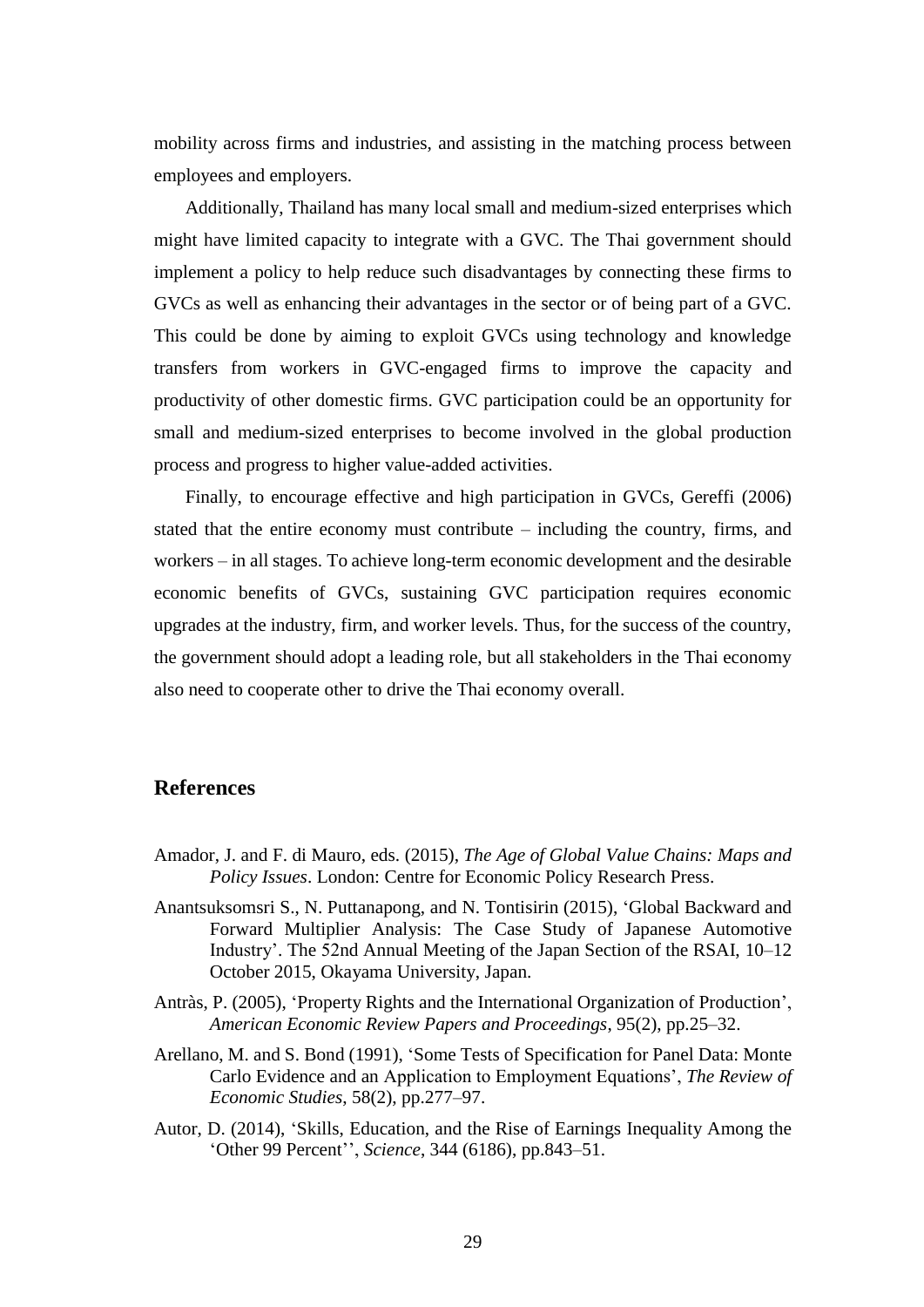- Baldwin, R. (2011), 'Trade and Industrialization After Globalization's Second Unbundling: How Building and Joining a Supply Chain Are Different and Why it Matters', NBER Working Paper No. 17716, http://www.nber.org/papers/w17716
- Baldwin, J. and B. Yan (2014), 'Global Value Chains and the Productivity of Canadian Manufacturing Firms', *Economic Analysis Research Paper Series*, No. 90. Ottawa: Statistics Canada.
- Banga, K. (2016), 'Impact of Global Value Chains on Employment in India', *Journal of Economic Integration*, 31(3), pp.631–73.
- Bank of Thailand (2018), Average wage classified by industry (ISIC Rev.4), Available at: [https://www.bot.or.th/English/Statistics/EconomicAndFinancial/RealSector/P](https://www.bot.or.th/English/Statistics/EconomicAndFinancial/RealSector/Pages/index.aspx) [ages/index.aspx.](https://www.bot.or.th/English/Statistics/EconomicAndFinancial/RealSector/Pages/index.aspx) Bangkok: Bank of Thailand (accessed 2 July 2018).
- Barrientos, S., G. Gereffi, and A. Rossi (2011), 'Economic and Social Upgrading in Global Production Networks: A New Paradigm for a Changing World', *International Labour Review*, 150(3–4), pp.319–40.
- Baumgarten, D., I. Geishecker, and H. Görg (2013), 'Offshoring, Tasks, and the Skill-Wage Pattern', *European Economic Review*, 61(98), pp.132–52.
- Bhattacharya, D. and K.G. Moazzem (2013), 'Least Developed Countries (LDCs) in the Global Value Chain (GVC): Trends, Determinants and Challenges', *CPD Working Paper,* No. 104. Dhaka: Centre for Policy Dialogue.
- BOI (2015), *Thailand Electrical and Electronics Industry*. Bangkok: Thailand Board of Investment. Available at: [https://www.boi.go.th/upload/content/BOI](https://www.boi.go.th/upload/content/BOI-brochure%202015-E&E_67848.pdf)[brochure%202015-E&E\\_67848.pdf](https://www.boi.go.th/upload/content/BOI-brochure%202015-E&E_67848.pdf) (accessed 10 May 2018).
- Dean, J.M. (2013), 'Why Measuring Value-Added Trade Matters for Developing Countries' in A. Mattoo, Z. Wang, and S.-J. Wei (eds.) *Trade in Value Added: Developing New Measures of Cross-Border Trade*. Washington, DC: World Bank, pp.49–58.
- Dean, J.M. and K.C. Fung (2009), 'Explaining China's Position in the Global Supply Chain', Prepared for the Joint Symposium on US–China Advanced Technology Trade and Industrial Development, Tsinghua University, 23–24 October.
- Ebenstein, A., A. Harrison, M. McMillan, and S. Phillips (2014), 'Estimating the Impact of Trade and Offshoring on American Workers Using the Current Population Surveys, *The Review of Economics and Statistics*, 96(4), pp.581– 95.
- Errighi, L. and C. Bodwell (2017), 'Electrical and Electronics Manufacturing in Thailand: Exploring Challenges and Good Practices in the Workplace', *ILO Asia-Pacific Working Paper Series*. Geneva: International Labour Organization.
- Farole, T. (2016), 'Do Global Value Chains Create Jobs?', IZA World of Labor. Available at: [https://wol.iza.org/uploads/articles/291/pdfs/do-global-value](https://wol.iza.org/uploads/articles/291/pdfs/do-global-value-chains-create-jobs.pdf?v=1)[chains-create-jobs.pdf?v=1](https://wol.iza.org/uploads/articles/291/pdfs/do-global-value-chains-create-jobs.pdf?v=1) (accessed 1 May 2018)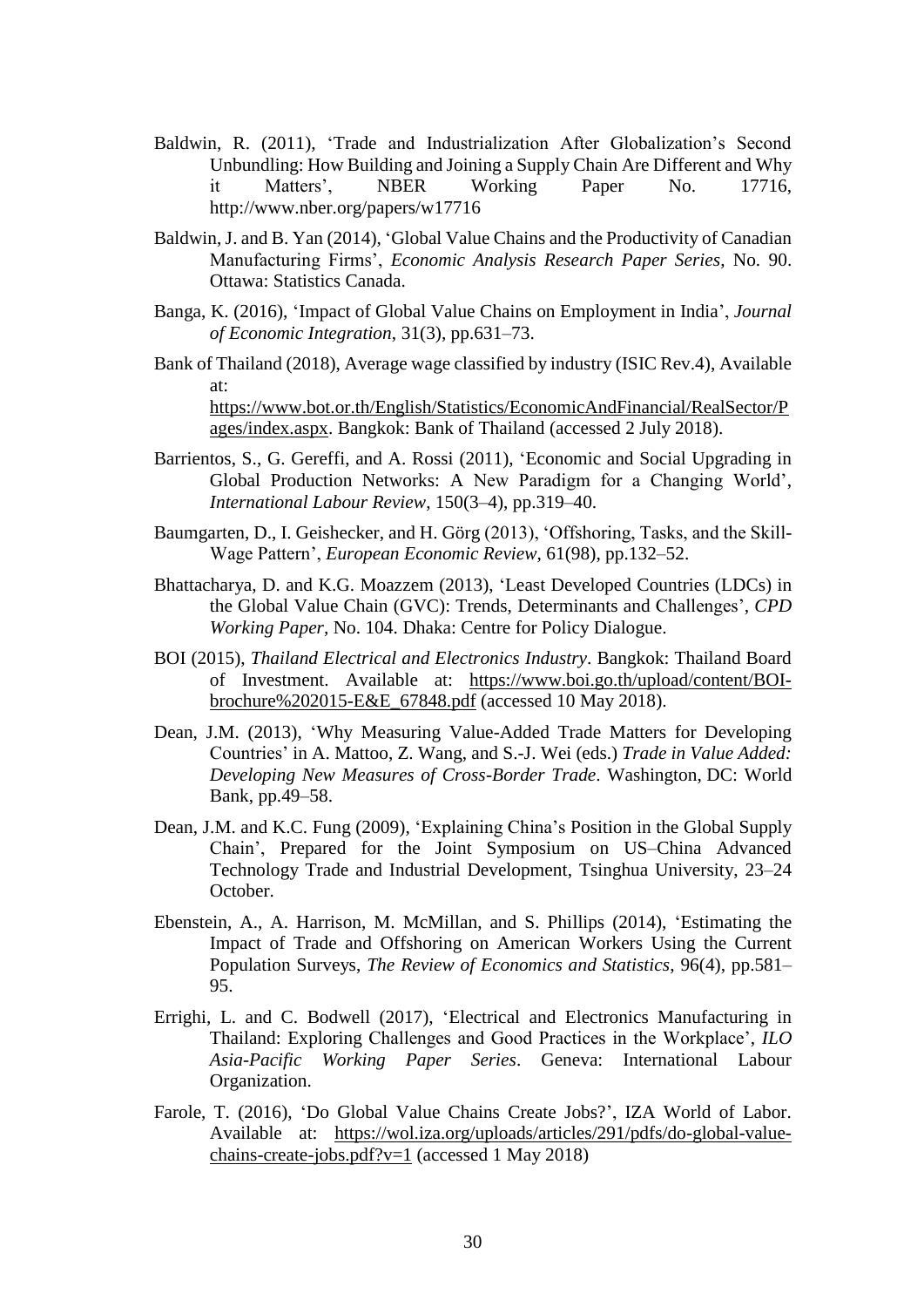- Feenstra, R. and G. Hanson (1996), 'Globalization, Outsourcing, and Wage Inequality', *The American Economic Review*, 86(2), pp.240–45.
- Feenstra, R. and G. Hanson (1997), 'Foreign Direct Investment and Relative Wages: Evidence from Mexico's Maquiladoras', *Journal of International Economics*, 42(3–4), pp.371–93.
- Feenstra, R. and G. Hanson (1999), 'The Impact of Outsourcing and High-Technology Capital on Wages: Estimates for the United States, 1979–1990', *The Quarterly Journal of Economics*, 114(3), pp.907–40.
- Geishecker I. (2008), 'The Impact of International Outsourcing on Individual Employment Security: A Micro-level Analysis', *Labour Economics*, 15(3), pp.291–314.
- Geishecker, I., H. Görg, and J.R. Munch (2010), 'Do Labour Market Institutions Matter? Micro-level Wage Effects of International Outsourcing in Three European Countries', *Review of World Economics*, 146(1), pp.179–98.
- Geishecker, I. and H. Görg (2013), 'Services Offshoring and Wages: Evidence from Micro Data', *Oxford Economic Papers*, 65(1), pp.124–46.
- Gereffi, G. (2006), *The New Offshoring of Jobs and Global Development.* Geneva: International Institute for Labour Studies.
- Gereffi, G., J. Humphrey, and T. Sturgeon (2005), 'The Governance of Global Value Chains', *Review of International Political Economy*, 12(1), pp.78–104.
- Goldberg, P. and N. Pavcnik (2005), 'Trade, Wages, and the Political Economy of Trade Protection: Evidence from the Colombian Trade Reforms', *Journal of International Economics*, 66(1), pp.75–105.
- Goldberg, P. and N. Pavcnik (2007), 'Distributional Effects of Globalization in Developing Countries', *Journal of Economic Literature*, 45(1), pp.39–82.
- González, C. et al. (2015), 'Stress-response Balance Drives the Evolution of a Network Module and its Host Genome', *Molecular Systems Biology*, 11(827).
- Grossman, G.M. and E. Rossi-Hansberg (2008), 'Trading Tasks: A Simple Theory of Offshoring', *The American Economic Review*, 98(5), pp.1978–97.
- Haskel, J. (2000), 'Trade and Labor Approaches to Wage Inequality', *Review of International Economics*, 8(3), pp.397–408.
- Head, K. and J. Ries (2002), 'Offshore Production and Skill Upgrading by Japanese Manufacturing Firms', *Journal of International Economics*, 58(1), pp.81–105.
- Hummels, D., J. Ishii, and K.-M. Yi (2001), 'The Nature and Growth of Vertical Specialization in World Trade', *Journal of International Economics,* 54(1), pp.75–96.
- Hummels, D., R. Jørgensen, J. Munch, and C. Xiang (2014), 'The Wage Effects of Offshoring: Evidence from Danish Matched Worker-Firm Data', *American Economic Review*, 104(6), pp.1597–629.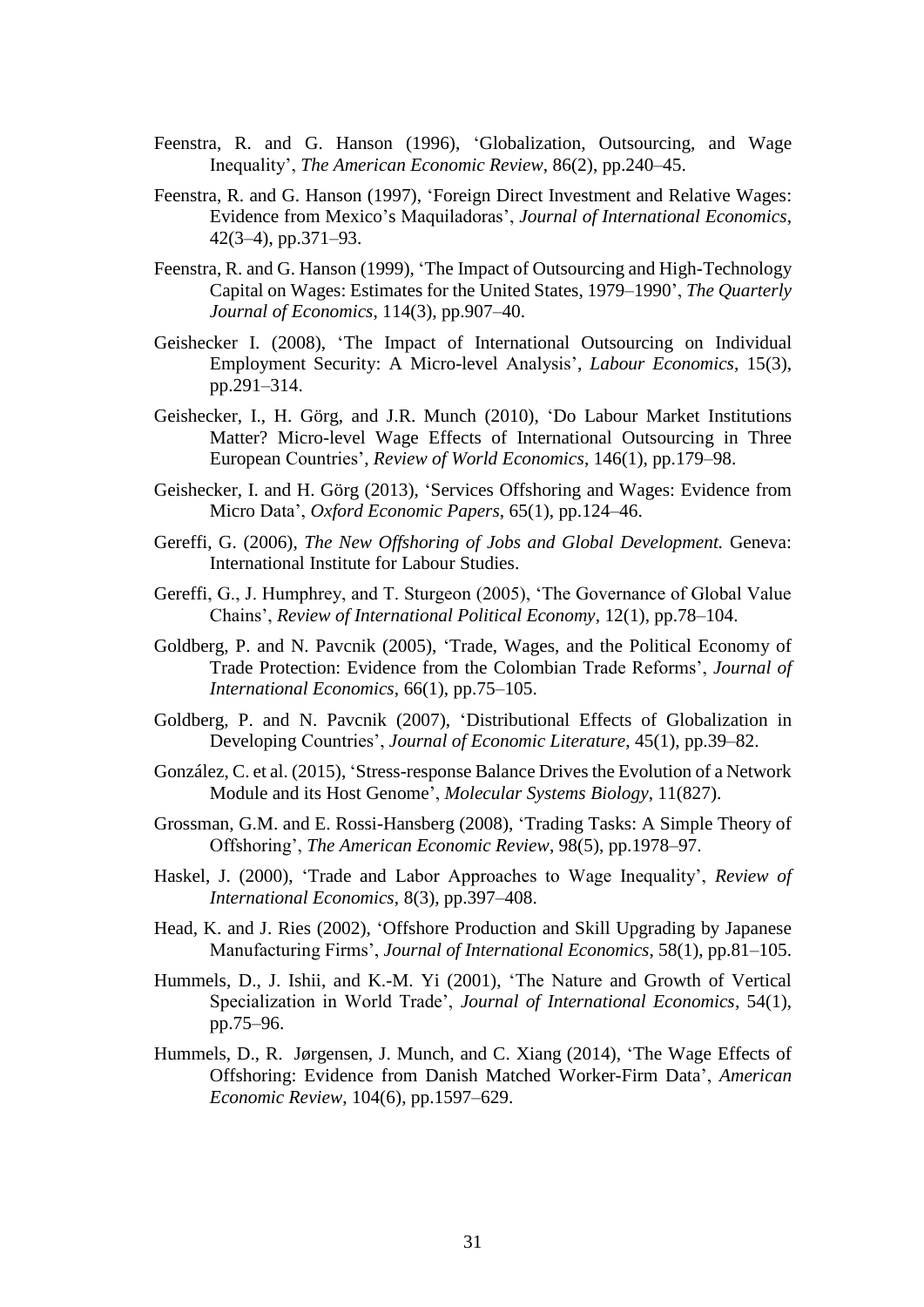- Jayanthakumaran*,* K., P. Sangkaew, and M. O'Brien (2013), 'Trade Liberalisation and Manufacturing Wage Premiums: Evidence from Thailand', *Journal of Asian Economics*, 29, pp.15–23.
- Javorcik B. (2004), 'Does Foreign Direct Investment Increase the Productivity of Domestic Firms? In Search of Spillovers Through Backward Linkages', *American Economic Review*, 94(3), pp.605–27.
- Jiang, X. and W. Milberg (2013), 'Capturing the Jobs from Globalization: Trade and Employment in Global Value Chains'. Available at: <http://www.capturingthegains.org/pdf/ctg-wp-2013-30.pdf> (accessed 10 June 2018).
- Jonsson, G. and A. Subramanian (2001), 'Dynamic Gains from Trade: Evidence from South Africa', *IMF Economic Review*, 48(1), pp.197–224.
- Kabeer, N. and S. Mahmud (2004), 'Globalization, Gender and Poverty: Bangladeshi Women Workers in Export and Local Markets', *Journal of International Development*, 16(1), pp.93–109.
- Kabeer, N. and T.V.A. Tran (2003), 'Global Production, Local Markets: Gender, Poverty and Export Manufacture in Vietnam', *mimeo*. Brighton: Institute of Development Studies.
- Katz, L. and K.M. Murphy (1992), 'Changes in Relative Wages, 1963-1987: Supply and Demand Factors', *The Quarterly Journal of Economics*, 107(1), pp. 35-78
- Koopman, R., Z. Wang, and S.-J. Wei (2014), 'Tracing Value-Added and Double Counting in Gross Exports', *American Economic Review*, 104(2), pp.459–94.
- Kowalski, P. et al. (2015), 'Participation of Developing Countries in Global Value Chains: Implications for Trade and Trade-Related Policies', *OECD Trade Policy Papers*, No. 179, Paris: OECD.
- Kummritz, V., D. Taglioni, and D. Winkler (2017), 'Economic Upgrading through Global Value Chain Participation: Which Policies Increase the Value Added Gains? *Policy Research Working Paper*, No. 8007. Washington, DC: World Bank.
- Kuroiwa, I. (2017), 'The Automotive Value Chain in Thailand', *ERIA Discussion Paper Series*, No. 33. Jakarta: Economic Research Institute for ASEAN and East Asian (ERIA).
- Lamy, P. (2010), 'An Urban Legend about International Trade', Speech, 5 June. Available at[: http://other-news.info/index.php?p=3390](http://other-news.info/index.php?p=3390) (accessed 5 May 2018).
- Martin, P. (2009), 'Recession and Migration: A New Era for Labor Migration?', *International Migration Review,* 43(3), pp.671–91.
- Mattoo, A., Z. Wang, and S.-J. Wei (2013), *Trade in Value Added: Developing New Measures of Cross-Border Trade*. Washington, DC: World Bank.
- McCulloch, N. and M. Ota (2002), 'Export Horticulture and Poverty in Kenya', *IDS Working Paper,* No. 174, Brighton: Institute of Development Studies.
- Mincer, J. (1974), *Schooling, Experience, and Earnings*. New York: National Bureau of Economic Research, Columbia University Press.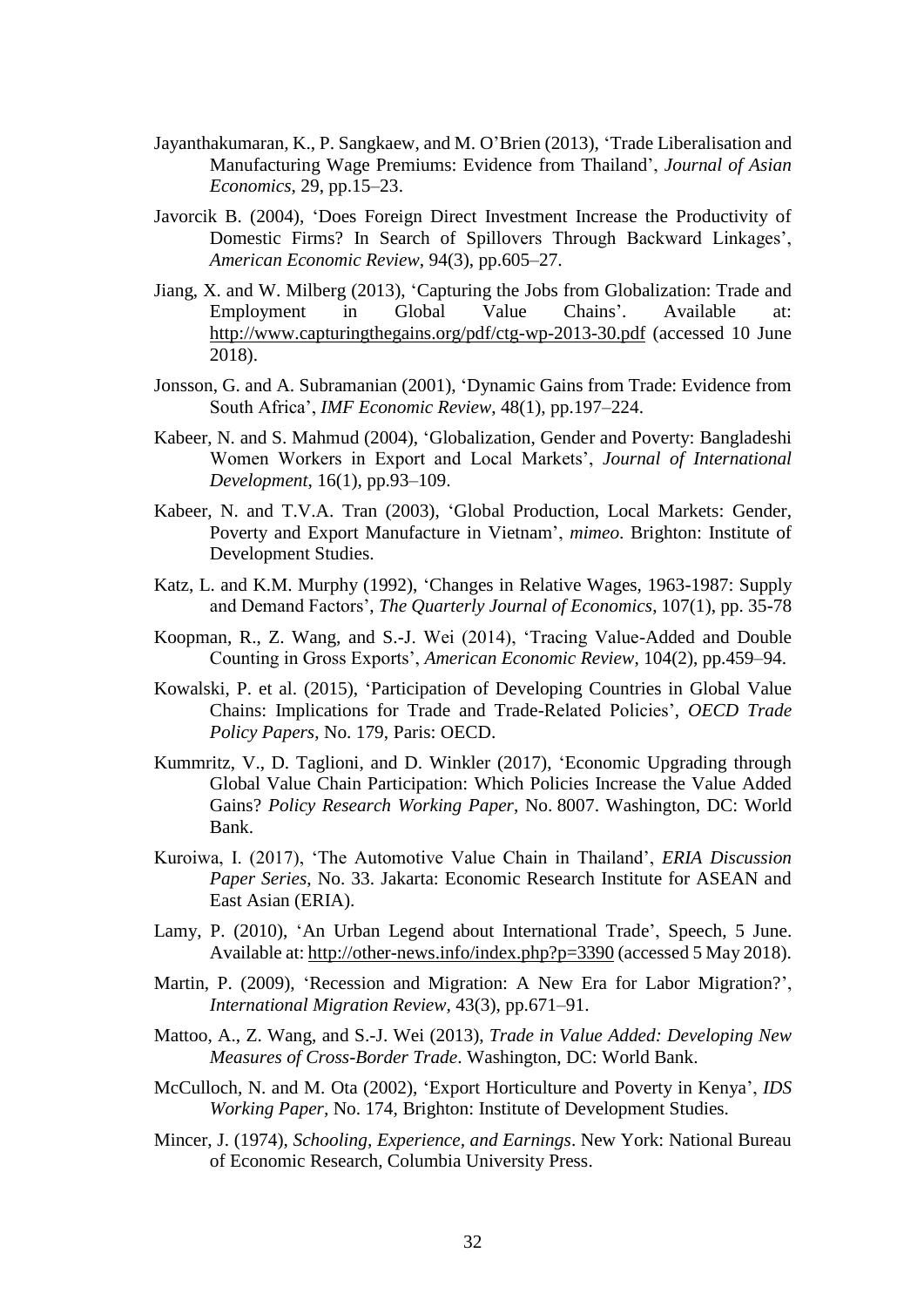- Muradov, K. (2017), 'Determinants of Country Positioning in Global Value Chains', Paper Prepared for the 25th International Input–Output Conference, Atlantic City, NJ, 19–23 June.
- Ng, F. and A. Yeats (2003), 'Major Trade Trends in East Asia: What Are their Implications for Regional Cooperation and Growth?', *Policy Research Working Paper*, No. 3084. Washington, DC: World Bank.
- OECD (2011). `Measuring trade in value added', OECD-WTO joint initiative, Available at:  $\overline{a}$  at:  $\overline{a}$  at:  $\overline{a}$  at:  $\overline{a}$  at:  $\overline{a}$ [http://www.oecd.org/industry/ind/measuringtradeinvalueaddedanoecd](http://www.oecd.org/industry/ind/measuringtradeinvalueaddedanoecd-wtojointinitiative.htm)[wtojointinitiative.htm](http://www.oecd.org/industry/ind/measuringtradeinvalueaddedanoecd-wtojointinitiative.htm) (accessed 10 June 2018)
- OECD (2013), *Interconnected Economies: Benefiting from Global Value Chains*. Paris: OCED Publishing
- OECD (2015), OECD, Inter-Country Input-Output (ICIO) Tables, 2015. Available at; <http://www.oecd.org/sti/ind/inter-country-input-output-tables.htm> (accessed 1 May 2018).
- OECD (2016a), 'Re-thinking Upgrading: Benefitting from Participation in Global Value Chains', *Trade Policy Note,* October. Available at: <https://www.oecd.org/tad/policynotes/benefitting-participation-gvcs.pdf> (accessed 1 May 2018).
- OECD (2016b), 'Making Global Value Chains Work for ASEAN', *Trade Policy Note,*  December. Available at: [https://www.oecd.org/tad/policynotes/making-gvcs](https://www.oecd.org/tad/policynotes/making-gvcs-work-asean.pdf)[work-asean.pdf](https://www.oecd.org/tad/policynotes/making-gvcs-work-asean.pdf) (accessed 1 May 2018).
- Parteka, A. and J. Wolszczak-Derlacz (2015), 'Integrated Sectors Diversified Earnings: The (Missing) Impact of Offshoring on Wages and Wage Convergence in the EU', *The Journal of Economic Inequality*, 13(3), pp.325– 50.
- Paweenawat, S.W. (2017), 'Foreign Direct Investment and Wage Spillover in Thailand: Evidence from Firm-Level Panel Data', Working Paper, Manuscript submitted for publication. Polgár, É. and J. Wörz (2010), 'No Risk and Some Fun? Trade and Wages in the Enlarged European Union', *Empirica*, 37(2), pp.127–63.
- Puttanapong, N. (2015), 'Tracing and Quantifying Thailand's Linkages to the Global Supply Chain: The Modification of World Input-Output Database (WIOD) and the Applications of Leontief Multiplier and Structural Path Analysis', Singapore Economic Review Conference, 5–7August, 2015, Mandarin Orchard Singapore, Singapore.
- Roberts, S. and J. Thoburn (2004), 'Globalization and the South African Textiles Industry: Impacts on Firms and Workers', *Journal of International Development*, 16(1), pp.125–39.
- Sessomboon, P. (2015), 'Decomposition Analysis of Global Value Chain's Impact on Thai Economy', Master's Thesis. Thammasat University.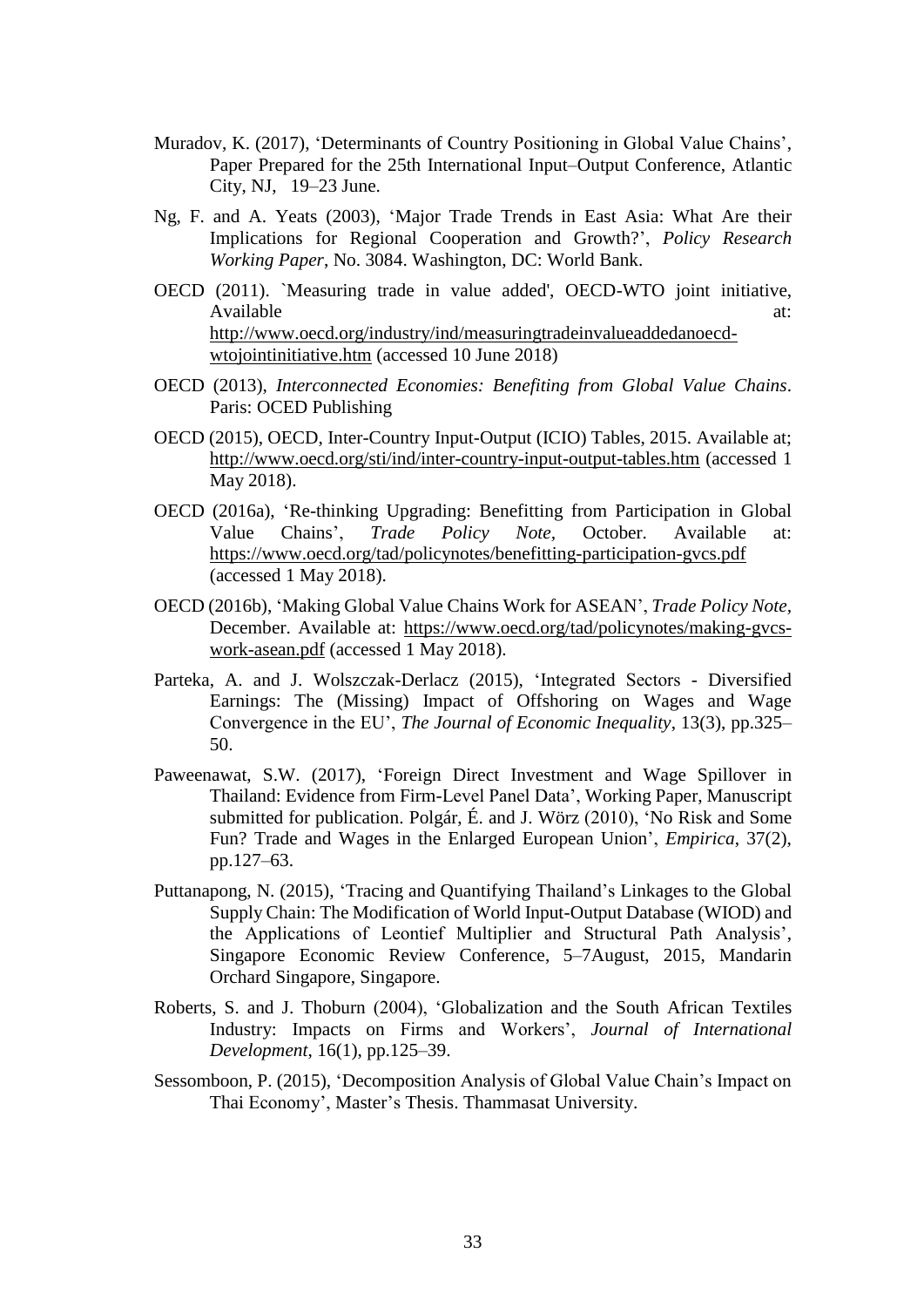- Sessomboon, P. (2016), 'Decomposition Analysis of Global Value Chain's Impact on Thai Economy', BESSH International Academic Conference Proceedings, Tokyo, 26–27 March.
- Shepherd, B. (2013), 'Global Value Chains and Developing Country Employment: A Literature Review', *OECD Trade Policy Papers,* No. 156. Paris: OECD.
- Shingal, A. (2015), 'Labour Market Effects of Integration into GVCs: Review of Literature', *R4D Working Paper,* No. 10. Berne: Swiss Programme for Research on Global Issues for Development (r4d programme).
- Taglioni, D. and D. Winkler (2016), *Making Global Value Chains Work for Development.* Washington, DC: World Bank.
- Te Velde, D. and O. Morrissey (2004), 'Foreign Direct Investment, Skills and Wage Inequality in East Asia', *Journal of the Asia Pacific Economy,* 9(3), pp.348– 69.
- Timmer, M., ed. (2012), *The World Input-Output Database (WIOD): Contents, Sources and Methods*. Available at: [http://www.wiod.org/publications/source\\_docs/WIOD\\_sources.pdf](http://www.wiod.org/publications/source_docs/WIOD_sources.pdf) (accessed 5 June 2018).
- UNCTAD (2013), *World Investment Report 2013 – Global Value Chains: Investment and Trade for Development. Geneva: UNCTAD. https://unctad.org/en/PublicationsLibrary/wir2013\_en.pdf (accessed day month year).* (accessed 5 June 2018).
- UNESCAP (2015), *Asia-Pacific Trade and Investment Report 2015: Supporting Participation in Value Chains*. Bangkok: UNESCAP. Available at; https://www.unescap.org/sites/default/files/publications/APTIR%202015\_Ful l%20Report.pdf (accessed 15 June 2018).
- Wang, Z., S.-J. Wei, and K. Zhu (2013), 'Quantifying International Production Sharing at the Bilateral and Sector Levels', *NBER Working Paper,* No. 19677. Cambridge, MA: National Bureau of Economic Research.
- Warunsiri, S. and R. McNown (2010), 'The Returns to Education in Thailand: A Pseudo-Panel Approach', *World Development*, 38(11), pp.1616–25.
- World Bank (2012), 'Connected Jobs Agendas', in World Bank, *World Development Report 2013: Jobs*, Washington: World Bank, pp.232–55.
- WTO (2015), Trade in Value-Added and Global Value Chains: Statistical Profiles. [https://www.wto.org/english/res\\_e/statis\\_e/miwi\\_e/countryprofiles\\_e.htm](https://www.wto.org/english/res_e/statis_e/miwi_e/countryprofiles_e.htm) (accessed 15 June 2018).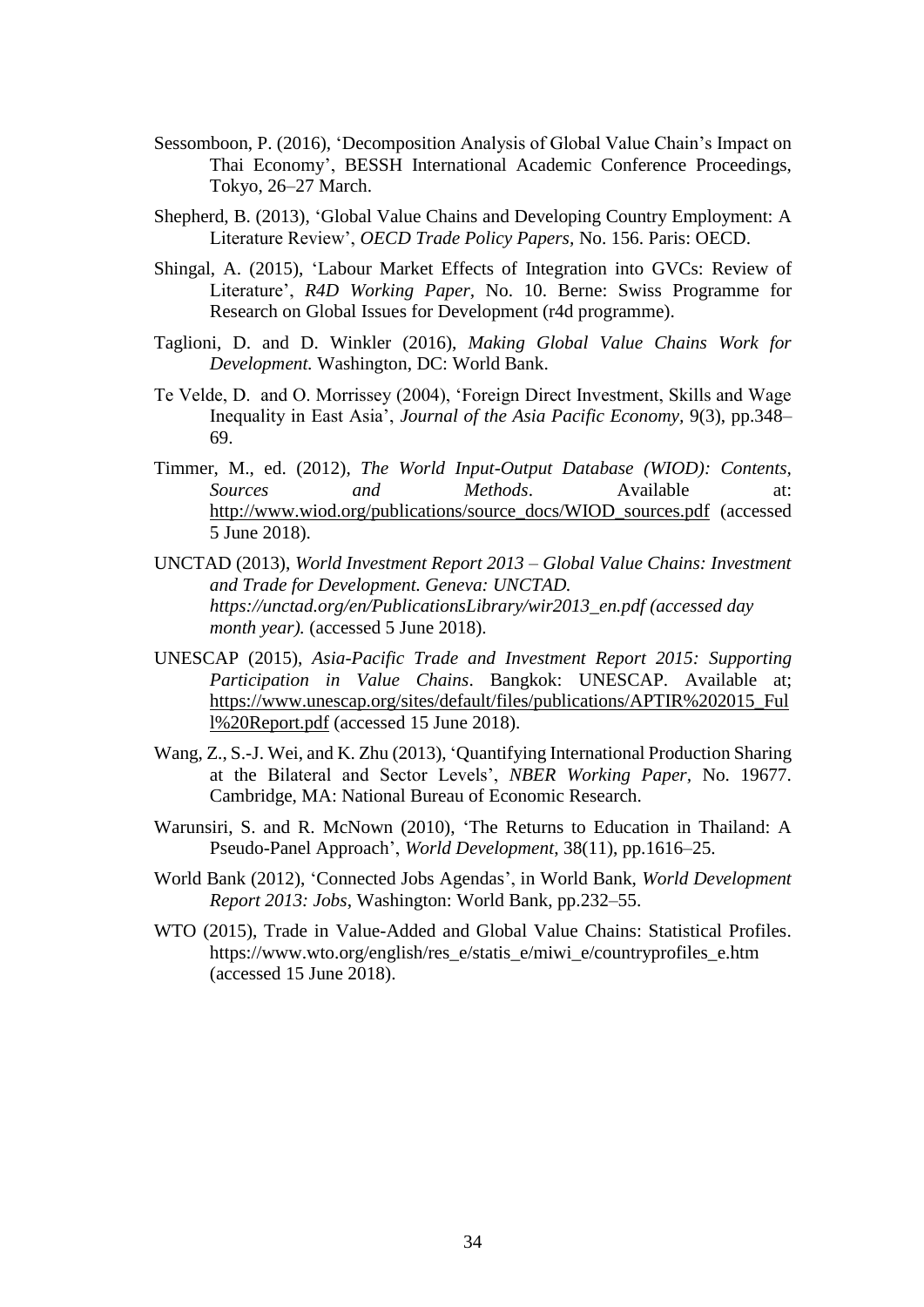# **Appendix: Industry List**

| Group | <b>Industry</b>                                                     |
|-------|---------------------------------------------------------------------|
| 001   | Real estate activities ISIC 70xx-74xx                               |
| 002   | Financial intermediation ISIC 65xx-67xx                             |
| 003   | <b>Education ISIC 80xx</b>                                          |
| 004   | Wholesale and retail trade and repairs ISIC 50xx-52xx               |
| 005   | Post and telecommunication ISIC 64xx                                |
| 006   | Mining and quarrying ISIC 10xx-14xx                                 |
| 007   | Renting of machinery and equipment 71xx, 4550                       |
| 008   | Computer and related activities ISIC 72xx                           |
| 009   | Agriculture, hunting, forestry and fishing ISIC 01xx-03xx           |
| 010   | Hotels and restaurants ISIC 55xx                                    |
| 011   | Wood and products of wood and cork ISIC 20xx                        |
| 012   | Food products, beverages and tobacco ISIC 15xx-16xx                 |
| 013   | R&D and other business activities ISIC 73xx-74xx                    |
| 014   | Textiles, textile products, leather and footwear ISIC 17xx-19xx     |
| 015   | Other community, social and personal services ISIC 90xx-99xx        |
| 016   | Health and social work ISIC 85xx                                    |
| 017   | Transport and storage ISIC 60xx-64xx                                |
| 018   | Electricity, gas and water supply ISIC 40xx-41xx, 1120              |
| 019   | Rubber and plastics products ISIC 25xx, 2413                        |
| 020   | Other non-metallic mineral products ISIC 26xx                       |
| 021   | Chemicals and chemical products 24xx                                |
| 022   | Pulp, paper, paper products, printing and publishing ISIC 21xx-22xx |
| 023   | <b>Construction ISIC 45xx</b>                                       |
| 024   | Other transport equipment ISIC 35xx                                 |
| 025   | Manufacturing and recycling ISIC 36xx-37xx                          |
| 026   | Electrical machinery and apparatus ISIC 31xx-32xx                   |
| 027   | Machinery and equipment ISIC 29xx-30xx                              |
| 028   | Motor vehicles, trailers and semi-trailers ISIC 34xx 5020           |
| 029   | Coke, refined petroleum products and nuclear fuel ISIC 23xx, 1030,  |
| 1110  |                                                                     |
| 030   | Fabricated metal products ISIC 28xx                                 |
| 031   | Basic metals 27xx                                                   |
| 032   | Computer, electronic and optical equipment ISIC 33xx                |

ISIC = International Standard Industrial Classification, R&D = Research and Development. Source: Organisation for Economic Co-operation and Development (OECD). Current SSIS Sectors List.<http://www.oecd.org/industry/business-stats/1936170.htm> (accessed 10 June 2018).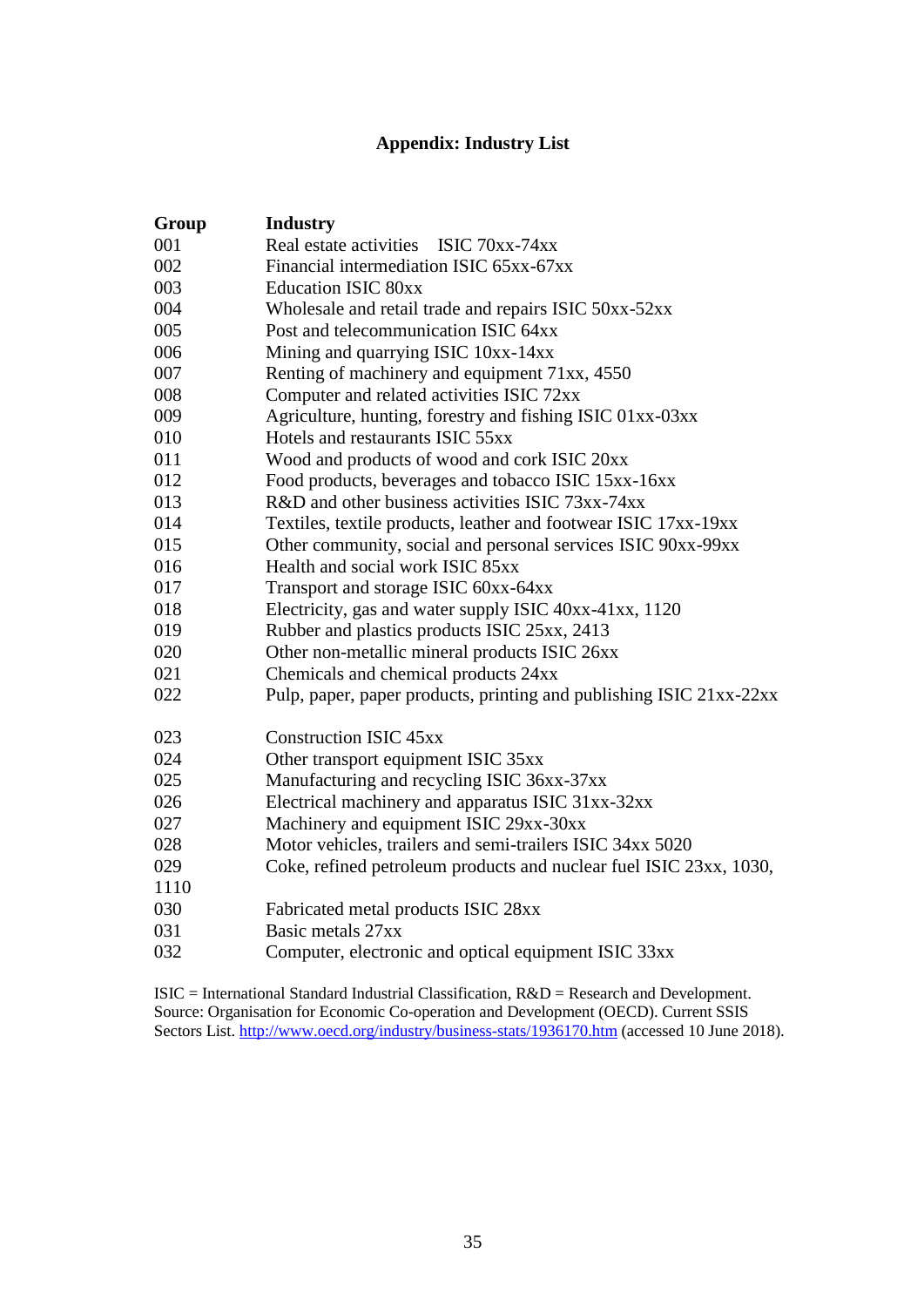| No.                 | <b>Author(s)</b>                                           | <b>Title</b>                                                                                                                   | Year           |
|---------------------|------------------------------------------------------------|--------------------------------------------------------------------------------------------------------------------------------|----------------|
| 2019-05<br>(no.291) | Sasiwimon W.<br><b>PAWEENAWAT</b>                          | The Impact of Global Value<br>Chain Integration on Wages:<br><b>Evidence from Matched Worker-</b><br>Industry Data in Thailand | August<br>2019 |
| 2019-04<br>(no.290) | Tamako AKIYAMA                                             | A Spark Beyond Time and Place:<br>Ogawa Shinsuke and Asia                                                                      | August<br>2019 |
| 2019-03<br>(no.289) | Naoyuki YOSHINO and<br>Farhad TAGHIZADEH-<br><b>HESARY</b> | Navigating Low-Carbon<br><b>Finance Management at Banks</b><br>and Non-Banking Financial<br><b>Institutions</b>                | August<br>2019 |
| 2019-02<br>(no.288) | Seio NAKAJIMA                                              | The Next Generation<br>Automobile Industry as a<br><b>Creative Industry</b>                                                    | June<br>2019   |
| 2019-01<br>(no.287) | Koichi IWABUCHI                                            | Cool Japan, Creative Industries<br>and Diversity                                                                               | June<br>2019   |
| 2018-20             | Keiko ITO                                                  | <b>Exporter Dynamics and</b><br>Productivity Dispersion within<br>Industry                                                     | Mar<br>2019    |
| 2018-19             | Tomohiko INUI and<br>Young Gak KIM                         | <b>Exchange Rate Movements,</b><br>Exporting by Japanese firms,<br>and the Role of R&D and<br><b>Global Outsourcing</b>        | Mar<br>2019    |
| 2018-18             | Chandra Tri PUTRA and<br>Dionisius NARJOKO                 | The Exchange Rate and<br>Exporting: Evidence from the<br><b>Indonesian Manufacturing</b><br>Sector                             | Mar<br>2019    |
| 2018-17             | Sizhong SUN                                                | Product Innovation, Exporting,<br>and Foreign Direct Investment:<br>Theory and Evidence from China                             | Mar<br>2019    |
| 2018-16             | T Yudo WICAKSONO,<br>Carlos MANGUNSONG<br>and Titik ANAS   | Failure of an Export Promotion<br>Policy? Evidence from Bonded<br>Zones in Indonesia                                           | Mar<br>2019    |

# **ERIA Discussion Paper Series**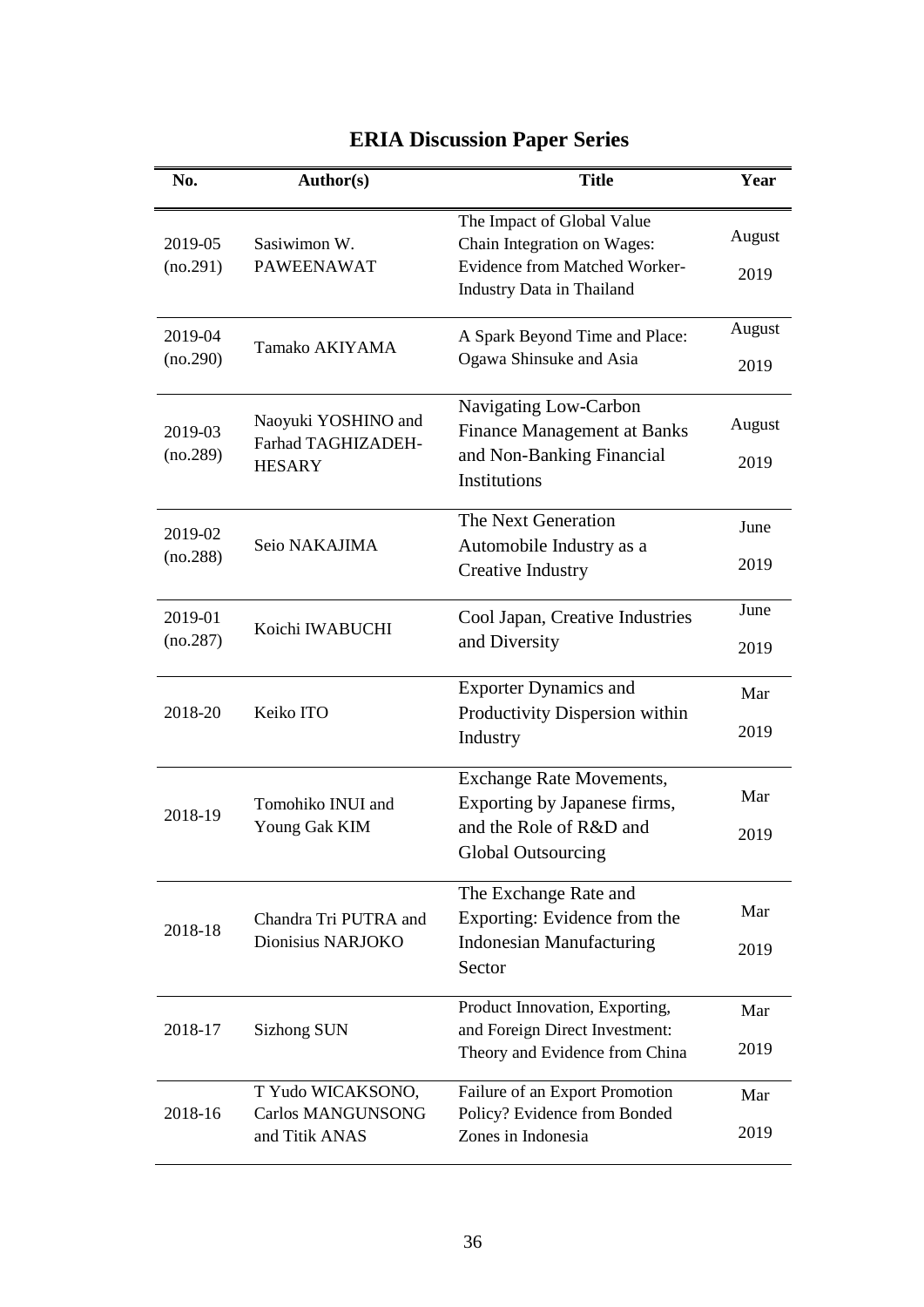| No.     | Author(s)                                                                                      | <b>Title</b>                                                                                                                | Year        |
|---------|------------------------------------------------------------------------------------------------|-----------------------------------------------------------------------------------------------------------------------------|-------------|
| 2018-15 | <b>Alfons</b><br>PALANGKARAYA and<br><b>Elizabeth WEBSTER</b>                                  | Entering the Export Market: Do<br><b>Trade Missions Help?</b>                                                               | Mar<br>2019 |
| 2018-14 | Kazunobu HAYAKAWA,<br>Toshiyuki MATSUURA,<br>Nuttawut<br>LAKSANAPANYAKUL,<br>and Taiyo YOSHIMI | <b>Export Dynamics and the</b><br><b>Invoicing Currency</b>                                                                 | Mar<br>2019 |
| 2018-13 | Sadayuki TAKII                                                                                 | Imported Intermediate Inputs and<br>Plants' Export Dynamics<br><b>Evidence from Indonesian Plant-</b><br>product-level Data | Mar<br>2019 |
| 2018-12 | Kaoru NABESHIMA and<br>Ayako OBASHI                                                            | <b>Regulatory Dissimilarity: A First</b><br>Look at the Newly Collected<br><b>Non-Tariff Measures Database</b>              | Mar<br>2019 |
| 2018-11 | Masami ISHIDA                                                                                  | Economic Potential of the<br>Vientiane-Ha Noi Expressway<br>Based on Experience of the<br><b>Mekong Region</b>              | Mar<br>2019 |
| 2018-10 | Byeongwoo KANG                                                                                 | <b>Innovation Process in Public</b><br><b>Research Institute: Case Studies</b><br>of AIST, Fraunhofer, and ITRI             | Mar<br>2019 |
| 2018-09 | Ha Thi Tan DOAN and<br><b>TRINH Quang Long</b>                                                 | Technical Change, Exports, and<br>Employment Growth in China:<br>A Structural Decomposition<br>Analysis                     | Feb<br>2019 |
| 2018-08 | Ha Thi Tan DOAN                                                                                | Multi-product Firms, Tariff<br>Liberalisation, and Product<br>Churning in Vietnamese<br>Manufacturing                       | Feb<br>2019 |
| 2018-07 | DUONG Lan Huong,<br>Tsunehiro OTSUKI and<br>Etsuyo MICHIDA                                     | Quantitative Assessment of the<br>Impact of EMS Standards on the<br>Firms' Attitude towards Product<br>Safety               | Feb<br>2019 |